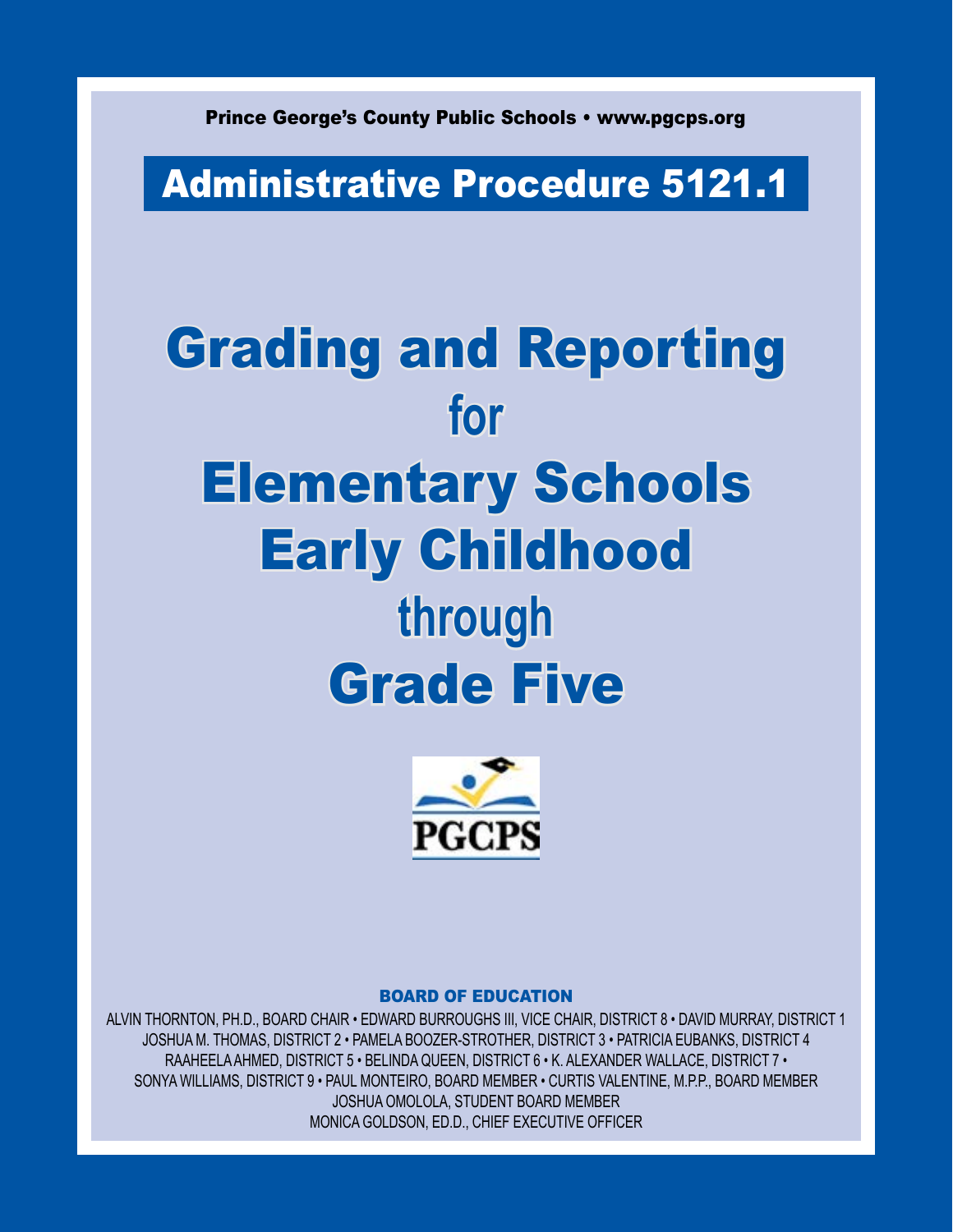#### **TABLE OF CONTENTS**

| Preface to Administrative Procedure 5121.1 Grading and Reporting Elementary School 1 |
|--------------------------------------------------------------------------------------|
| Rationale                                                                            |
|                                                                                      |
|                                                                                      |
|                                                                                      |
|                                                                                      |
|                                                                                      |
|                                                                                      |
|                                                                                      |
|                                                                                      |
|                                                                                      |
|                                                                                      |
|                                                                                      |
|                                                                                      |
|                                                                                      |
|                                                                                      |
|                                                                                      |
|                                                                                      |
|                                                                                      |
|                                                                                      |
|                                                                                      |
|                                                                                      |
|                                                                                      |
|                                                                                      |
|                                                                                      |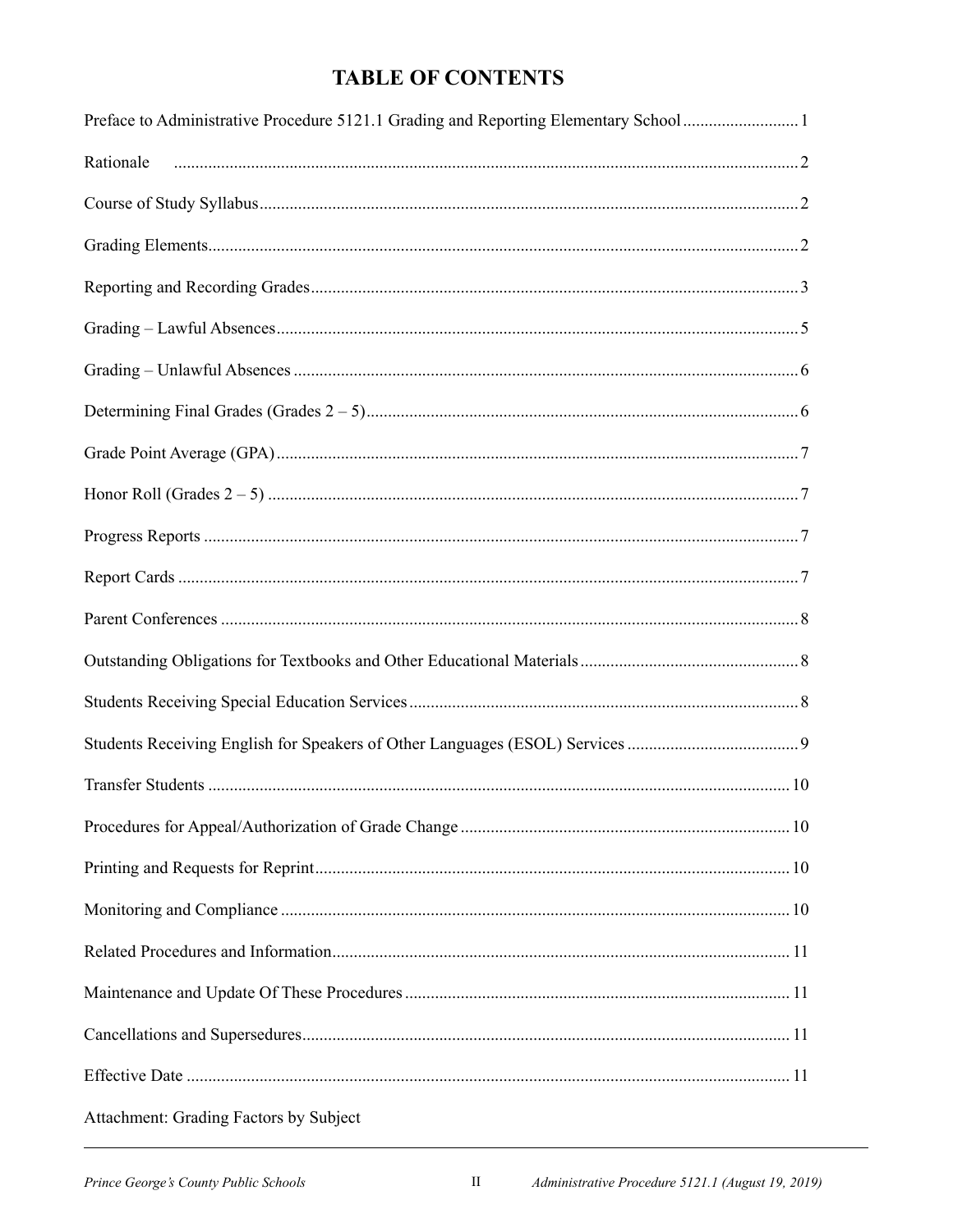#### **PREFACE TO ADMINISTRATIVE PROCEDURE 5121.1**

The purpose of Administrative Procedure 5121.1 is to provide guidance to administrators and teachers in the implementation of the grading and reporting systems to be used in Prekindergarten, Kindergarten, and Grades 1 through 5 in all elementary schools and centers in the Prince George's County Public Schools. See Administrative Procedure 5121.2 for Grade 6.

COMAR (Code of Maryland Regulations) 13A.03.02.08 states that each local school system shall develop a written policy on grading and reporting.

Each local school system will file its grading and reporting policies with the State Superintendent of Schools. The following procedures have been developed according to COMAR regulations. (Board Policy 5121)

The Board of Education believes that all students can learn and achieve at high levels, that rigorous performance standards and achievement standards are essential components of developing and delivering quality instruction, and that regular assessment is an important component of an effective teaching and learning environment and an important tool in measuring students' learning. (Board Policy 5121)

Principals or their designees are responsible for reviewing procedures with staff and ensuring that grading and reporting policies are applied consistently within their school.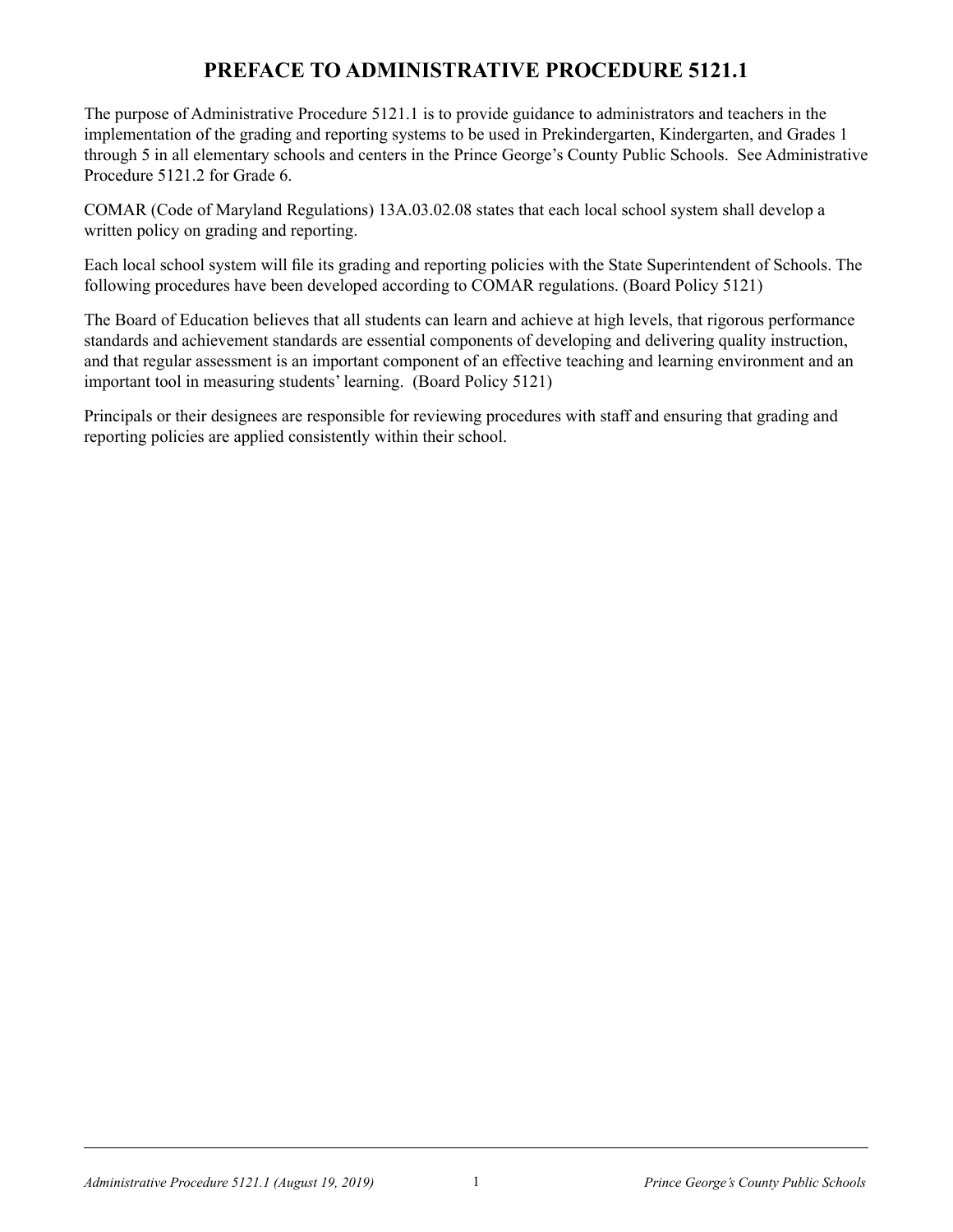#### **RATIONALE**

1. Grading and promotion within the Prince George's County Public School System will be based upon the degree of success an individual student has achieved in completing the educational program designed to meet his/her unique needs.

2. Every student will have the opportunity to earn grades that reflect his/her ability to demonstrate learning outcomes and be graded only in accordance with their achievement on material or information based on specified learning outcomes and approved curricula.

- 3. The bell curve will not be used as a basis for determining student grades.
- 4. Grades will be based on summative assessments and the completion of formative and practice assignments.

#### **COURSE OF STUDY syllabus**

At the beginning of a grade or a course of study, teachers shall provide access online or hard copy for students and parents/guardians to a written course outline, syllabus, or overview of grade/course expectations. Course outlines, syllabus or overviews of a grade/course expectations can be found on curriculum guides and curriculum staff portal sites.

#### **GRADING ELEMENTS**

The grades eligible for use on assignments, assessments, and report cards are A, B, C, D, E, I, P, F, PR, IP, EM, ND with no plus or minus signs. Reading level grades are ABL, OGL, and BL. Interpretation of grades is as follows:

1. Prekindergarten

Proficient (P) - child consistently exhibits the skill independently

In Process (I) - child shows exhibits the skill when given adult assistance

Not Yet Evident (N) – child is unable to demonstrate the skill even when given adult assistance.

2. Kindergarten and Grade 1

 $PR = \text{Profit} - \text{child}$  can demonstrate indicator independently  $90 - 100\%$ 

IP = In Process – child can reliably demonstrate indicator  $80 - 89\%$ 

 $EM = \text{Emerging} - \text{child demonstrates indicator with assistance } 70 - 79\%$ 

 $ND = N$ eeds Development - child does not demonstrate indicator  $50 - 69\%$ 

3. Grades  $2-5$ 

 $A =$  Excellent progress at the level of instruction indicated 90 – 100%

 $B =$  Above Average progress at the level of instruction indicated  $80 - 89\%$ 

 $C =$  Average progress at the level of instruction indicated  $70 - 79\%$ 

 $D =$  Below Average progress at the level of instruction indicated 60 – 69%

 $E =$  Unsatisfactory progress (failure) at the level of instruction indicated below 60%

I = Incomplete. The "I" grade may be used for elementary students who have been lawfully absent from school and have not had an opportunity to make up missed work in a timely manner.

 $P = Pass$  (credit bearing).

 $F =$ Fail (not credit bearing).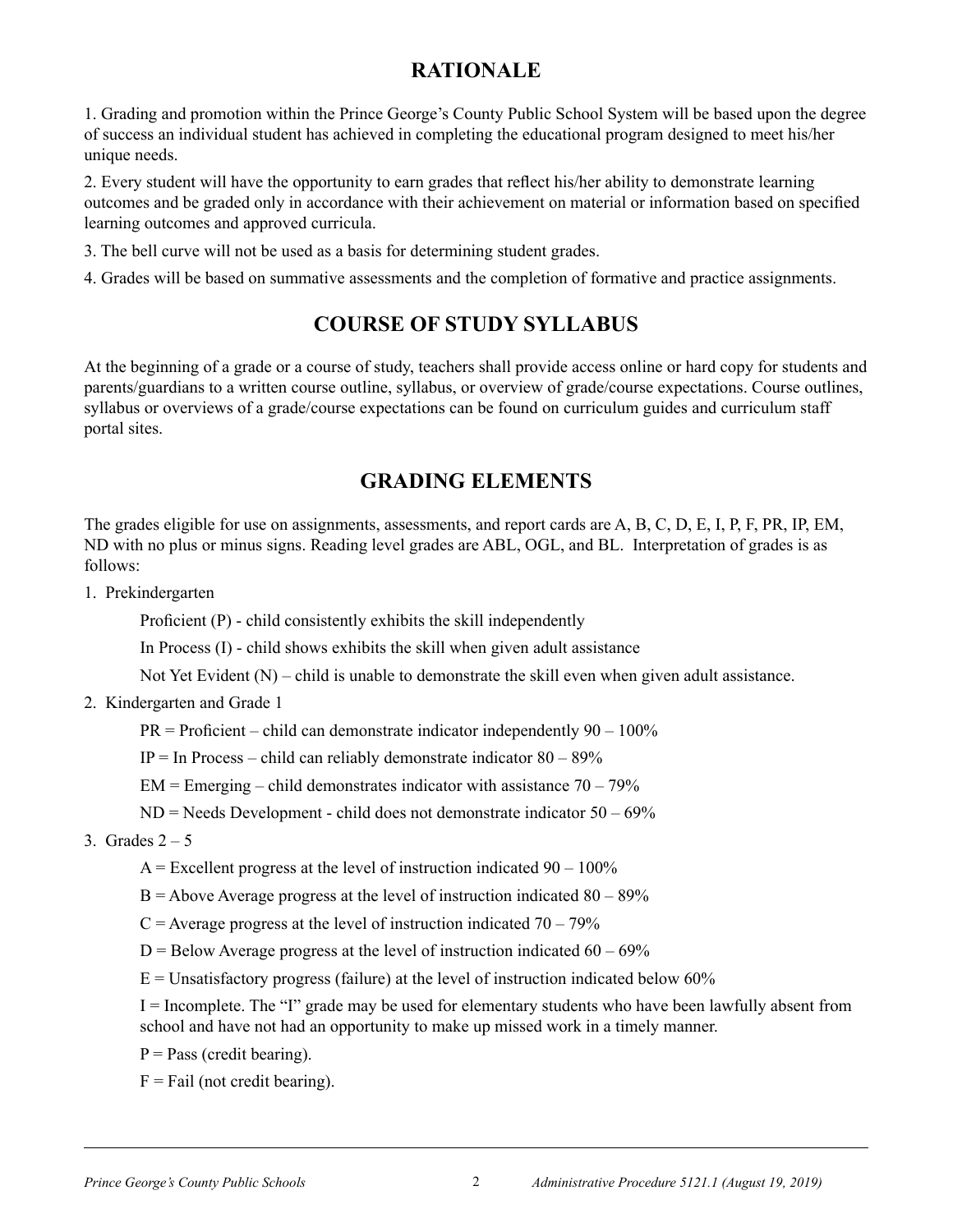4. Factors used to determine  $K - 5$  student grades include the following: (see attachments)

- a. Class Work
- b. Homework
- c. Assessments
- 5. Reading Level

ABL = Above Grade Level

 $OGL = On$  Grade Level

 $BL =$  Below Grade Level

Below Grade Level (BGL), On Grade Level (OGL), and Above Grade Level (AGL) designations on report cards should be determined by weighing multiple forms of assessments; formative and summative. No one assessment is a complete picture of a student's current reading attainment. Factors to consider are available from the PGCPS Elementary Reading/English Language Arts Office.

6. Prekindergarten will utilize curriculum-based assessments to determine progress toward the mastery of the indicators and objectives based on the Maryland State standards (PreK Maryland College and Career Readiness Standards, Maryland Social Foundations Framework, State Curriculum). Data is analyzed for the Work Sampling System using the following scale:

Proficient (P)-child consistently exhibits the skill independently

In Process (I)-child shows exhibits the skill when given adult assistance

Not Yet Evident (N)-child is unable to demonstrate the skill even when given adult assistance.

7. For Grade 6, refer to Grading and Reporting for Middle Schools (A.P. 5121.2).

#### **REPORTING AND RECORDING GRADES**

#### 1. Reporting

a. In reporting to parents/guardians, a grade is used to indicate the performance of each student in relation to the attainment of learning outcomes and approved curricula.

b. Students and/or parents/guardians may request one additional opportunity to improve a score on a qualifying assessment, activity, or assignment that demonstrates knowledge of course content, skills, and standards. An assessment, activity or assignment is considered qualifying if the following criteria are met:

1) The student completed and submitted the original assessment, activity, or assignment by the due date.

2) The student participated in the teacher-facilitated re-teaching (before, during, or after school) within five school days following the return of the original graded work. The intention of reteaching is to promote student learning of the material. Re-teaching may include but is not limited to feedback on the original task/assessment, additional tasks assigned by teacher, study packet, review session, whole or small-group instruction, computer tutorial, peer tutoring, or attending school or content-specific study sessions. The re-teaching does not have to be face-to-face.

3) Within ten school days of receiving the returned original graded work, the student completed and resubmitted the new assessment, activity, or assignment.

4) The higher grade shall be the grade of record.

5) If the work is not eligible for reassessment, that must be identified in writing at the time of original assignment. Final research reports and projects that culminate a unit of study, or final semester or marking period exams may not be reassessed.

6) Make up work can not be submitted 5 school days prior to the end of the quarter to ensure teachers have time to grade all outstanding work.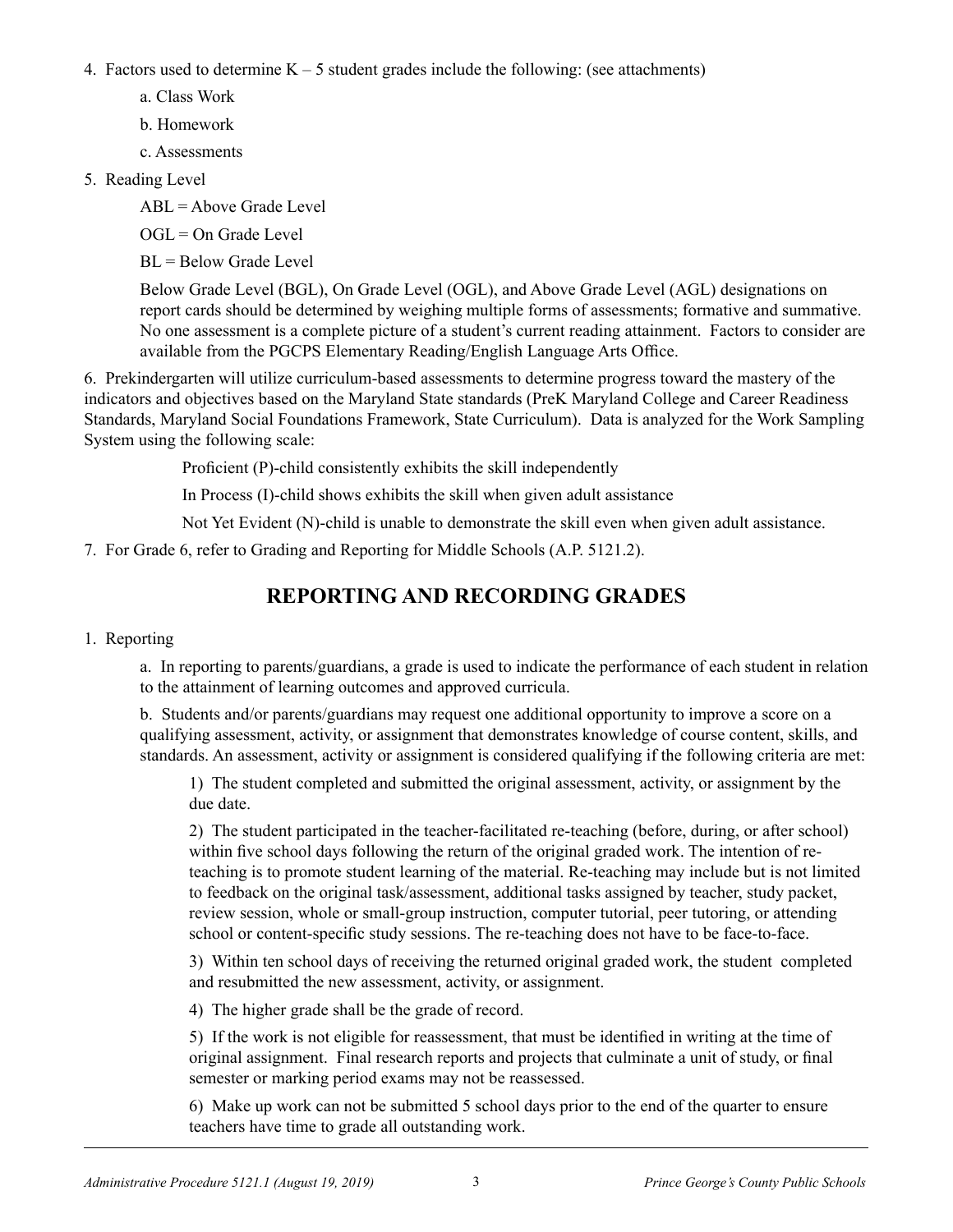c. A grade for each subject will be recorded on the report card.

d. By the end of the first ten (10) days of school, teachers will communicate in writing the grading procedures, grading factors, and weight assigned to each factor to all students and parents (see attachment).

e. A student enrolled for twenty-one (21) days or more after the start of the quarter must receive a grade for that grading period.

#### 2. Recording

Teachers will maintain a record of each student's work, progress, and attendance on a daily basis.

a. Teachers and schools will maintain records of student progress. It is expected that teachers will enter the numeric grade for student work into their electronic grade book and return that work to students within ten business days of the due date. However, it is recognized that to provide meaningful feedback to students, teachers may not be able to read/review and post the grade within ten business days, and, on those assignments, teachers may provide written notice on the rubric or assignment with a projected date that grades will be returned to students. Make up work can not be submitted 5 school days prior to the end of the quarter to ensure teachers have time to grade all outstanding work.

b. Teachers will grade and give a score for all student assignments in grades 2-5, when appropriate, including class work, homework, written assignments, projects, and labs. Teachers shall assign a minimum grade of 50% to assignments or assessments for which the student completed the entire assignment and made a good faith effort. Good faith effort is evidenced by the student displaying persistence, striving for accuracy, time on task, and/or trying an alternative method to solve a problem (which may not be accurate). It is also a display of thinking as a student works to sort through ideas, apply context or figure out how to solve problems. If a student does no work on an assignment, the teacher shall assign a grade of zero.

c. Principals (or their designees) are responsible to oversee the entry of numerical grades per week in SchoolMAX.

1) In classes that meet 4-5 times per week, the classroom teacher must record in SchoolMAX a minimum of two numerical grades per week in each subject for each student. If a class meets once a week then only one grade will be recorded.

2) Grades must be recorded in each category quarterly (class work, homework, and assessments).

d. Minimum number of grades per week exemptions: Due to limited time with students and the nature of the work assigned, the following subject areas are exempt from the minimum number of grades per week - Prekindergarten, Kindergarten, Elementary Physical Education, Elementary Arts (Music, Band, Orchestra, Visual Art, Dance, Drama, Media Arts) and Elementary ESOL classes.

e. Prekindergarten will not generate grades. Designated data collections strategies will be implemented. Refer to item #6 above under the previous section "Grading Elements."

f. Teachers will return graded papers and assignments in order to provide on-going, timely feedback to student and parents.

g. A student will receive a failing grade ("E") for assignments, tests, or quizzes when the following occurs:

1) A student has cheated on a test, quiz, or assigned project.

2) A student fails to produce work within an assigned timeframe.

3) A student who has been lawfully absent fails to produce make-up work in a reasonable timeframe.

4) A student has been unlawfully absent.

5) A student does not demonstrate satisfactory progress at the level of instruction indicated (below  $60\%$ ).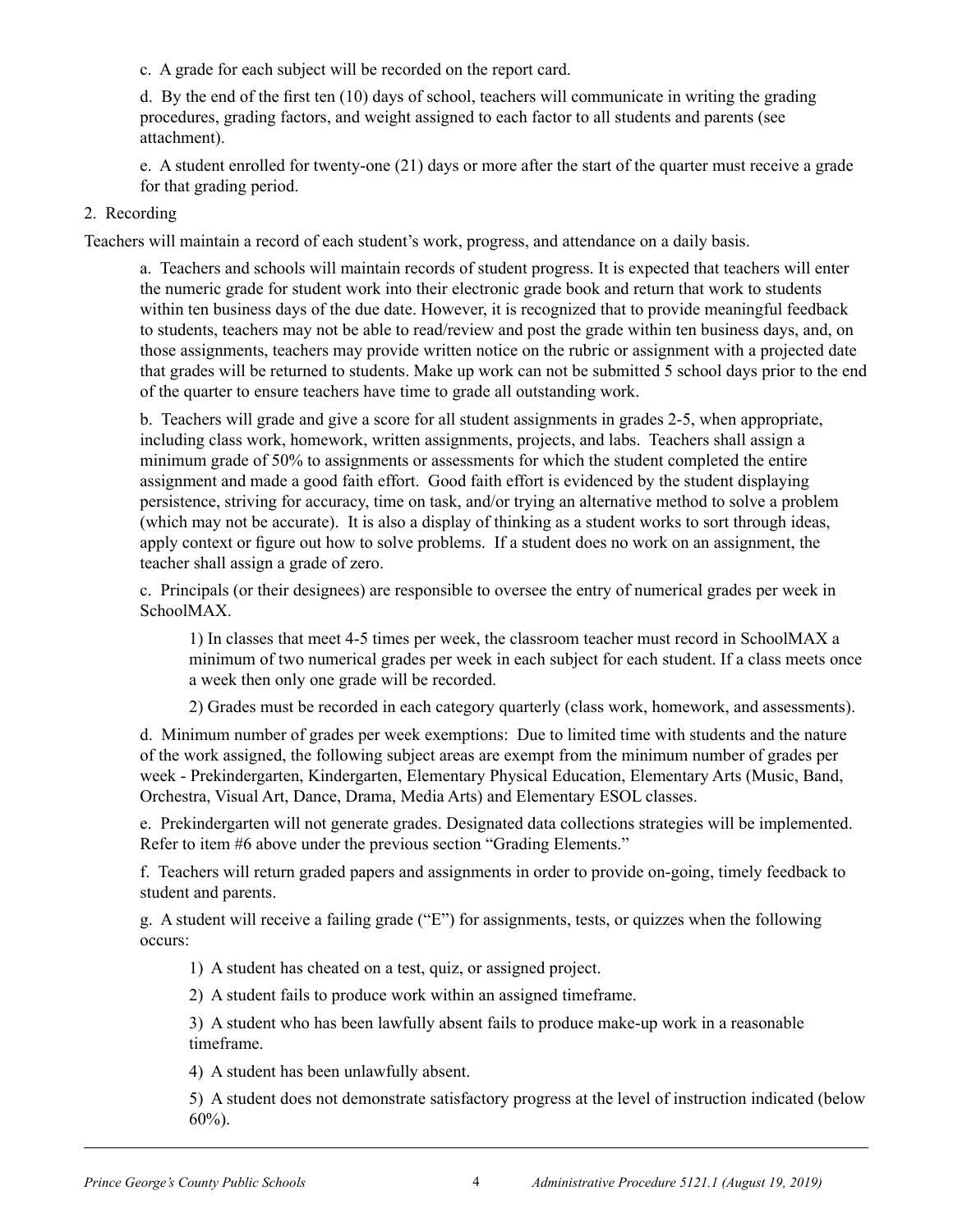h. If a teacher determines that the student did not attempt to meet the basic requirements of the task/ assessment, the teacher may assign a zero. This does not preclude teachers from giving daily markdowns to give students every opportunity to complete an assignment before giving a zero for the assignment.

i. Social Skills and Work Habits will each receive one grade per week. Teachers will give one grade within the first two weeks in these categories. This grade will stand and serve as the default grade. The teacher will update this grade whenever a change is noted in the student's performance. Grading factors are not included for these categories and will not be included in the student's GPA nor be considered for Honor Roll.

j. Grading factors will not include systemic assessments that are a part of the benchmarking measures.

k. A change to the grade that occurs after the marking period ends but before the grading window closes shall be called a "grade override." The grade resulting from the change shall be called the "new grade." The grade initially recorded but later changed shall be called the "old grade." In the event a student's quarter grade needs to be adjusted, a teacher may override the calculated grade.

Grade Overrides Permissible - If the following conditions are met Grade Overrides are permissible: 1) The teacher has complied with grading and reporting procedures, and 2) The new grade more accurately reflects the student's performance during the grading period than does the old grade, and 3)The teacher can support the change by producing upon request sufficient documentation to show the new grade more accurately reflects the student's performance than the old grade. The teacher is required to retain and make available for inspection any and all documents and/or materials that the teacher contends support the grade override.

Grade Override Prohibition - Grade overrides may not be used to mitigate the result of a teacher's failure to comply with grading and/or reporting procedures and/or a teacher's failure to comply with grade change procedures.

3. Entry of Grades

Teachers must adhere to the grade reporting timeline as published annually.

a. All students in an assigned teacher's course must receive a grade during the end of the quarter grading window if enrolled 21 or more days in the course.

b. Principals, or their designees, are responsible for ensuring that all grades are submitted prior to the closing of the grading window.

c. Grade managers are responsible for identifying teachers who fail to post grades prior to and after the closing of the window. The grade manager must run a "Failure to Post" report and submit it to the Principal within 48 hours.

d. Principals, or their designees, are responsible for storing a "Failure to Post" report for a period of four years in the Principal's office.

e. After the closing of the grading window but prior to the grade manager reporting that the grading file is "ready to print", the grade manager must complete a Post-Cutoff-Date Correction entry for students whose grades were not reported during the grading window. The grade manager must collect documentation demonstrating how these grades were provided and include it when submitting the "failure to post" form.

f. After the grade manager has reported the grade file is "ready to print", all subsequent grade changes must occur using the electronic PS-140 form.

#### **GRADING – LAWFUL ABSENCES (REFER TO A.P. 5113)**

1. A student who is considered lawfully absent (Refer to A.P. 5113) from a class will have the opportunity to make up missed assignments.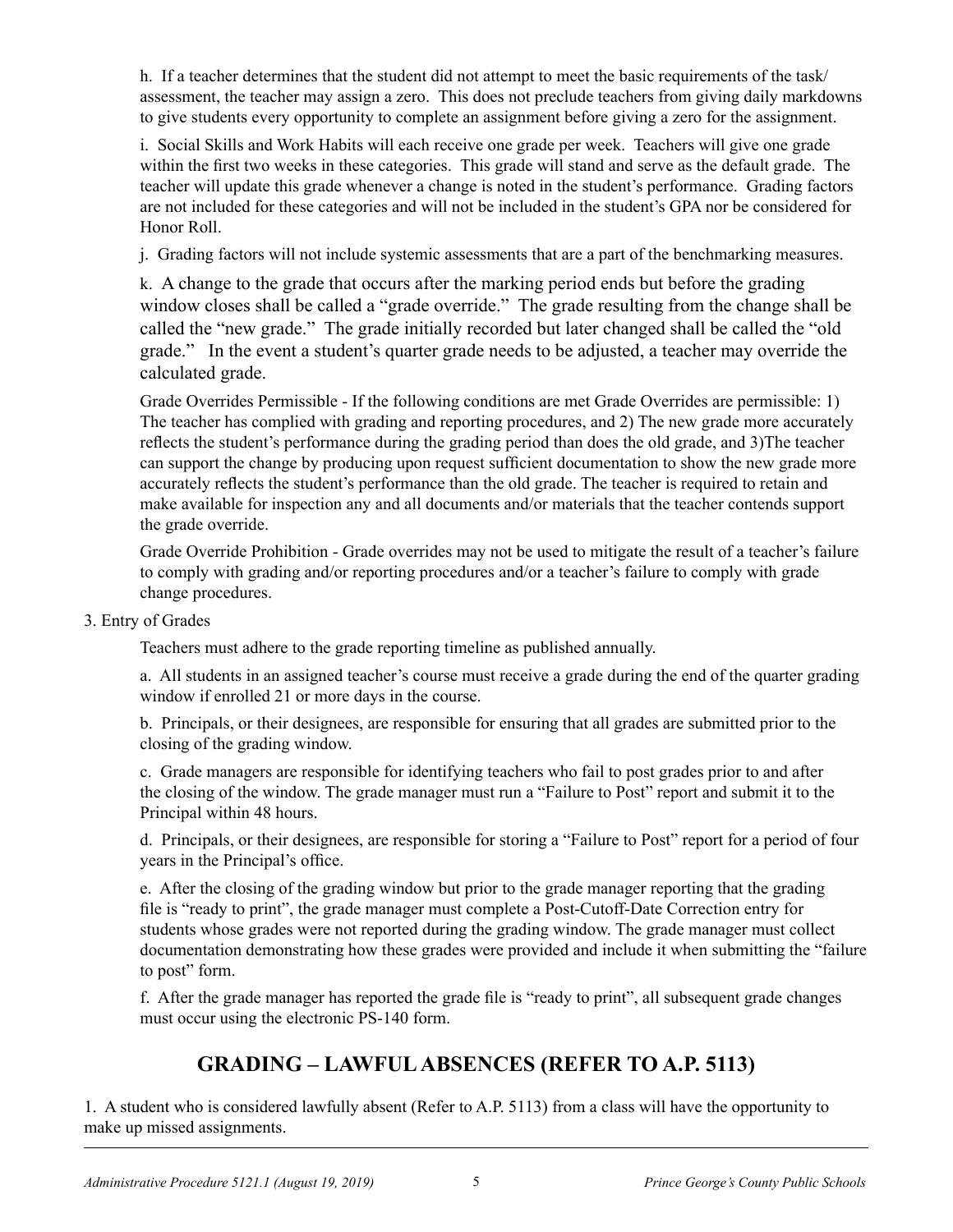2. Teachers are required to provide make-up work within 48 hours of the day a student returns from a lawful absence, including suspensions and those who did not qualify for home instruction.

3. A student who is lawfully absent may not be penalized for work requested but not provided by the school for periods of such lawful absence.

4. The number of days allowed to make up missed work will be equivalent to the number of days of lawful absence. This timeline will begin when the teacher provides the student with the assignments within 48 hours of the request. A student who fails to complete missed assignments within the allotted time as defined by the teacher will receive a 0 (zero) for each assignment.

5. If a lawfully absent student returns to school near the close of the marking period and does not have sufficient time as described above to make up the missed work, an "I" grade will be assigned, and a comment will be entered that make-up work is pending.

a. If a student fails to meet established deadlines for completion of assignments (see above), all missing grades will be converted to 0 (zero) per assignment.

b. The student's average for the previous marking period (the marking period in which the "I" grade was assigned) will be recalculated and changed on the report card by the next marking period.

c. The online Grade Change Authorization Form (PS-140) must be used to authorize and document this change.

6. In the fourth marking period, if an "I" grade would otherwise have been assigned, teachers will use all existing grades to determine the student's fourth marking period grade. A request for an exception may be made to the Principal.

7. If a student is present in class and does not work on the task/assessment within the timeframe as established by the teacher, the teacher may assign a zero. This does not preclude teachers from giving daily markdowns to give students every opportunity to complete an assignment before giving a zero for the assignment.

#### **GRADING – UNLAWFUL ABSENCES (REFER TO A.P. 5113)**

1. In elementary schools, a student with unlawful absences will receive a "failing" grade for any day(s) of such absence(s). The failing grades will be averaged with other daily grades. Teachers should enter "0" (zero) in SchoolMAX for unexcused absences and add a comment to the note section for each applicable assignment "unexcused absence."

2. The school is not required to provide make-up work for unlawful absences.

#### **DETERMINING FINAL GRADES (GRADES 2 – 5)**

1. All quarter grades will be given equal weight when computing final grades.

2. In averaging final course grades, the letter grades for all quarters are translated to the traditional four-point scale for students. The average grade is computed by adding the numerical equivalents for all letter grades and dividing by the number of grading quarters.

3. The grading scale for final grades is as follows:

| $3.5 - 4.0$ | A |
|-------------|---|
| $2.5 - 3.4$ | B |
| $1.5 - 2.4$ | C |
| $0.6 - 1.4$ | D |
| $0.0 - 0.5$ | E |
|             |   |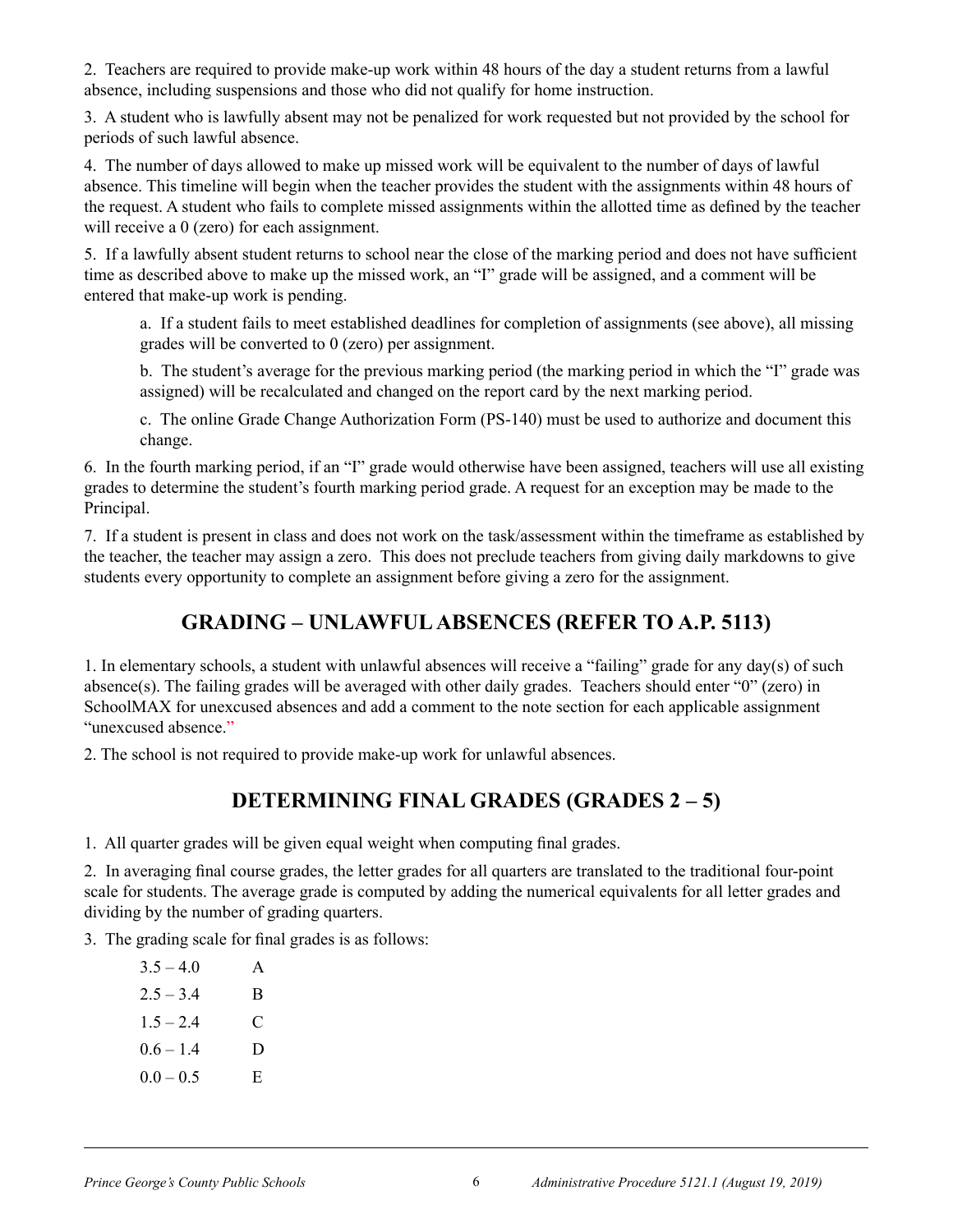- 4. The credit value is as assigned for the following courses:
	- 1.0 credit courses include Mathematics, Reading/English Language Arts, Oral and Written Communication, Science, and Social Studies.
	- 0.5 credit courses include Art, General Music, Health, I-CAL, Instrumental Music, and Physical Education.
	- Social Skills, Work Habits, and ESOL will each receive a zero (0.0) credit.

#### **Grade Point Average (GPA) (GRADES 2 – 5)**

The following numerical equivalents will be used in computing the GPA from report card letter grades in order to calculate honor roll:

 $A = 4.00$   $B = 3.00$   $C = 2.00$   $D = 1.00$   $E = 0.00$ 

#### **HONOR ROLL (GRADES 2 – 5)**

1. The purpose of the honor roll program is to recognize and honor elementary students who have attained outstanding academic success. The district-wide Honor Roll is designed to provide positive reinforcement that inspires all students to strive even harder and perform at their highest level in all subjects. All schools will implement this honor roll system that recognizes students for high academic achievement at the end of each marking period during the school year. Schools are required to recognize students for performance at two levels: Principal's Honor Roll and Honor Roll.

2. Students in Grades 2-5 who qualify for each level of honor roll will be identified by the Department of Student Applications based on grades entered on student report cards in elementary schools. The following criteria will be used to identify students at each level:

- a. Principal's Honor Roll: Students with at least a 4.0 GPA.
- b. Honor Roll: Students with at least a 3.0 GPA or higher.

#### **PROGRESS REPORTS**

1. Interim progress reports must be issued for all K-5 students at the middle of each quarter. Individual schools may decide to issue interim progress reports with even greater frequency on their own but not using the SchoolMAX system.

2. Progress reports do not have to be issued to CRI and Pre-Kindergarten students.

3. ESOL elementary students will not receive a progress report grade in the ESOL course.

4. Teachers must notify parents in writing when their child is in danger of failing at any time during the grading period, even if the Interim Progress Report period established by the school system has passed. Students will receive the grade earned, regardless of notification.

#### **REPORT CARDS**

1. Report cards for elementary schools will be distributed on a quarterly or nine (9) week basis.

2. Prekindergarten report cards will be distributed twice a year. The report will contain work samples, to include a self portrait, name sampling, writing sample, art sample and the curriculum-based assessment report for prekindergarten students.

3. Report Card – the following information will appear on the elementary report card where applicable to the grade level:

a. School Name

b. Course Titles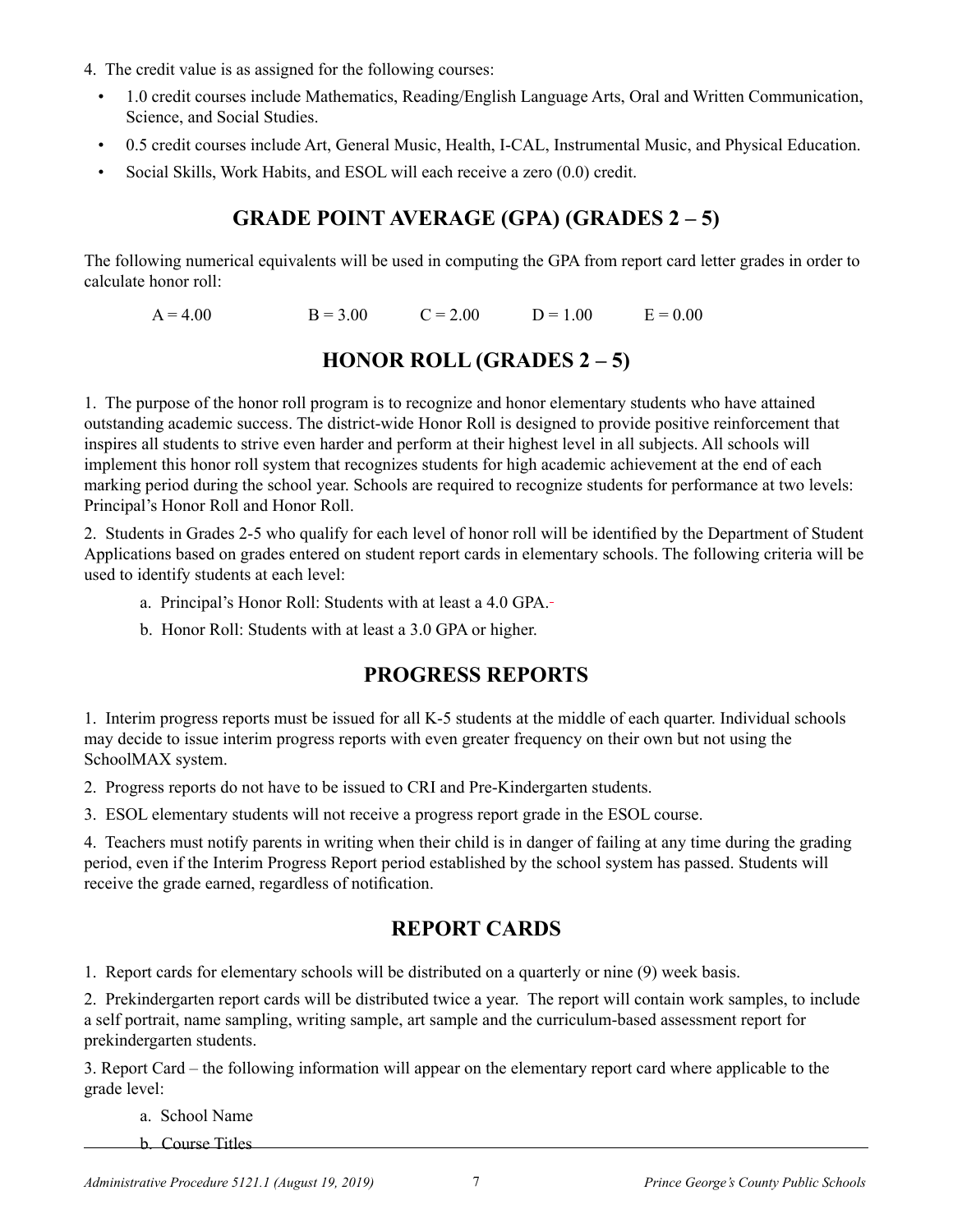- c. Course Grades Earned
- d. Student Grade Level
- e. Absences from School
- f. Tardiness from School
- g. Teachers' Names
- h. ESOL courses
- i. Comments

#### **PARENT CONFERENCES**

1. By the end of the first grading period, teachers in elementary schools will identify those students whose progress suggests that a parent or guardian conference should be conducted in the best interest of the student and his/her achievement and school performance. Teachers will inform parents/guardians of the need for a conference.

2. Parent or guardian conferences are encouraged at any time during the school year if the conference will enhance the parent's or guardian's understanding of and support for their child's schoolwork and school performance.

#### **OUTSTANDING OBLIGATIONS FOR TEXTBOOKS AND OTHER EDUCATIONAL MATERIALS**

The student is responsible for paying for any textbook assigned to him or her that is not returned or is damaged. Reimbursement fees for lost or damaged core textbooks collected by the school must be remitted to the Accounting Office of Prince George's County Public Schools. At the end of each school year, school staff will provide notification to the parent that an obligation is owed. For students who are on Free and Reduced Meals, parents may request a fee waiver for the maximum amount of 25% of the textbook cost. Report cards and final grades may not be withheld due to outstanding financial obligations. In order to receive a diploma from Prince George's County Public Schools, all financial obligations must be settled. We encourage all financial obligations to be fulfilled before a student's senior year.

#### **STUDENTS RECEIVING SPECIAL EDUCATION SERVICES**

1. Federal law requires that an Individualized Education Program (IEP) be developed for all students who receive special education and related services. The IEP Team develops the IEP. The IEP goals and objectives are based upon student needs and should be designed to allow the student to progress in the general education curriculum, as appropriate, with the identified supports and accommodations.

2. Teachers will implement the accessibility features and accommodations that have been documented in the student's Individualized Education Program (IEP) for students with disabilities. Accommodations and Accessibility Features must be selected on the basis of the individual student's need and must be used consistently for daily classroom instruction, classroom assessments, and local and state assessments. The Maryland Assessment, Accessibility, and Accommodations Policy Manual and the Partnership for Assessment of Readiness for College and Careers (PARCC) Accessibility Features and Accommodations Manual for the PARCC provides guidance for selecting the appropriate accommodation. The student shall not receive a lower grade on class assignments, projects, tests and /or quizzes as result of receiving their approved accommodation and modification documented in the student's IEP. In the event a student with a disability is in jeopardy of failing a subject, an IEP meeting must be held to review and revise the IEP as appropriate.

3. There is no waiver for the physical education credit requirement. However, there are modifications one may make based on physical limitations or handicapping conditions. Students may participate in a modified program of physical education based upon individual needs. This requires an individual program be adapted to assist students with any modifications necessary. This program would have to be approved by the physical education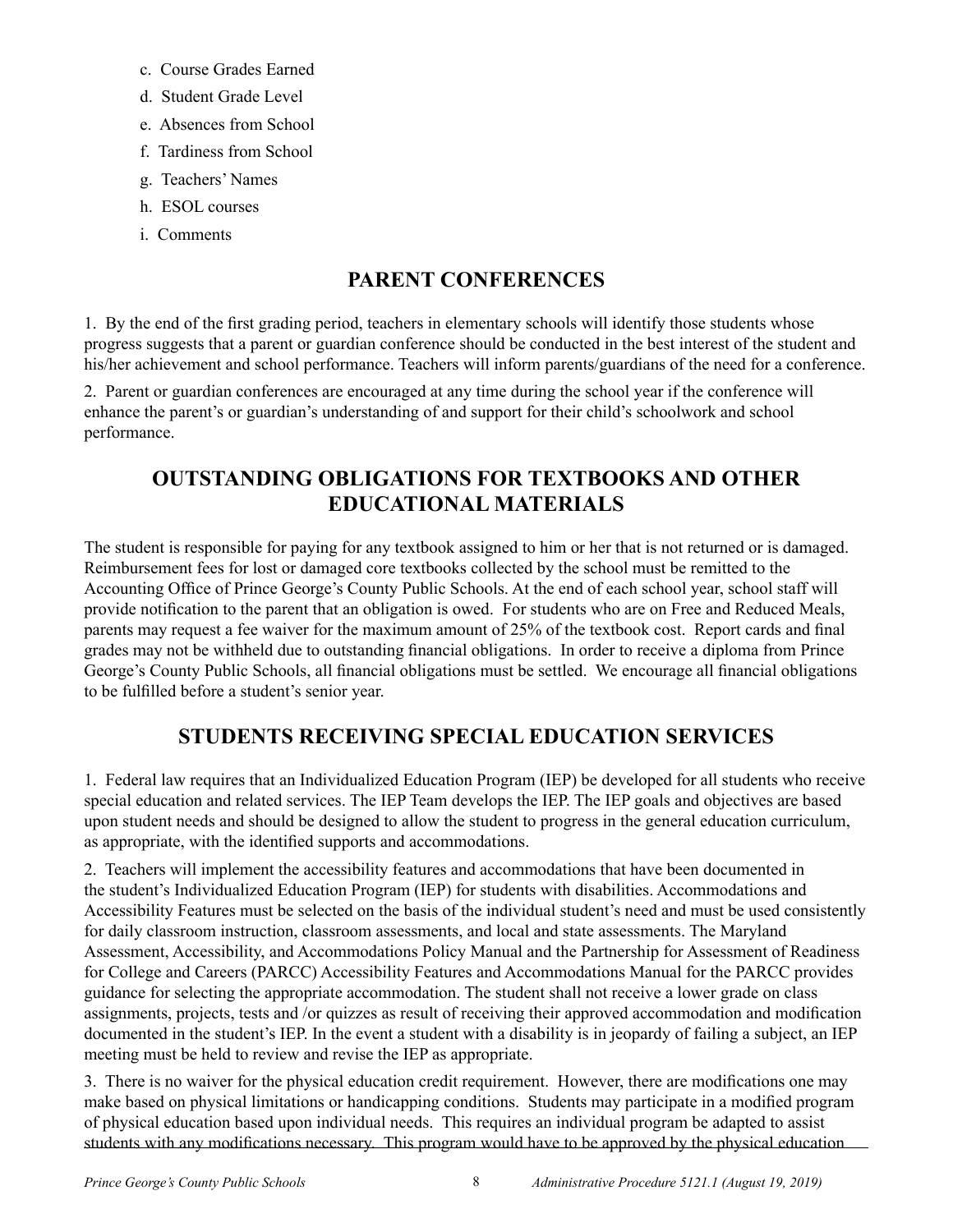teacher, supervisor, and local school system for these modifications to be developed.

4. Students with disabilities who are working toward a diploma will:

a. Have access to instructional and assessment accommodations in both general and special education settings, as specified on the IEP, to allow them to progress in the general education curriculum.

b. Receive grades based upon progress in the general curriculum, with accommodations, as identified on the IEP.

c. Receive the same report card as is used in general education.

d. Receive a report of progress related to IEP goals and objectives, in addition to the report card.

5. General and special educators who are teaching in a co-taught class will jointly determine the grades for students with disabilities in their classes under the Individuals with Disabilities Education Act (IDEA).

6. If the special educator or related service provider is the designated primary instructor for a subject, he or she will determine the grade in that subject area.

7. Students with significant cognitive disabilities, who are working toward a Maryland Certificate of Program Completion, shall be instructed, assessed and graded on alternate academic outcomes that are linked to the Maryland College and Career Ready State Standards requiring substantial adaptation and modification of gradelevel content in the general education curriculum. Students will receive a report of progress related to IEP goals and objectives in addition to the report card.

#### **STUDENTS RECEIVING ENGLISH FOR SPEAKERS OF OTHER LANGUAGES (ESOL) SERVICES**

1. Title III of the Every Student Succeeds Act requires that English Learners (ELs) make progress with their English Language Proficiency, attain English proficiency, and meet the same challenging state academic content and student achievement standards as all children are expected to meet.

2. Teachers will implement the accommodations that have been documented in the student's Accommodations Documentation for ELs. Accommodations must be selected on the basis of the individual student's English proficiency level and must be used consistently for daily instruction and local and state mandated assessments (Maryland Accommodations Manual, MSDE).

3. Students receiving ESOL services will:

a. Have access to instructional adaptations/modifications and assessment accommodations in both the general education classroom and ESOL classroom, as specified in the Accommodations Documentation for EL Students, to allow them to make academic progress in both settings;

b. Receive grades based on performance on activities and classroom assessments appropriate to the language proficiency level of the student. ELs cannot receive a failing grade based solely on their English proficiency;

c. Receive the same report card as is used in general education;

d. Receive a quarterly grade in the ESOL course, ESOL, and a minimum of three comments that reflect language progress; and

e. Not receive progress report grades in the ESOL course, ESOL, if they are in elementary.

4. Elementary classroom teachers and ESOL teachers must collaborate throughout the quarter and determine instructional adaptations/modifications as appropriate.

5. In the event that an ESOL student misses all or part of a content area due to ESOL instructional time, classroom and ESOL teachers must collaborate on an appropriate grade in that subject.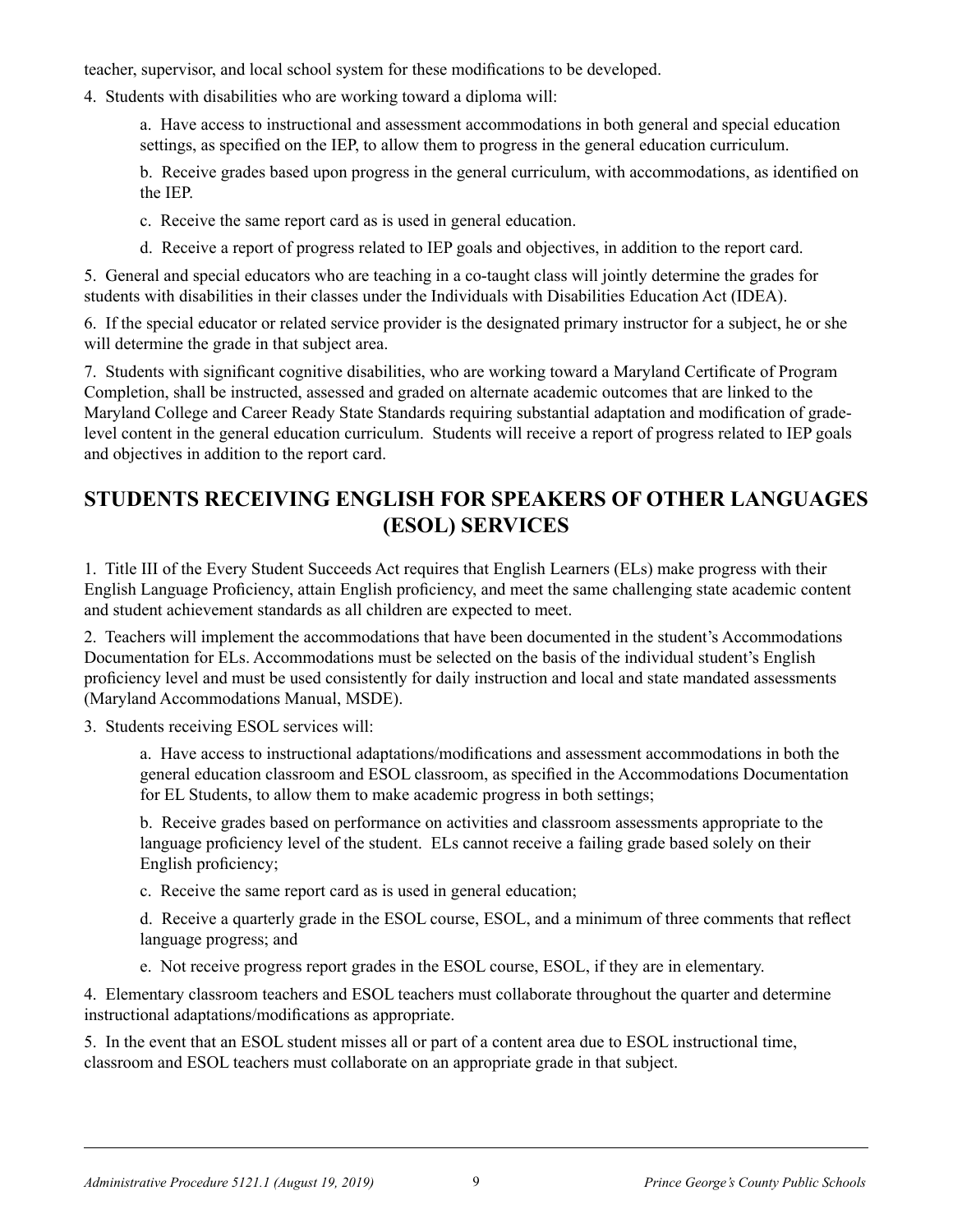#### **TRANSFER STUDENTS**

1. The grades of students who transfer into Prince George's County Public Schools from an accredited/approved school will be averaged with grades earned in PGCPS for similar courses to determine a marking period grade.

2. Students entering Prince George's County Public Schools with quarter and final grades from an accredited/ approved school will receive the grades as earned from the other school system. Prince George's County Public Schools' system personnel cannot change grades or official transcripts previously earned at other accredited/ approved schools or school systems.

3. Transfer grades received in a numeric format only but where the grading scale is different from PGCPS will be converted to numeric grades with the above equivalencies. (For example, when a student arrives with a transfer grade of 65 and the report card indicates that 65 is a failing grade (E/F), the student's grade is converted to 55 in PGCPS.)

4. Under the direction of the Office of Professional School Counseling, schools will update the records of each student who enters the school system without quarter grades as best they can with the available information. It will be the responsibility of the school registrar to request the student records including an official transcript from the sending school. The Professional School Counselor will then award grades based on the official transcript review. After a thorough search if no information can be located then the final grade will be computed with the grades available.

5. International student placement is evaluated only by the counselors of the International Student Admissions and Enrollment Office (ISAEO) for grade level and the awarding of credit.

6. A parent/guardian who desires to enroll a child in Prince George's County Public Schools from home schooling shall complete the Home Schooling Transfer Form and have the form endorsed by the Home Schooling Office. The parent/guardian will take the completed Home Schooling Transfer Form to enroll the student in public school. (See Administrative Procedure 5113.5).

7. Questions about transfer students' grades will be referred to the Office of Professional School Counselors.

#### **Procedures for Appeal Authorization of Grade Change Refer to A.P. 5116**

Within five (5) school days upon receipt of a report card by the parent/guardian, report card grades may be appealed in writing. Appeals and Grade Change Authorization are addressed in A.P. 5116; please refer to this procedure for details regarding these actions.

#### **PRINTING AND REQUESTS FOR REPRINTS**

The IT technician in each school will coordinate progress report and report card reprints with the Help Desk and the Help Desk will inform Student Applications. Requests for reprints must include the reason for the reprint, the area office for the school, and the preference for reprint by school or by grade level.

#### **MONITORING AND COMPLIANCE**

In an effort to ensure that the grading and reporting process applied consistently within schools, the following monitoring tools and processes will be utilized annually.

1. All staff members will review the grading and reporting procedures prior to students arrival at the beginning of each school year. A record containing staff signatures to signify completion of this task will be kept on file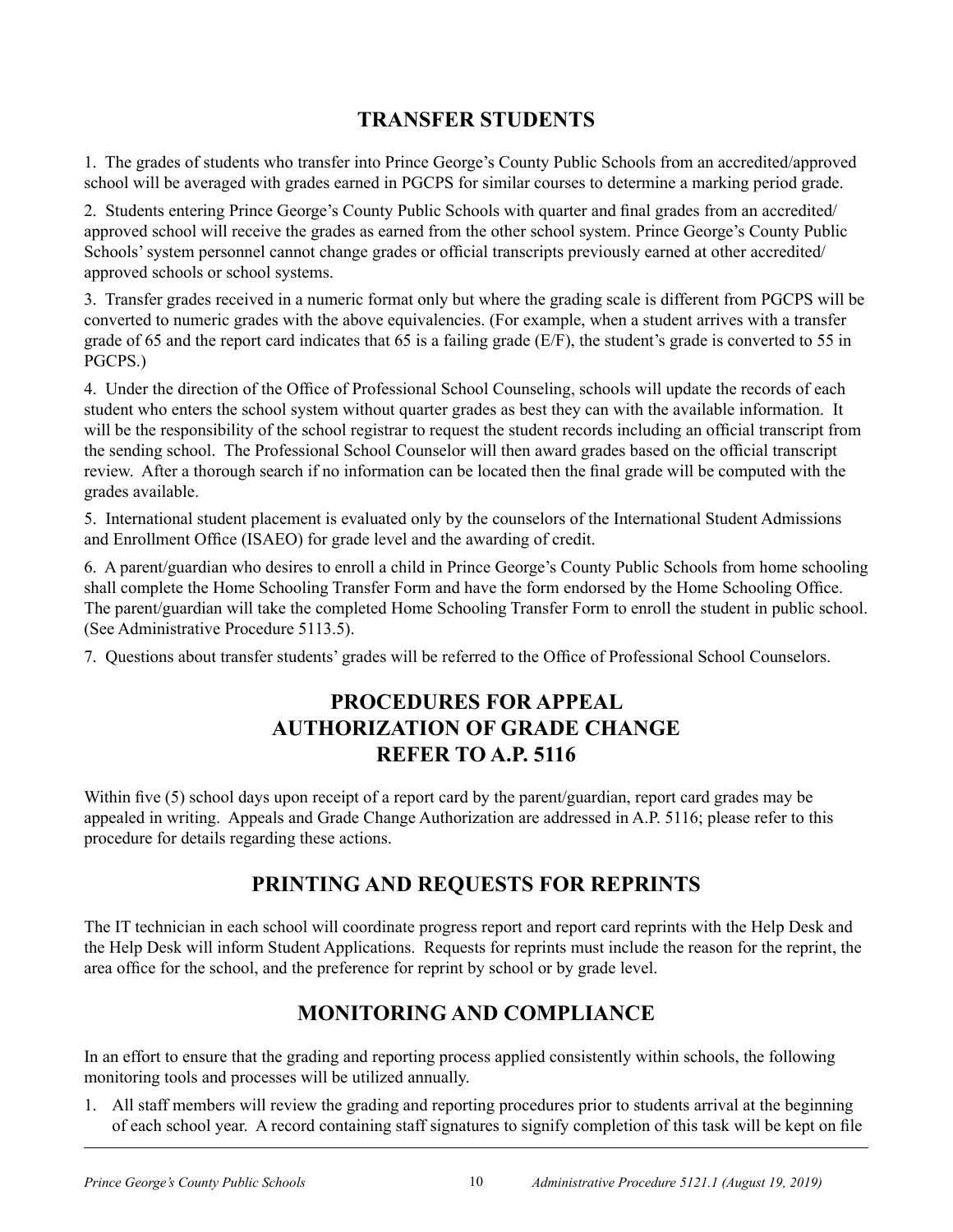in the principal's office for four (4) years.

- 2. Each semester the Chief Academic Officer will generate a report to monitor the use of the N grade for transfer students and missing quarter grades.
- 3. Principals, or their designee, will ensure that an electronic or hard copy of the course of study/syllabus is made available to parents/guardians by the end of the second week a class/course begins.
- 4. Principals, or their designee, are responsible for overseeing the entry of numerical grades per week in the electronic gradebook.
- 5. At the mid-way point and at the end of each quarter, Area Office staff will generate a report of all electronic gradebooks with no grades in the classwork, homework and/or assessment categories for principal and teacher notification and generate a report of all grades for compliance with this procedure.
- 6. Refer to Administrative Procedure 5113 for monitoring and accountability processes that will be utilized to ensure compliance with the Student Attendance, Absence and Truancy procedure.
- 7. Refer to Administrative Procedure 5116 for monitoring and accountability processes that will be utilized to ensure compliance with the Grade Change Authorization and Appeals procedure.

#### **RELATED PROCEDURES AND INFORMATION**

Administrative Procedure 5113, Student Attendance, Absence, and Truancy; Administrative Procedure 5113.5, Home Schooling; Administrative Procedure 5121.2, Grading and Reporting for Middle Schools, Grade Six Through Grade Eight; Administrative Procedure 5121.3, Grading and Reporting for High Schools, Grade Nine Through Grade Twelve; Administrative Procedure 5125, Individual Student School-Based Records; Administrative Procedure 5116, Grade Change Authorization; Administrative Procedure 10101 Student Rights and Responsibilities Handbook; Student Records Guidelines Manual.

#### **MAINTENANCE AND UPDATE OF THESE PROCEDURES**

The Office of the Chief Academic Officer will be responsible for updating these procedures as needed.

#### **CANCELLATIONS AND SUPERSEDURES**

This Administrative Procedure cancels and supersedes Administrative Procedure 5121.1, September 24, 2018.

#### **EFFECTIVE DATE**

August 19, 2019

Attachment: Content Area Grading Factors

Distribution: Lists 1, 2, 3, 4, 5, 6, 10, 11, and 12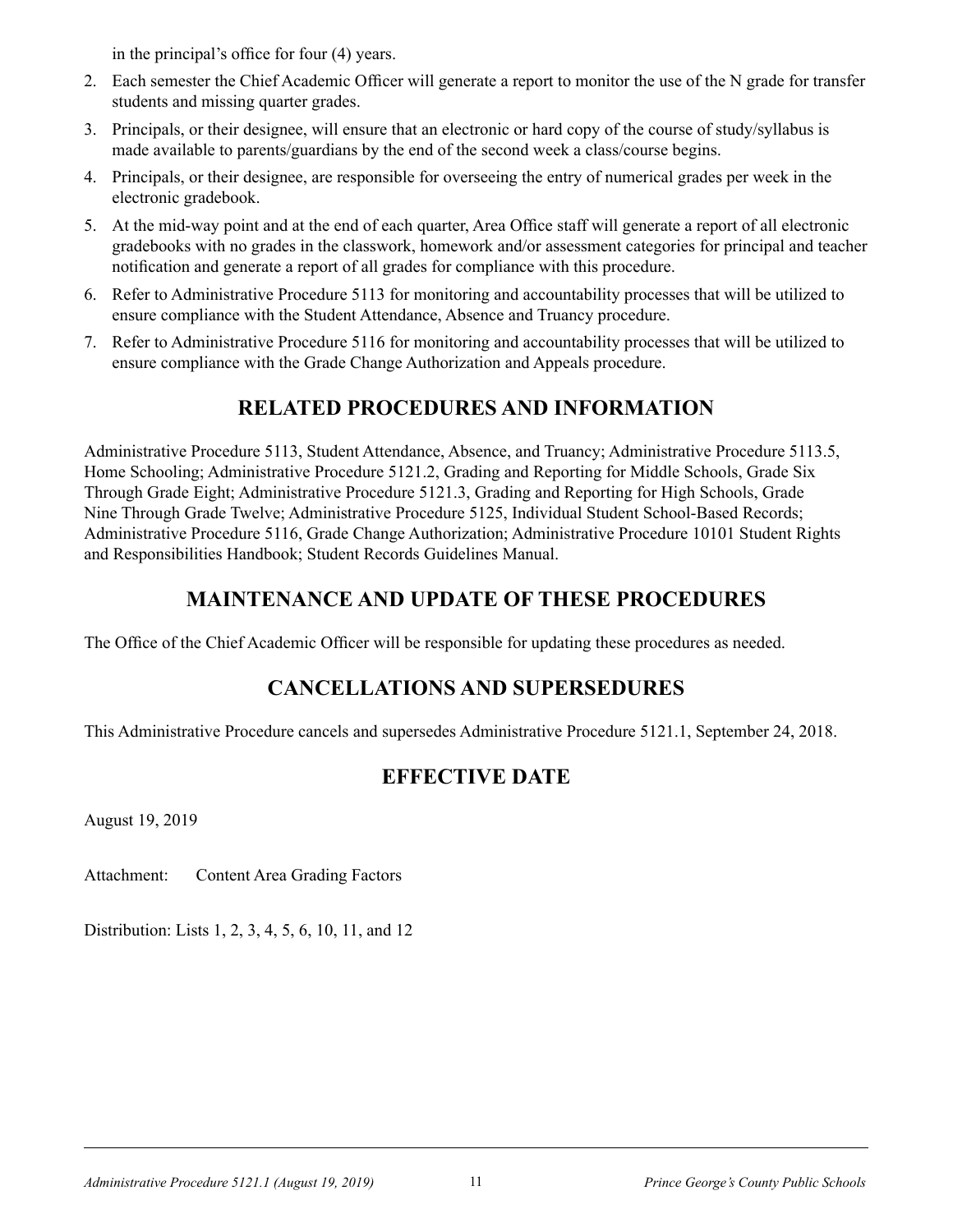### **Pre-Kindergarten**

Overview: Grading and reporting in Prekindergarten is to provide parents and teachers with information that reflects the child's developmental progress and mastery of the indicators and objectives based on the Maryland State standards (PreK Maryland College and Career Readiness Standards, Maryland Social Foundations Framework, State Curriculum).

The Early Childhood Curriculum Instructional Map includes vertical alignments for Maryland College and Career Readiness Standards. Rubrics should be used to support teachers in making judgments about the extent to which the students have achieved an outcome and in developing the experiences so that students are able to demonstrate outcomes. When displaying children's work, the display should include the developmental progression of the standard. All student work should be "celebrated." Teacher feedback should not be present on student work as there is no scoring rubric in Prekindergarten.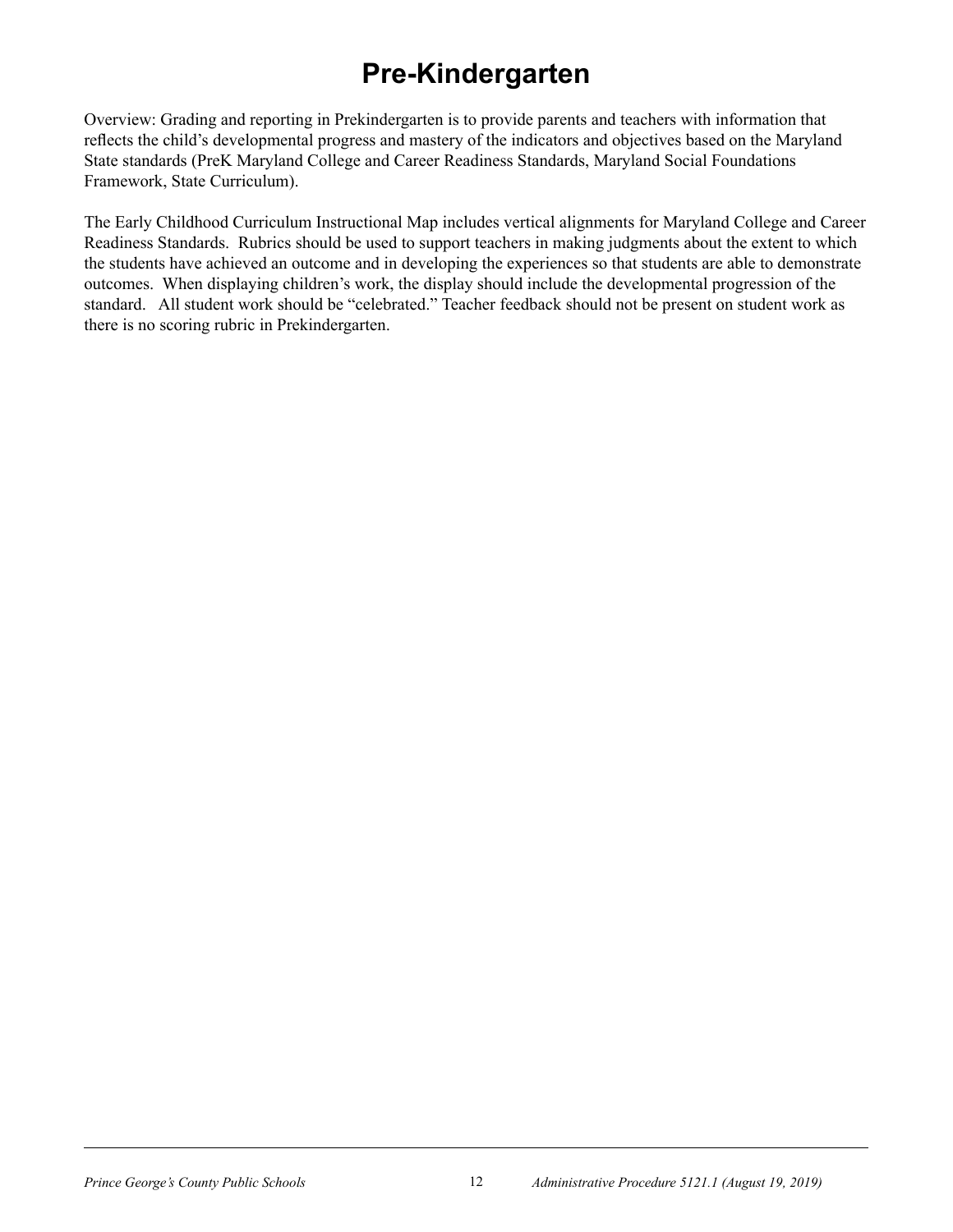### **Elementary Mathematics (Grades K and 1)**

**Overview:** The goal of grading and reporting is to provide the students with feedback that reflects their progress toward the mastery of the indicators and objectives found in the Mathematics Curriculum Framework Progress Guide**.**

Teachers will determine the range of points for each assignment and place the assignment in SchoolMax; SchoolMax will then convert the points to a percentage and then the percentage will be converted to a grade of a PR, IP, or ND. \*\*Example Scoring Rubric located after Grades K and 1

| <b>Factors</b>     | <b>Brief Description</b>                                                                                                                                                                                                                                                                                                                                                                     | <b>Grade Percentage</b><br><b>Per Quarter</b> |
|--------------------|----------------------------------------------------------------------------------------------------------------------------------------------------------------------------------------------------------------------------------------------------------------------------------------------------------------------------------------------------------------------------------------------|-----------------------------------------------|
| <b>Class Work</b>  | This includes all work completed in the classroom setting.<br>Class work must include, but is not limited to:<br>• Use of manipulatives<br>• Graphic representations<br>• Group work<br>• Student discourse<br>• Class assignments                                                                                                                                                           | 55%                                           |
| <b>Homework</b>    | This includes all work completed outside the classroom to be<br>graded on its completion. Assignments can include, but are<br>not limited to:<br>• Written assignments (teacher made, Problem of the Week,<br>text materials)<br>• Problem Solving (table setting, time problems,<br>measurement)<br>• Observation of natural occurrences of mathematics (shapes,<br>patterns, symmetry)     | 5%                                            |
| <b>Assessments</b> | This category encompasses both the traditional (paper and<br>pencil exams) and alternative methods of assessing student<br>learning with the goal of mastery. Assessments can include<br>but are not limited to:<br>• Written exams and quizzes<br>• Portfolios<br>• Projects<br>• Presentations<br>• Problem of the Week<br>• Anecdotal notes of teacher observation<br>• Student interview | 40%                                           |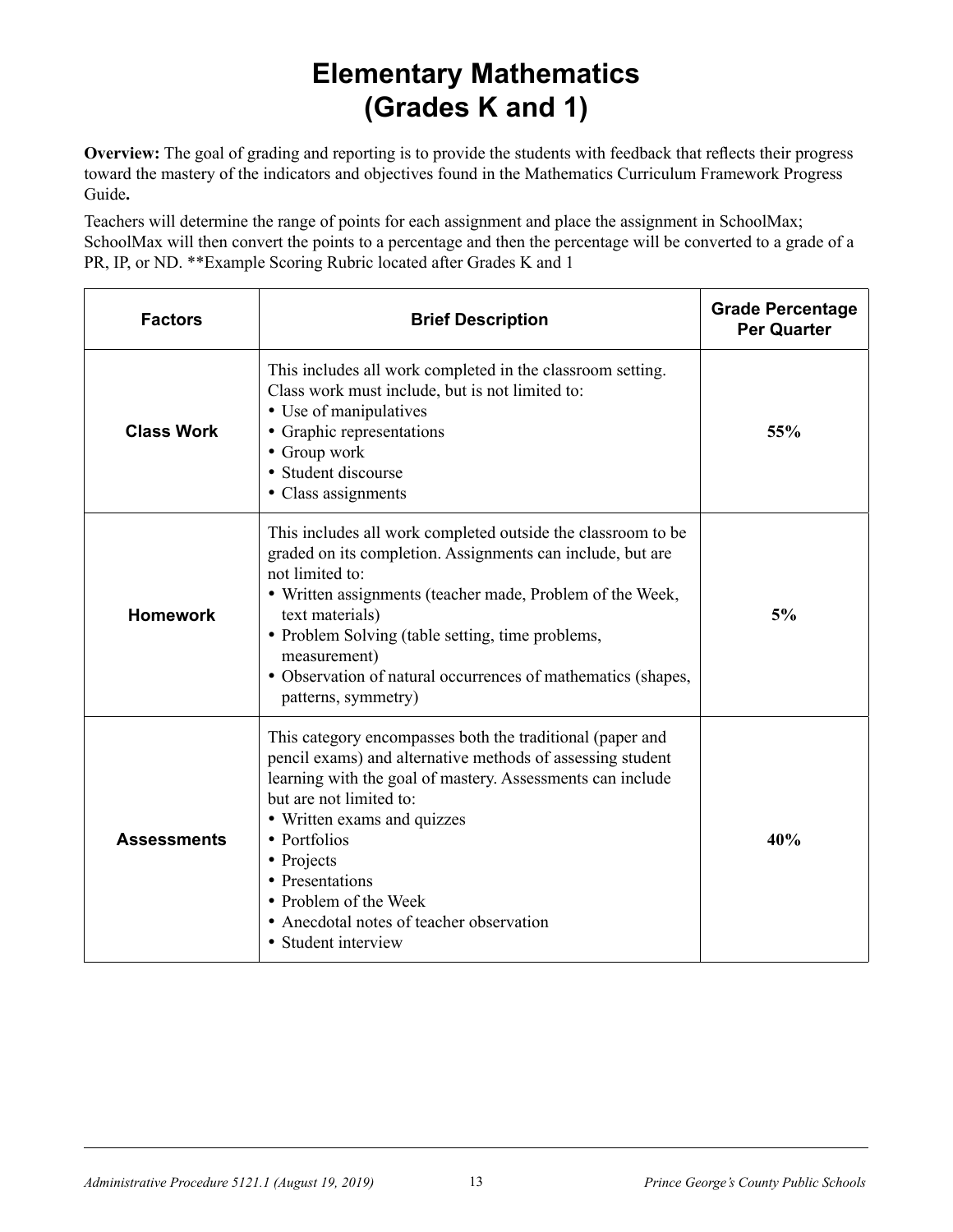### **Elementary Literacy/Reading and Oral and Written Communication (Grades K and 1)**

**Overview:** The goal of grading and reporting is to provide the students with feedback that reflects their progress toward the mastery of the Maryland College and Career Ready Standards found in the Reading Curriculum Instructional Maps.

Teachers will determine the range of points for each assignment and place the assignment in SchoolMAX; SchoolMAX will then convert the points to a percentage and then the percentage will be converted to a grade of a PR, IP, or ND.

Example Scoring Rubric located after Grades K and 1

| <b>Factors</b>     | <b>Brief Description</b><br><b>Reading</b>                                                                                                                                                                                                                                                                                                                                                                                                                   | <b>Brief Description</b><br><b>Oral/Written Communication</b>                                                                                                                                                                                                                                                                                                                    | Grade<br>Percentage<br>Each<br><b>Per Quarter</b> |
|--------------------|--------------------------------------------------------------------------------------------------------------------------------------------------------------------------------------------------------------------------------------------------------------------------------------------------------------------------------------------------------------------------------------------------------------------------------------------------------------|----------------------------------------------------------------------------------------------------------------------------------------------------------------------------------------------------------------------------------------------------------------------------------------------------------------------------------------------------------------------------------|---------------------------------------------------|
| <b>Class Work</b>  | This includes work completed in<br>the classroom setting. Class work<br>can include, but is not limited to:<br>• Group Participation Phonemic<br>Awareness<br>• Phonics<br>• Vocabulary<br>• Comprehension assignments<br>Note: Graded assignments must<br>reflect each of the above topics.                                                                                                                                                                 | This includes work completed in<br>the classroom setting. Class work<br>can include, but is not limited to:<br>• Group Participation Writing<br>process<br>Spelling (First grade)<br>$\bullet$<br>• Completion of classroom<br>assignments                                                                                                                                       | 50%                                               |
| <b>Homework</b>    | This includes all work completed<br>outside the classroom to be<br>graded on its completion and<br>student's preparation for class<br>(materials, supplies, etc.)<br>Assignments can include, but are<br>not limited to:<br>• Reading Logs<br>• Written assignments                                                                                                                                                                                          | This includes all work completed<br>outside the classroom to be<br>graded on its completion and<br>student's preparation for class<br>(materials, supplies, etc.)<br>Assignments can include, but are<br>not limited to:<br>• Spelling assignments<br>(First grade)<br>• Writing assignments                                                                                     | 10%                                               |
| <b>Assessments</b> | This category encompasses<br>both the traditional (exams and<br>quizzes) and alternative methods<br>of assessing student learning with<br>the goal of mastery (presentations,<br>projects, portfolios, completion<br>of graphic organizers, anecdotal<br>notes of teacher observations,<br>teacher conferences, student<br>written responses) Assessments<br>can include, but are not limited to:<br>• Literacy assessments<br>• Teacher created assessments | This category encompasses<br>both the traditional (exams and<br>quizzes) and alternative methods<br>of assessing student learning with<br>the goal of mastery (presentations,<br>projects, portfolios). Assessments<br>can include, but are not limited to:<br>• Grammar assignments<br>• Content of Writing assignments<br>• Spelling Test (First grade)<br>• Published writing | 40%                                               |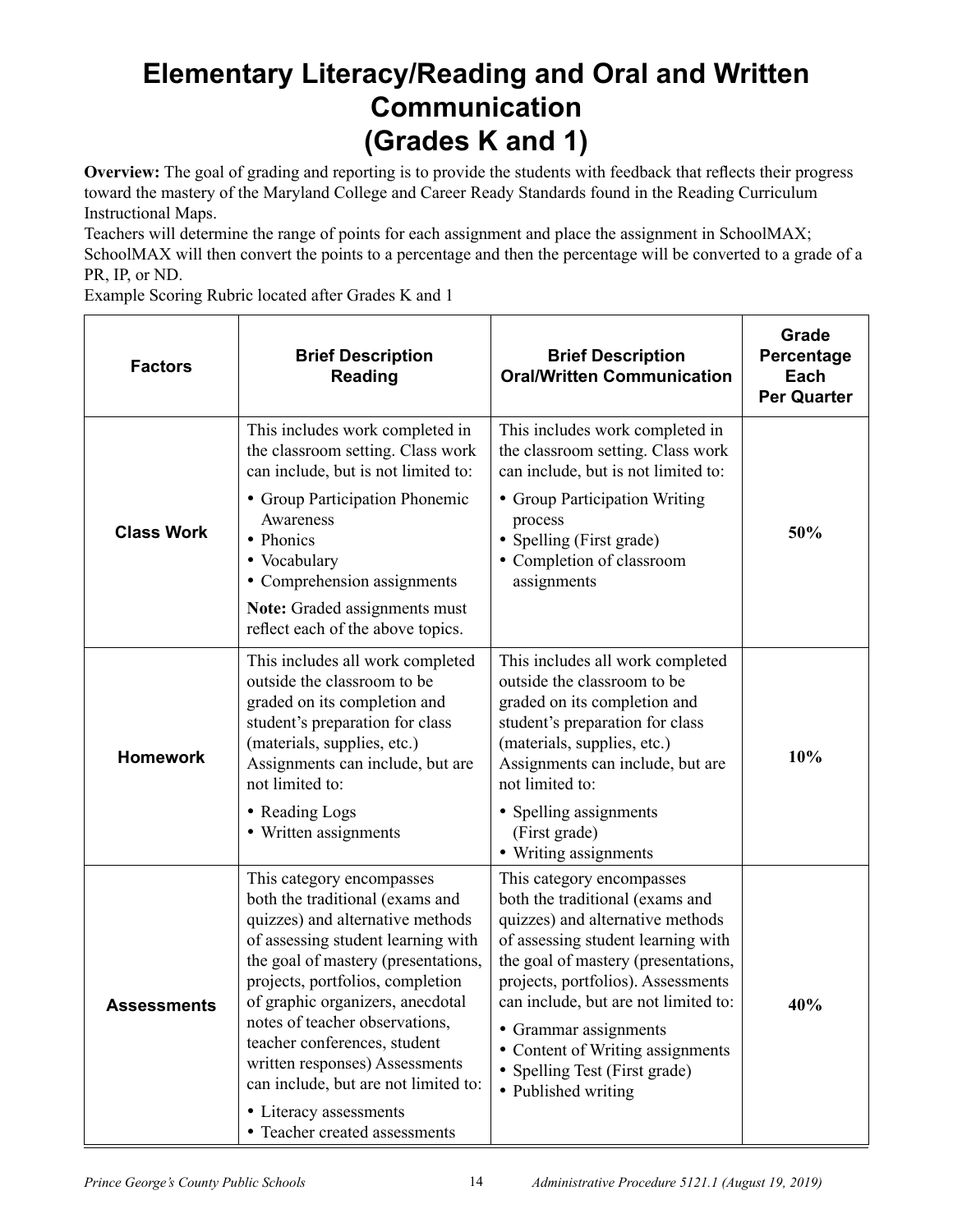### **Elementary Science (Grades K and 1)**

**Overview:** The goal of grading and reporting is to provide the students with feedback that reflects their progress toward the mastery of the Performance Expectations of the Next Generation of Science Standards (NGSS) found in the Science Curriculum Framework Progress Guide.

Teachers will determine the range of points for each assignment and place the assignment in SchoolMax; SchoolMax will then convert the points to a percentage and then the percentage will be converted to a grade of a PR, IP, or ND.

Example Scoring Rubric located after Grades K and 1

| <b>Factors</b>     | <b>Brief Description</b>                                                                                                                                                                                                                                                                                                                                                                                                                                                                                                                                                                             | <b>Grade Percentage</b><br><b>Per Quarter</b> |
|--------------------|------------------------------------------------------------------------------------------------------------------------------------------------------------------------------------------------------------------------------------------------------------------------------------------------------------------------------------------------------------------------------------------------------------------------------------------------------------------------------------------------------------------------------------------------------------------------------------------------------|-----------------------------------------------|
| <b>Class Work</b>  | Will include but not limited to activities that involve the use<br>of 3 dimensions of the NGSS to explain phenomena:<br>Developing and using models<br>$\bullet$<br>Engaging in argument from evidence<br>$\bullet$<br>Individual and whole class discussions<br>$\bullet$<br>Planning and carrying out investigations<br>$\bullet$<br>Projects<br>Asking questions (for science) and defining problems (for<br>engineering)<br>Obtaining, evaluating, and communicating information<br>Constructing scientific explanations (for science) and<br>$\bullet$<br>designing solutions (for engineering) | 50%                                           |
| <b>Homework</b>    | Will include but not limited to assignments that involve:<br>Developing and using models<br>Obtaining, evaluating, and communicating information<br>Constructing scientific explanations (for science) and<br>designing solutions (for engineering)                                                                                                                                                                                                                                                                                                                                                  | 10%                                           |
| <b>Assessments</b> | Will include but not limited to assessments that involve:<br>Pre/post assessments, quizzes, portfolios<br>Analyzing and interpreting data, using mathematics<br>$\bullet$<br>Oral or written evaluation that reflects the student's<br>performance on a summary of a lesson, chapter or unit                                                                                                                                                                                                                                                                                                         | 40%                                           |

Includes Project Lead the Way (PLTW) Launch Grades K-1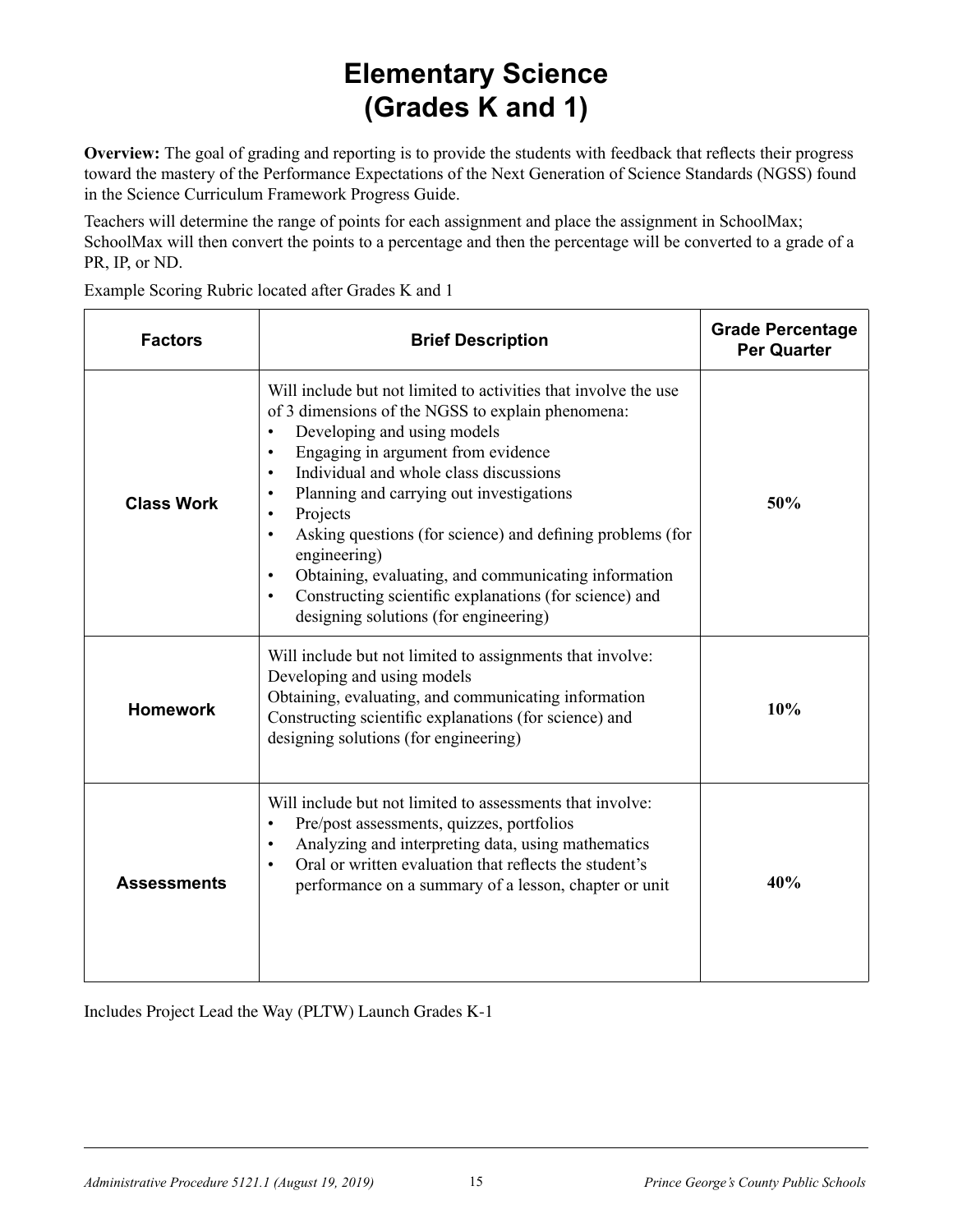### **Elementary Social Studies (Grades K and 1)**

**Overview:** The goal of grading and reporting is to provide the students with feedback that reflects their progress toward the mastery of the indicators and objectives found in the Social Studies Curriculum Framework Progress Guides.

Teachers will determine the range of points for each assignment and place the assignment in SchoolMax; SchoolMax will then convert the points to a percentage and then the percentage will be converted to a grade of a PR, IP, or ND.

Example Scoring Rubric located on the next page.

| <b>Factors</b>     | <b>Brief Description</b>                                                                                                                                                                                                                                                                                                                                                                                     | <b>Grade Percentage</b><br><b>Per Quarter</b> |
|--------------------|--------------------------------------------------------------------------------------------------------------------------------------------------------------------------------------------------------------------------------------------------------------------------------------------------------------------------------------------------------------------------------------------------------------|-----------------------------------------------|
| <b>Class Work</b>  | This includes work completed in the classroom setting. Class<br>work can include, but is not limited to:<br>• Group Participation<br>• Notebooks/journals<br>• Content vocabulary development<br>• Active participation in whole/small group discussions,<br>presentations and activities<br>• Active participation in social studies projects<br>• Completion of class room assignments                     | 50%                                           |
| <b>Homework</b>    | This includes all work completed outside the classroom to be<br>graded on its completion and student's preparation for class<br>(materials, supplies, etc.) Assignments can include, but are<br>not limited to:<br>• Written assignments<br>• content reading                                                                                                                                                | 10%                                           |
| <b>Assessments</b> | This category encompasses both the traditional (exams)<br>and quizzes) and alternative (presentations, Content based<br>projects, portfolios) methods of assessing student learning<br>with the goal of mastery.<br>$\bullet$ Tests<br>• Quizzes<br>• Portfolios<br>Suggested criteria for grading presentations, projects,<br>portfolios:<br>• Concepts/objectives have been met<br>• Completion of project | 40%                                           |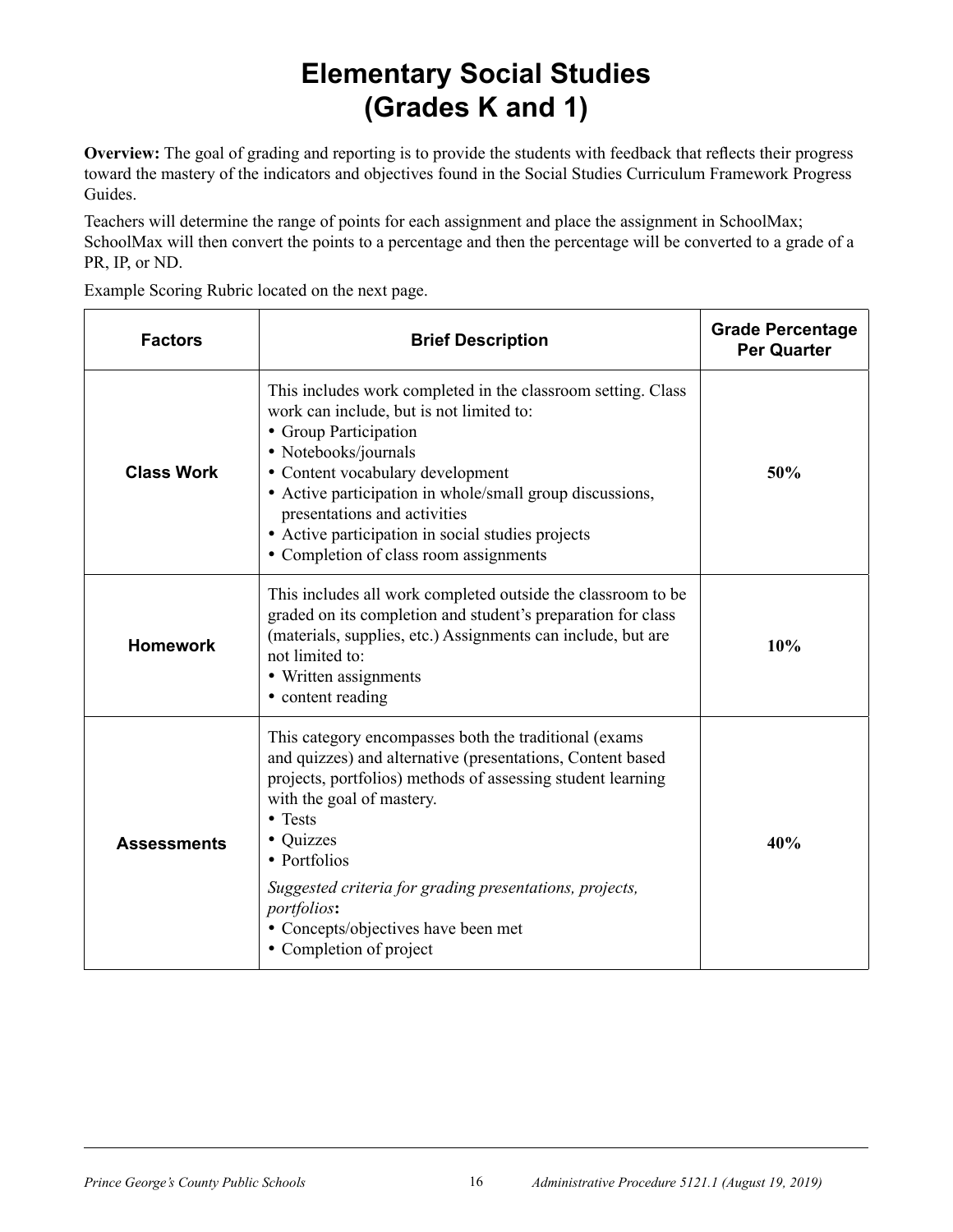#### **Kindergarten and First Grade Scoring Rubric**

| Indicator on<br><b>Child's Work</b> | <b>Teacher's Grade</b><br><b>Book</b> | <b>Report Card</b><br><b>Equivalent</b>                | <b>Description</b>                                                         |
|-------------------------------------|---------------------------------------|--------------------------------------------------------|----------------------------------------------------------------------------|
|                                     | 9 or 10                               | <b>PR</b><br>Proficient<br>$90 - 100\%$                | Student can demonstrate indicator<br>independently.                        |
|                                     | 8                                     | IP<br>In Process<br>$80 - 89%$                         | Student can demonstrate indicator<br>with minimal adult support.           |
|                                     | $\overline{7}$                        | <b>EM</b><br>Emerging<br>$70 - 79%$                    | Student demonstrates indicator<br>occasionally with some adult<br>support. |
|                                     | 5 or 6                                | <b>ND</b><br><b>Needs</b><br>Development<br>$50 - 69%$ | Student cannot demonstrate<br>indicator.                                   |

Teachers are to use observations ("kid watching"), anecdotal records and child portfolio entries to support scoring.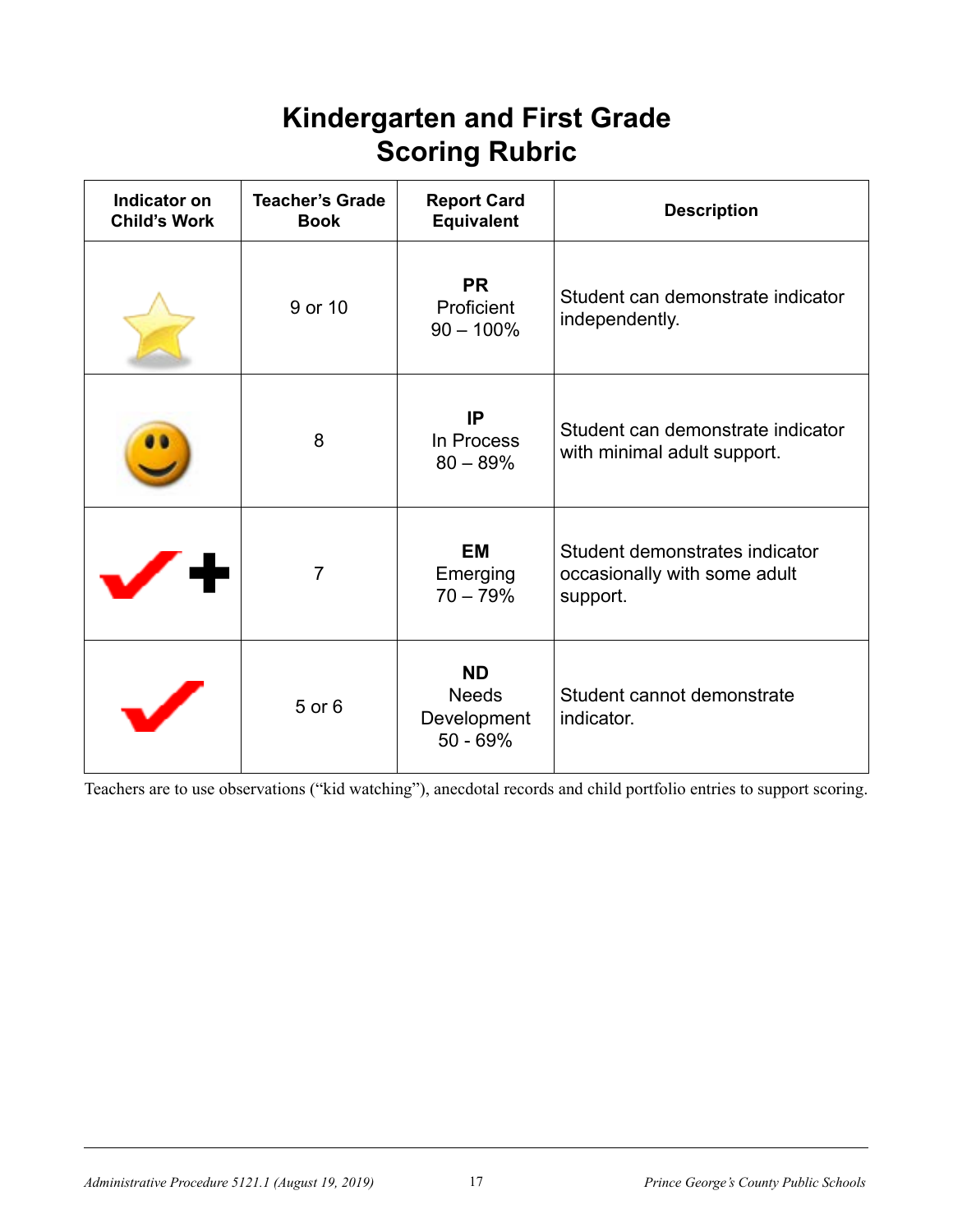### **Elementary Mathematics (Grades 2 – 5)**

**Overview:** The goal of grading and reporting is to provide the students with feedback that reflects their progress toward the mastery of the indicators and objectives found in the Mathematics Curriculum Framework Progress Guide.

| <b>Factors</b>     | <b>Brief Description</b>                                                                                                                                                                                                                                                                                                                                                                                                                                         | <b>Grade Percentage</b><br><b>Per Quarter</b> |
|--------------------|------------------------------------------------------------------------------------------------------------------------------------------------------------------------------------------------------------------------------------------------------------------------------------------------------------------------------------------------------------------------------------------------------------------------------------------------------------------|-----------------------------------------------|
| <b>Class Work</b>  | This includes work completed in the classroom setting. Class<br>work can include, but is not limited to:<br>• Group Participation<br>• Notebooks/journals<br>• Written responses to Constructed Responses. (brief or<br>extended), where applicable<br>• Active participation in whole/small group discussions,<br>presentations and activities<br>• Active participation in math projects<br>• Completion of class assignments                                  | 35%                                           |
| <b>Homework</b>    | This includes all work completed outside the classroom to be<br>graded on its completion and student's preparation for class<br>(materials, supplies, etc.). Assignments can include, but are<br>not limited to:<br>• cumulative review problems<br>• solving word problems<br>• Winter/Spring Break Packets                                                                                                                                                     | 15%                                           |
| <b>Assessments</b> | This category encompasses both the traditional (exams and<br>quizzes) and alternative (presentations, projects, portfolios)<br>methods of assessing student learning with the goal of<br>mastery.<br>• Exams<br>• Tests<br>• Quizzes<br>• Portfolios<br>• Research/Unit Projects<br>• Oral presentations/Interview<br>Suggested criteria for grading presentations, projects,<br>portfolios:<br>• Concepts/objectives have been met.<br>• Completion of project. | 50%                                           |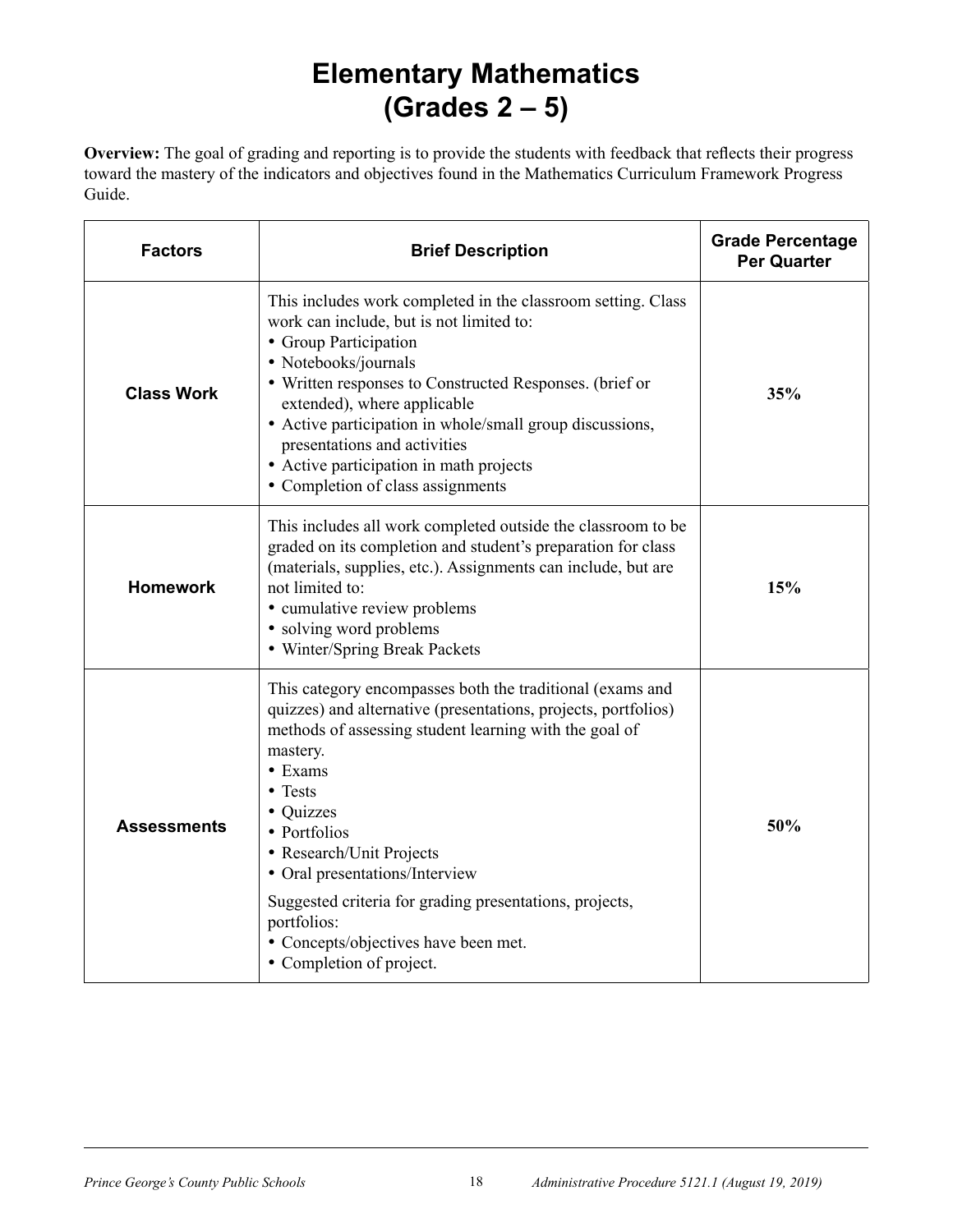### **Elementary Reading and Oral and Written Communication (Grades 2-5)**

**Overview:** The goal of grading and reporting is to provide the students with feedback that reflects their progress toward the mastery of the Maryland College and Career Ready Standards (MCCRS) found in the Reading Curriculum Instructional Maps.

| <b>Factors</b>     | <b>Brief Description</b><br><b>Reading</b>                                                                                                                                                                                                                                                                                                                                                                                                                                                                                                                                                                                                                 | <b>Brief Description</b><br><b>Oral/Written Communication</b>                                                                                                                                                                                                                                                                               | Grade<br>Percentage<br>Each<br><b>Per Quarter</b> |
|--------------------|------------------------------------------------------------------------------------------------------------------------------------------------------------------------------------------------------------------------------------------------------------------------------------------------------------------------------------------------------------------------------------------------------------------------------------------------------------------------------------------------------------------------------------------------------------------------------------------------------------------------------------------------------------|---------------------------------------------------------------------------------------------------------------------------------------------------------------------------------------------------------------------------------------------------------------------------------------------------------------------------------------------|---------------------------------------------------|
| <b>Class Work</b>  | This includes work completed in the<br>classroom setting. Class work can<br>include, but is not limited to:<br>• Group Participation<br>• Written responses to text<br>• Active participation in whole/small<br>group discussions<br>• Completion of class room<br>assignments, including independent<br>reading<br>· Evidence based selected responses<br>(3-5), and graphic organizers                                                                                                                                                                                                                                                                   | This includes work completed in the<br>classroom setting. Class work can<br>include, but is not limited to:<br>• Group Participation<br>Grammar/Vocabulary assignments<br>• Writing process<br>• Completion of classroom<br>assignments                                                                                                     | 50%                                               |
| <b>Homework</b>    | This includes all work completed<br>outside the classroom to be graded on<br>its completion and student's preparation<br>for class (materials, supplies, etc.)<br>Assignments can include, but are not<br>limited to:<br>• Reading Logs                                                                                                                                                                                                                                                                                                                                                                                                                    | This includes all work completed<br>outside the classroom to be graded<br>on its completion and student's<br>preparation for class (materials,<br>supplies, etc.) Assignments can<br>include, but are not limited to:<br>• Spelling assignments<br>• Grammar/Vocabulary assignments                                                         | 10%                                               |
| <b>Assessments</b> | This category encompasses both the<br>traditional (exams and quizzes) and<br>alternative methods of assessing student<br>learning with the goal of mastery<br>(presentations, projects, portfolios,<br>completion of graphic organizers,<br>anecdotal notes of teacher observations,<br>teacher conferences, student written<br>responses) Assessments can include,<br>but are not limited to:<br>• Unit Culminating Task (3-5)<br>• Bringing Words to Life Vocabulary<br>• Comprehension Strategy/Standard<br>Application<br>• Written responses to prose<br>constructed responses (PCR) (for<br>grades 3-5)<br>• Reading responses<br>(oral and written) | This category encompasses both the<br>traditional (exams and quizzes) and<br>alternative methods of assessing<br>student learning with the goal of<br>mastery (presentations, projects,<br>portfolios). Assessments can include,<br>but are not limited to:<br>• Content of unit culminating task<br>• Spelling Test<br>• Published writing | 40%                                               |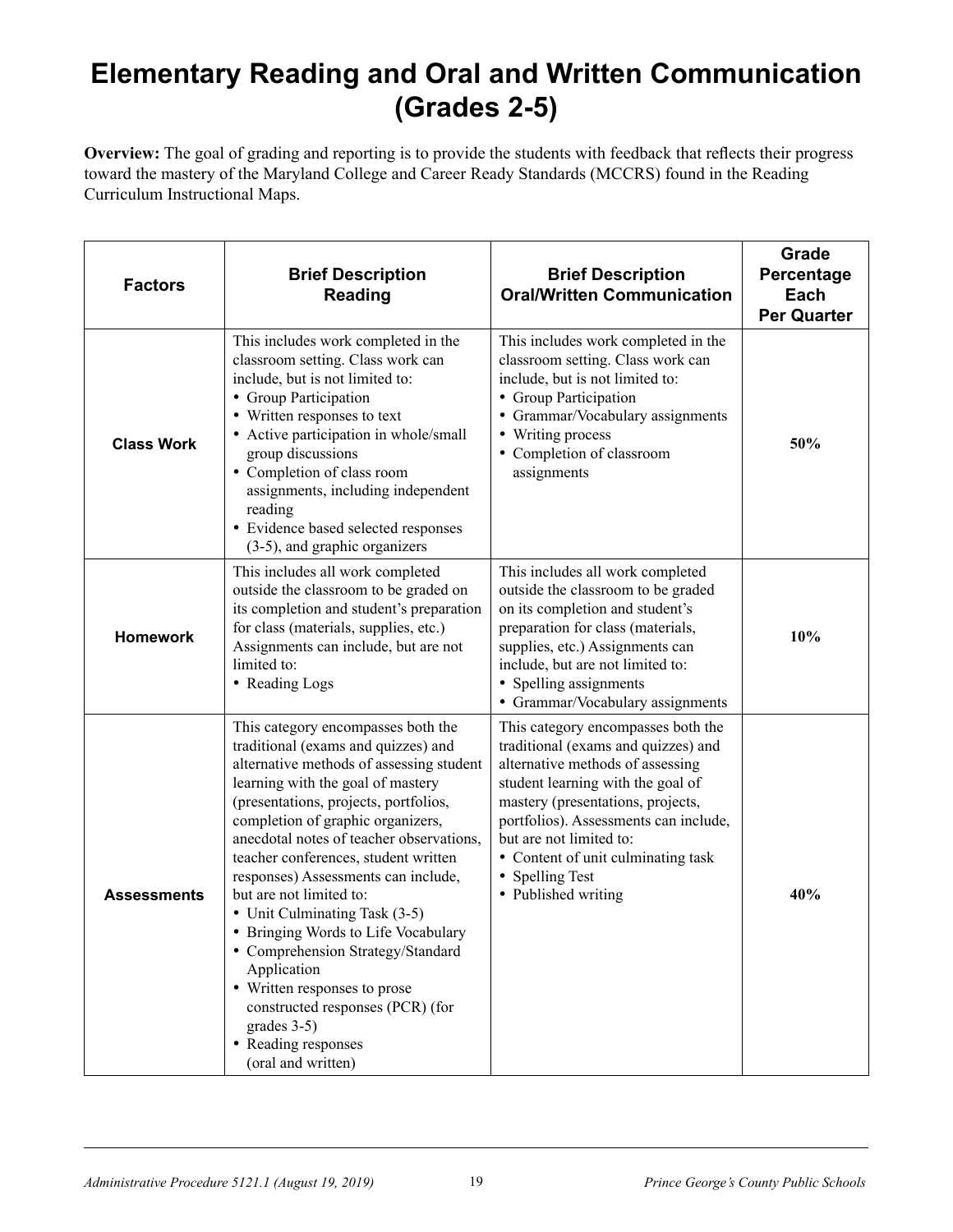### **Elementary Science (Grades 2 – 5)**

**Overview:** The goal of grading and reporting is to provide the students with feedback that reflects their progress toward the mastery of the Performance Expectations of the Next Generation of Science Standards (NGSS) found in the Science Curriculum Framework Progress Guide.

Please note: The STEM fair process is designed for students to receive more than a single grade for the entire project. As such, various components of the STEM fair process can be used as classwork, homework and/or assessments.

| <b>Factors</b>     | <b>Brief Description</b>                                                                                                                                                                                                                                                                                                                                                                                                                                                                                                                                                                                                                                                                                                                                                 | <b>Grade Percentage</b><br><b>Per Quarter</b> |
|--------------------|--------------------------------------------------------------------------------------------------------------------------------------------------------------------------------------------------------------------------------------------------------------------------------------------------------------------------------------------------------------------------------------------------------------------------------------------------------------------------------------------------------------------------------------------------------------------------------------------------------------------------------------------------------------------------------------------------------------------------------------------------------------------------|-----------------------------------------------|
| <b>Class Work</b>  | Will include but not limited to activities that involve the use<br>of the 3 dimensions of the NGSS to explain phenomena:<br>Developing and using models<br>$\bullet$<br>Engaging in argument from evidence<br>$\bullet$<br>Individual and whole class discussions<br>$\bullet$<br>Planning and carrying out investigations<br>$\bullet$<br>Projects (include parts of the STEM Fair process)<br>$\bullet$<br>Mandatory: 10% of classwork must be relevant hands-on<br>$\bullet$<br>and lab experiences<br>Asking questions (for science) and defining problems (for<br>$\bullet$<br>engineering)<br>Obtaining, evaluating, and communicating information<br>Constructing scientific explanations (for science) and<br>$\bullet$<br>designing solutions (for engineering) | 45%                                           |
| <b>Homework</b>    | Will include but not limited to assignments that involve:<br>Developing and using models<br>$\bullet$<br>Obtaining, evaluating, and communicating information<br>$\bullet$<br>Constructing scientific explanations (for science) and<br>$\bullet$<br>designing solutions (for engineering)                                                                                                                                                                                                                                                                                                                                                                                                                                                                               | 15%                                           |
| <b>Assessments</b> | Will include but not limited to assessments that involve:<br>Pre/post assessments, final exams, quizzes, final essays/<br>$\bullet$<br>reports, portfolios<br>Analyzing and interpreting data, using mathematics and<br>$\bullet$<br>computational thinking<br>Oral or written evaluation that reflects the student's<br>$\bullet$<br>performance on a summary of a lesson, chapter or unit<br>Final STEM Fair projects should also be a used as an<br>$\bullet$<br>assessment grade. For students that do not participate,<br>teachers will develop an alternative assignment to assess.                                                                                                                                                                                | 40%                                           |

Includes Project Lead the Way (PLTW) Launch Grades 2-5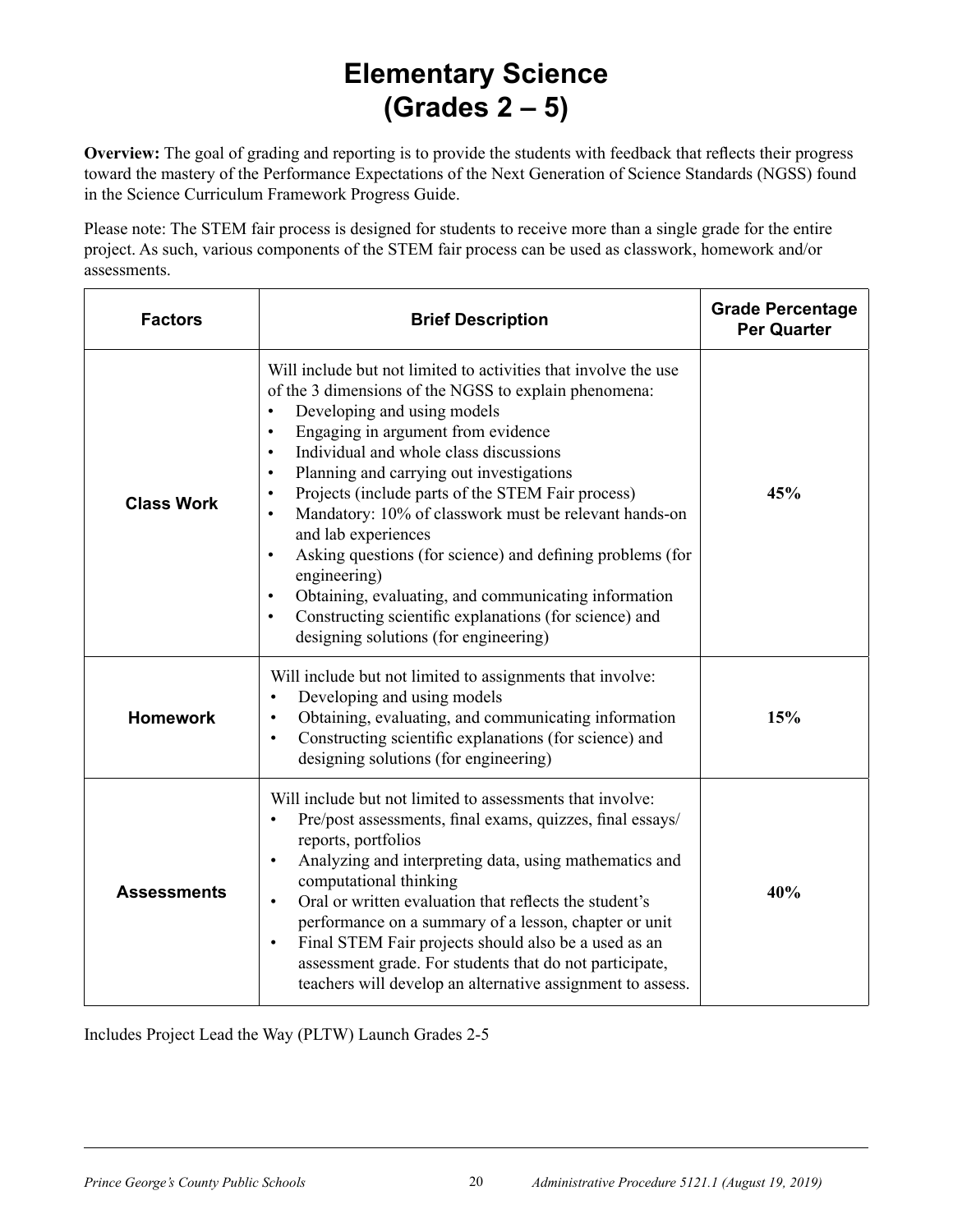### **Elementary Social Studies (Grades 2 – 5)**

**Overview:** The goal of grading and reporting is to provide the students with feedback that reflects their academic growth. Student assignments should reflect the opportunity to evaluate sources and use evidence to communicate a conclusion to take informed action as engaged citizens.

| <b>Factors</b>     | <b>Brief Description</b>                                                                                                                                                                                                                                                                                                                                                                                                                                                                                                                                     | <b>Grade Percentage</b><br><b>Per Quarter</b> |
|--------------------|--------------------------------------------------------------------------------------------------------------------------------------------------------------------------------------------------------------------------------------------------------------------------------------------------------------------------------------------------------------------------------------------------------------------------------------------------------------------------------------------------------------------------------------------------------------|-----------------------------------------------|
| <b>Class Work</b>  | Includes all assignments completed within the class setting.<br>Recommended assignment types include but are not limited<br>to:<br>• Writing Tasks<br>• Document Based Questions Grades 3-5<br>• Analysis of Sources i.e. Political Cartoons, Charts, Graphs,<br>Maps etc. (Appropriate for 2-5. Age appropriate resources<br>are embedded in curriculum maps and text materials).<br>· Simulations i.e. Model UN, Debate, Moot Court, Town<br>Hall Meetings, Mock Trials etc.(Appropriate for 3-5. Links<br>for resources are embedded in curriculum maps.) | 45%                                           |
| <b>Homework</b>    | Includes all assignments completed outside of the class<br>setting. Recommended assignment types include but are not<br>limited to:<br>• Reading<br>• Study Guides<br>• Current Events                                                                                                                                                                                                                                                                                                                                                                       | 15%                                           |
| <b>Assessments</b> | Includes formative and summative assessment. Assessments<br>must address content standards and vary to address student<br>population.<br>• Unit Assessment<br>• Project Based Assessment i.e. National History Day Project<br>Grades 3-5<br>• Document Based Questions Grades 3-5                                                                                                                                                                                                                                                                            | 40%                                           |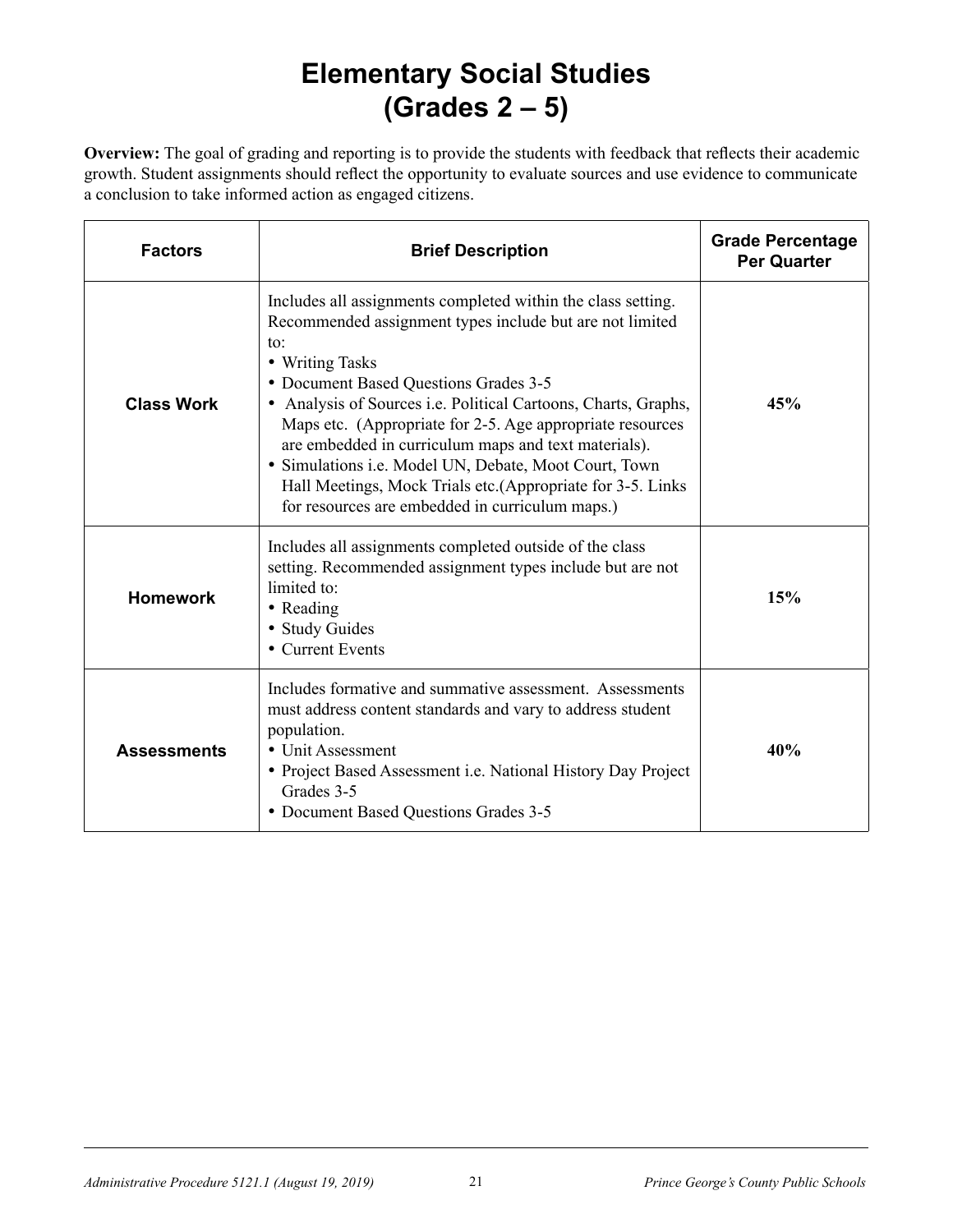### **Elementary Dance Education**

**Overview:** The goal of grading and reporting is to provide the students with feedback that reflects their progress toward the mastery of the anchor standards found in the National Core Arts Dance Standards.

| <b>Factors</b>     | <b>Brief Description</b>                                                                                                                                                                                                                                                                                                                                                          | <b>Grade Percentage</b><br><b>Per Quarter</b> |
|--------------------|-----------------------------------------------------------------------------------------------------------------------------------------------------------------------------------------------------------------------------------------------------------------------------------------------------------------------------------------------------------------------------------|-----------------------------------------------|
| <b>Class Work</b>  | • Student attends class regularly and actively participates<br>• Performance Warm- Ups<br>• Dance Etiquette<br>• Knowledge of dance terminology and technique<br>• Progression and Proficiency of dance technique<br>• Appropriate dance attire<br>• Journal/Portfolio<br>• Special Projects (In-Class & Home Assignments)<br>• Written Assignments (In-Class & Home Assignments) | 80%                                           |
| <b>Assessments</b> | • Individual and Group Performance (informal and formal)<br>• Peer/Self Evaluations<br>• Test/Quizzes (written and performance)                                                                                                                                                                                                                                                   | 20%                                           |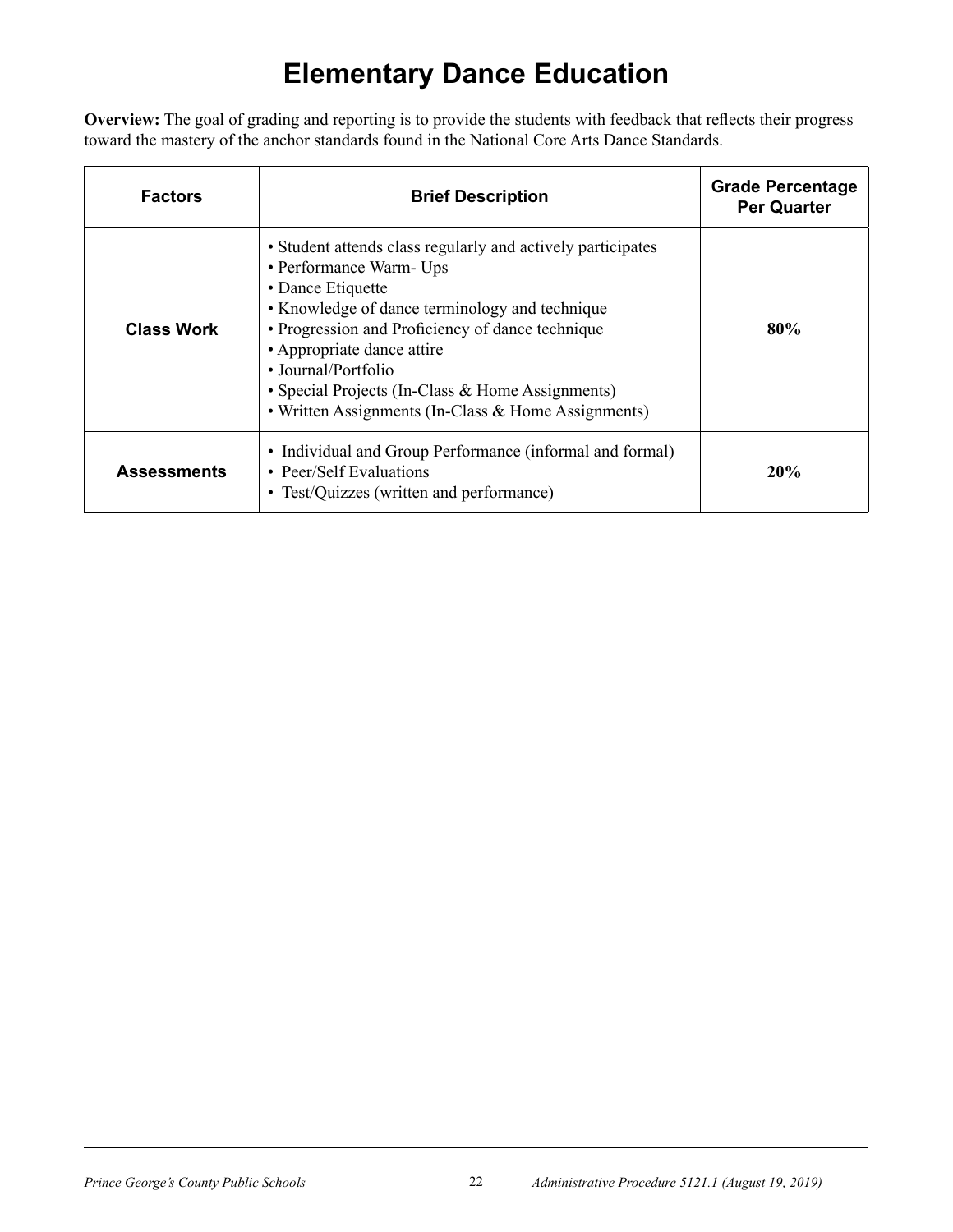### **Elementary ESOL (English for Speakers of Other Languages)**

**Overview:** The goal of grading and reporting is to provide the students with feedback that reflects their language progress toward the mastery of the indicators and objectives found in the Maryland English Language Proficiency Standards.

| <b>Factors</b><br><b>Brief Description</b>                                                                              | <b>Grade Percentage</b><br><b>Per Quarter</b> |
|-------------------------------------------------------------------------------------------------------------------------|-----------------------------------------------|
| Students will be assessed in the four domains of language<br>proficiency: LISTENING, SPEAKING, READING, and<br>WRITING. |                                               |
| • All grades recorded must be labeled by the language<br>domain.                                                        |                                               |
| • Different language domains may be focused on based on the<br><b>Assessments</b><br>students' needs.                   | $100\%$                                       |
| • Grades should reflect students' performance relative to their<br>English Language Proficiency in the domain.          |                                               |
| • Students should receive at least one grade per week<br>depending on the model of instruction*.                        |                                               |

\* For ESOL students in the *Structured Immersion* instructional model: six grades per quarter are to be recorded (three speaking, three writing) by the ESOL teacher.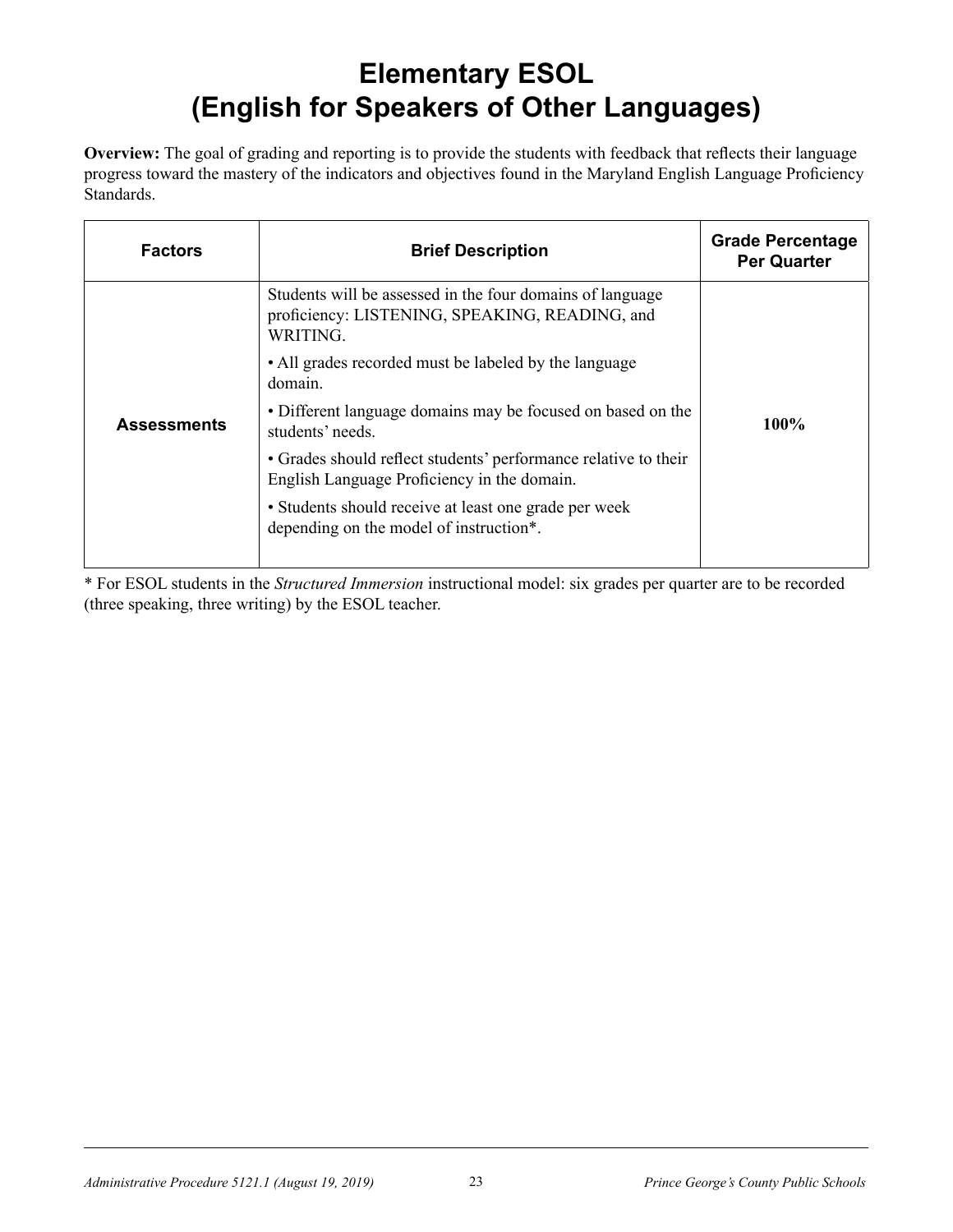### **Elementary Health Education**

**Overview:** The goal of grading and reporting is to provide the students with feedback that reflects their progress toward the mastery of the indicators and objectives found in the Elementary Health Education Curriculum Framework Progress Guide.

| <b>Factors</b>     | <b>Brief Description</b>                                                                                                                                                                                                                                                                                                                                                                                                                                                                                                                                                                                                 | <b>Grade Percentage</b><br><b>Per Quarter</b> |
|--------------------|--------------------------------------------------------------------------------------------------------------------------------------------------------------------------------------------------------------------------------------------------------------------------------------------------------------------------------------------------------------------------------------------------------------------------------------------------------------------------------------------------------------------------------------------------------------------------------------------------------------------------|-----------------------------------------------|
| <b>Class Work</b>  | This includes all work completed in the classroom setting<br>during instructional time for Health Education. This may<br>include, but is not limited to:<br>Drawings/visual representations<br>$\bullet$<br>Group participation*<br>$\bullet$<br>Group discussions<br>$\bullet$<br>Notebooks/journals<br>$\bullet$<br>Vocabulary<br>$\bullet$<br>Written responses<br>$\bullet$<br>Performance Tasks<br>$\bullet$<br>Hands-On Labs<br>$\bullet$<br>Project Collaboration<br>$\bullet$<br>Reassessed assignments<br>$\bullet$<br>Completion of assignments<br>*Will include specific description of activity in gradebook | 50%                                           |
| <b>Homework</b>    | This includes all work completed outside the classroom<br>and student's preparation for class (materials, supplies, etc.)<br>Assignments can include, but not limited to:<br>Written responses<br>$\bullet$<br>Health-related projects<br>$\bullet$<br>Opportunities for Self-Correction and Revisions<br>$\bullet$<br>Journals<br>$\bullet$                                                                                                                                                                                                                                                                             | 20%                                           |
| <b>Assessments</b> | This category entails both traditional and alternative methods<br>of assessing student learning. This may include:<br>Group discussions<br>$\bullet$<br>Completed performance tasks<br>$\bullet$<br>Exams<br>Quizzes<br>Research/Unit Projects<br>Portfolios<br>$\bullet$<br><b>Oral Presentations</b><br>Surveys<br>Checklists<br>$\bullet$<br>Exit tickets<br>$\bullet$<br>An instructional rubric should be created to outline<br>the criteria for success and scoring for each alternative<br>assessment.                                                                                                            | 30%                                           |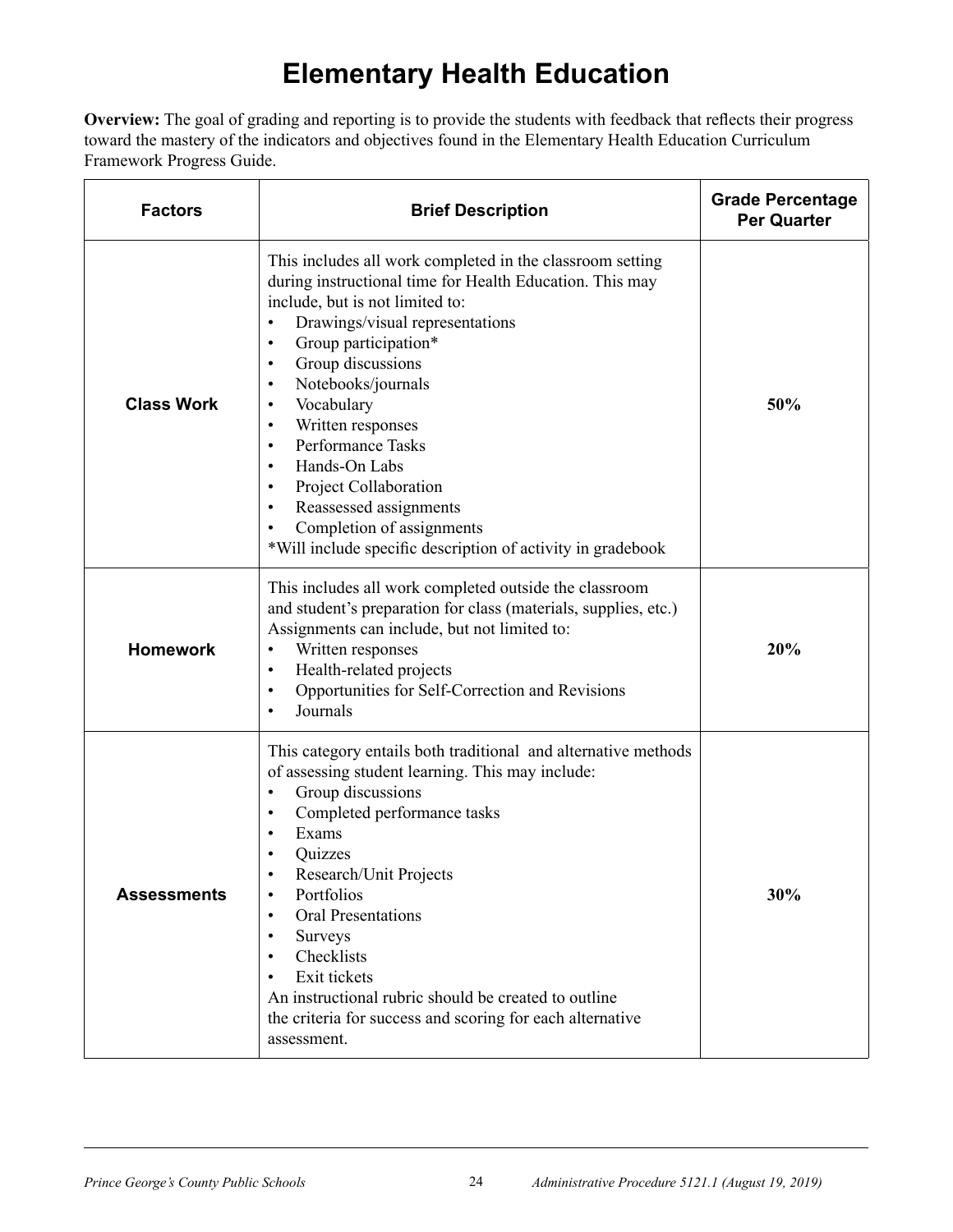### **Elementary Instrumental Music**

**Overview:** The goal of grading and reporting is to provide the students with feedback that reflects their progress toward the mastery of the indicators and objectives found in the Instrumental Music Curriculum Framework Progress Guide. The instrumental music report card provides students grades in six different areas each quarter.

| <b>Factors</b>     | <b>Brief Description</b>                                                                                                                                                                                                                                                          | <b>Grade Percentage</b><br><b>Per Quarter</b> |
|--------------------|-----------------------------------------------------------------------------------------------------------------------------------------------------------------------------------------------------------------------------------------------------------------------------------|-----------------------------------------------|
| <b>Class Work</b>  | Classwork for the performance based class includes but is not<br>limited to:<br>Being prepared for class with working instrument, music/<br>method book, and other required materials.<br>Preparation of assigned material, and active participation<br>in performances/concerts. | 60%                                           |
| <b>Homework</b>    | Includes but is not limited to home practice assignments,<br>practice records/journals, ensemble etiquette, and other<br>written homework assignments.                                                                                                                            | 10%                                           |
| <b>Assessments</b> | Includes but is not limited to performance tasks (playing<br>tests/quizzes), written assessments, portfolios, rubrics, and<br>peer/self evaluations.                                                                                                                              | 30%                                           |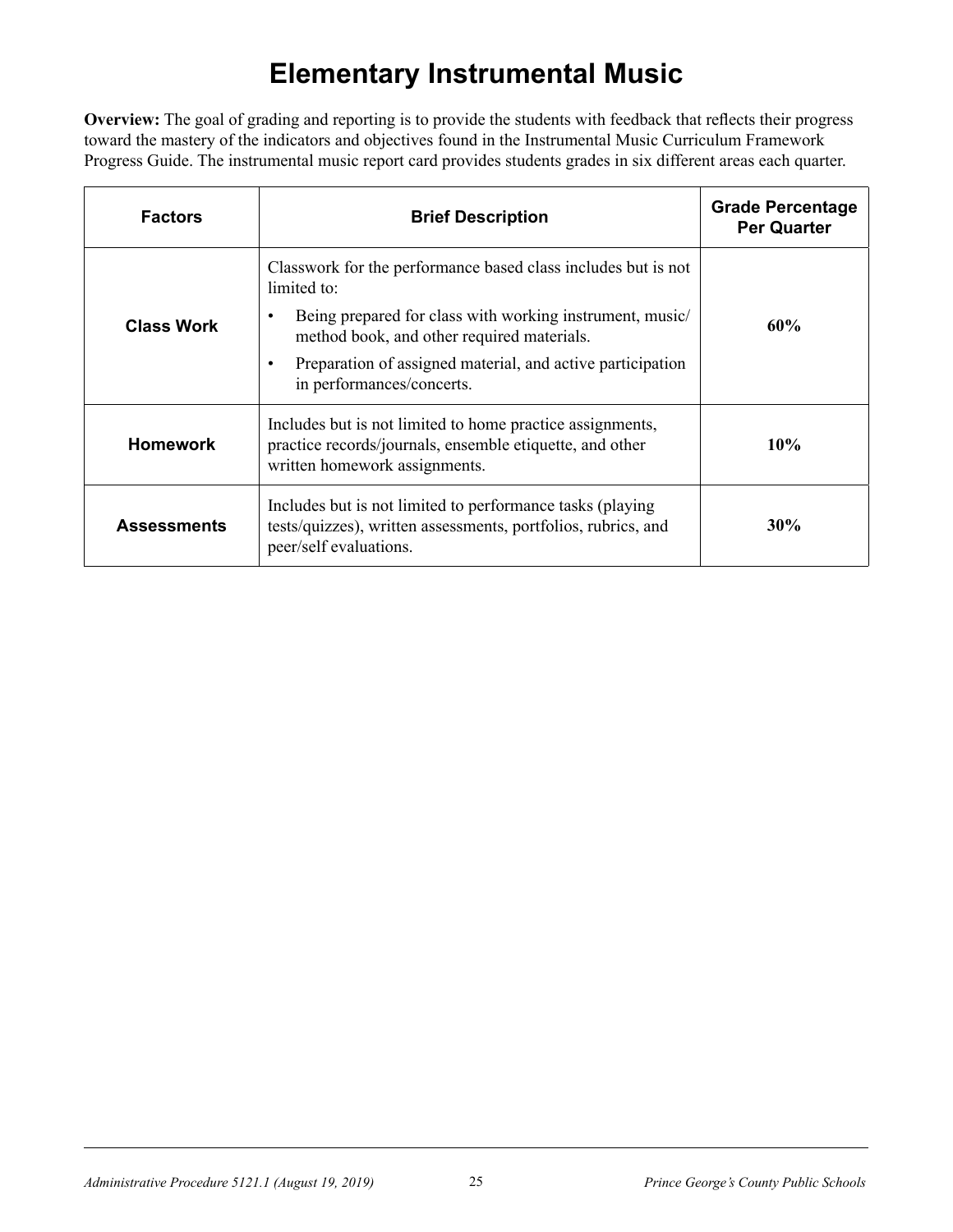### **Elementary Montessori**

**Overview:** The goal of grading and reporting is to provide the students with feedback that reflects their progress toward the mastery of the indicators and objectives found in the Montessori Curriculum Framework Progress Guide.

| <b>Factors</b>    | <b>Brief Description</b>                                                                                                                                                                                                                                                                                                                                                                                                                                                                                                                                                                                                                                                                                                                                                                                                                                                                                                                                                                     | <b>Grade Percentage</b><br><b>Per Quarter</b> |
|-------------------|----------------------------------------------------------------------------------------------------------------------------------------------------------------------------------------------------------------------------------------------------------------------------------------------------------------------------------------------------------------------------------------------------------------------------------------------------------------------------------------------------------------------------------------------------------------------------------------------------------------------------------------------------------------------------------------------------------------------------------------------------------------------------------------------------------------------------------------------------------------------------------------------------------------------------------------------------------------------------------------------|-----------------------------------------------|
| <b>Class Work</b> | This includes work completed in the classroom setting. Class<br>work can include, but is not limited to:<br>• Group Participation<br>• Notebooks/journals<br>• Written responses to Constructed Responses. (brief or<br>extended), where applicable<br>Active participation in whole/small group discussions,<br>presentations and activities<br>• Active participation in math projects<br>• Completion of class assignments<br>• This includes all work completed outside the classroom to<br>be graded on its completion and student's preparation for<br>class (materials, supplies, etc.)<br>This category encompasses alternative (presentations,<br>projects, portfolios) methods of assessing student learning<br>with the goal of mastery.<br>• Quizzes<br>• Portfolios<br>• Research/Unit Projects<br>• Oral presentations/Interview<br>Suggested criteria for grading presentations, projects,<br>portfolios:<br>• Concepts/objectives have been met.<br>• Completion of project. | 100%                                          |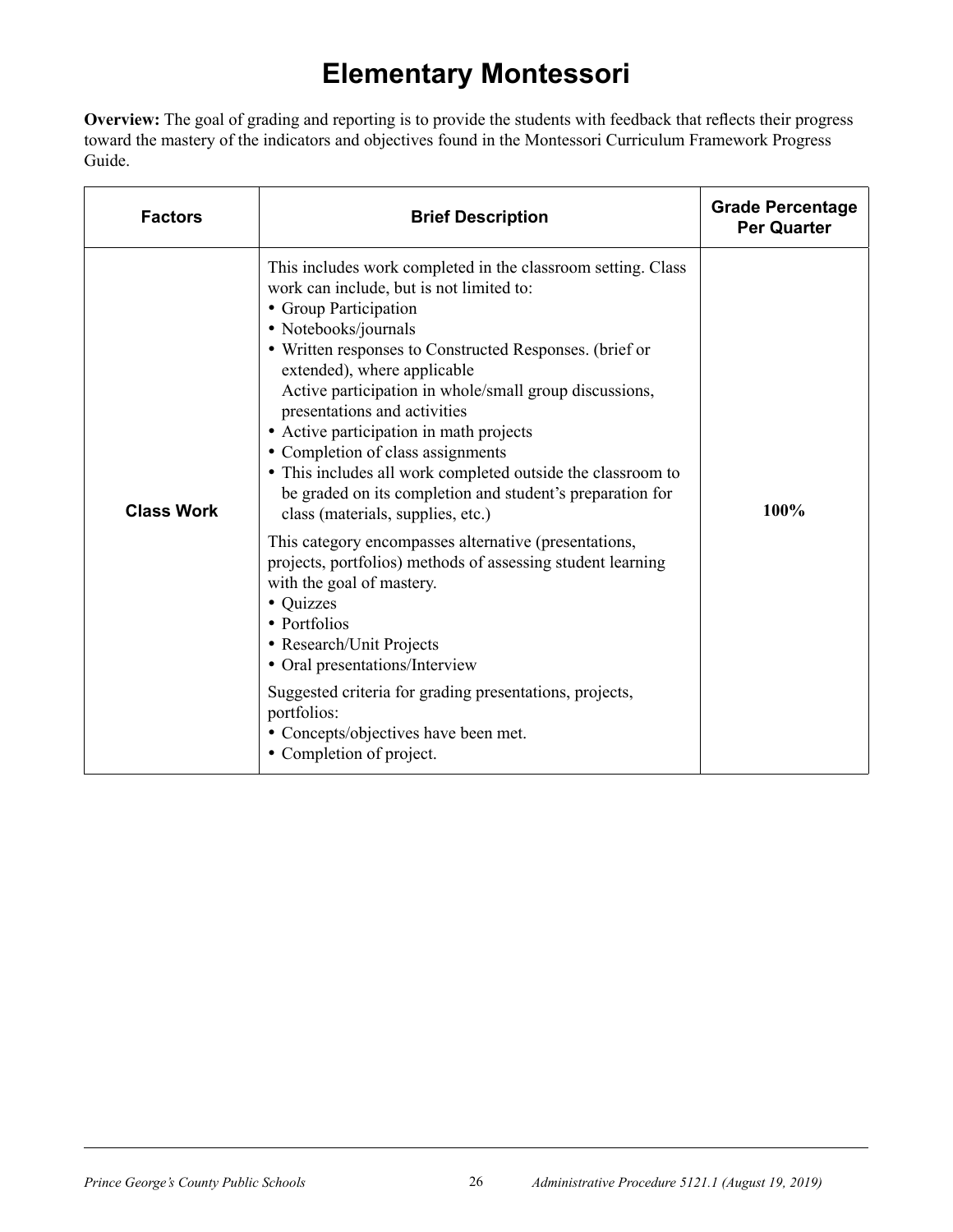| <b>Montessori</b><br><b>Scoring Rubric</b> |                                                        |                                                                         |  |  |
|--------------------------------------------|--------------------------------------------------------|-------------------------------------------------------------------------|--|--|
| <b>Teacher's Grade</b><br><b>Book</b>      | <b>Report Card</b><br><b>Equivalent</b>                | <b>Description</b>                                                      |  |  |
| 9 or 10                                    | <b>PR</b><br>Proficient<br>$90 - 100\%$                | Student can demonstrate indicator independently.                        |  |  |
| 8                                          | IP<br>In Process<br>$80 - 89%$                         | Student can demonstrate indicator with minimal adult<br>support.        |  |  |
| $\overline{7}$                             | <b>EM</b><br>Emerging<br>$70 - 79%$                    | Student demonstrates indicator occasionally with some<br>adult support. |  |  |
| 5 or 6                                     | <b>ND</b><br><b>Needs</b><br>Development<br>$50 - 69%$ | Content taught later/Topic was just introduced                          |  |  |

Rubric represents acquisition of skills in a broad range of curricular strands over a three year cycle.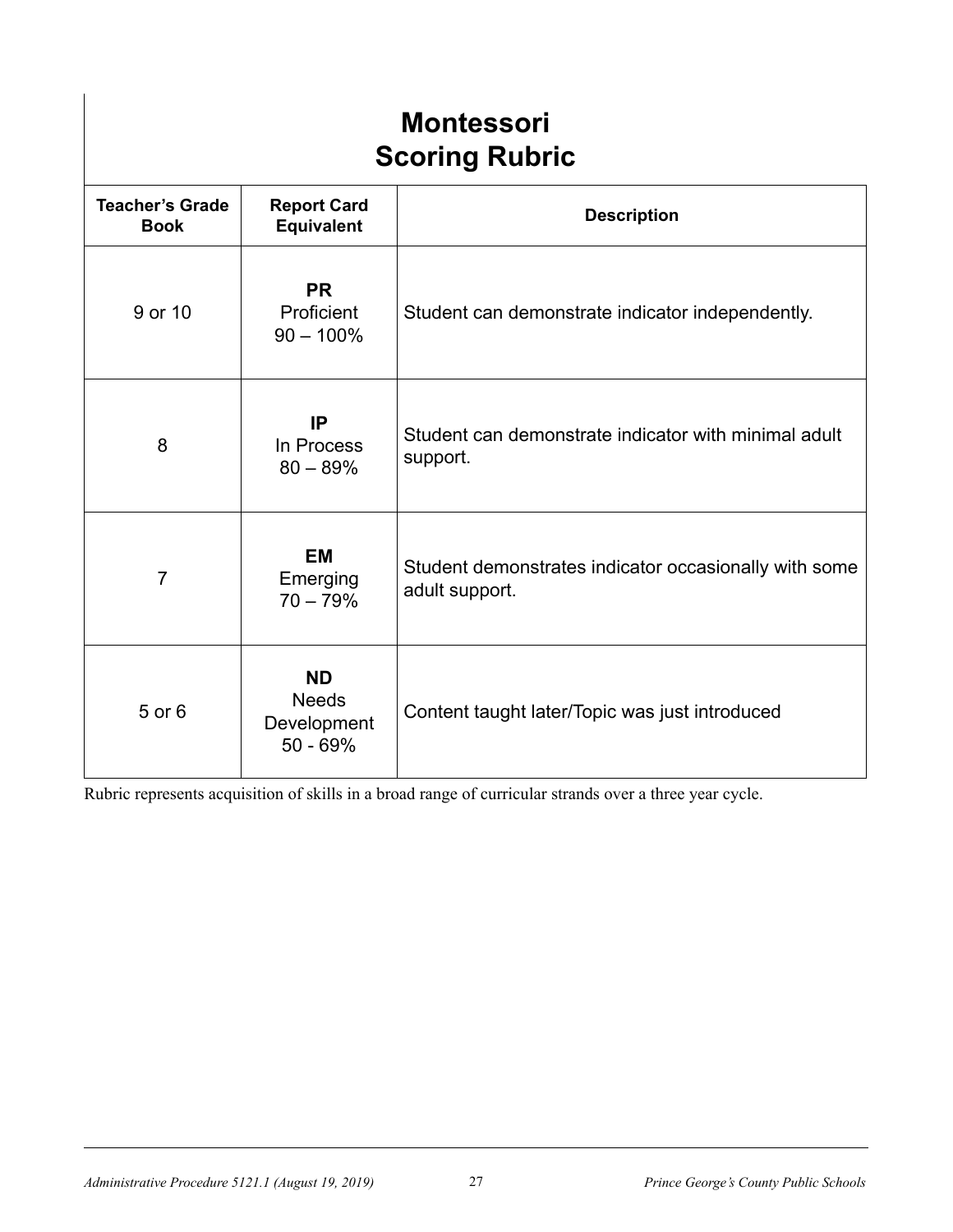### **Elementary Physical Education**

**Overview:** The goal of grading and reporting is to provide the students with feedback that reflects their progress toward the mastery of the indicators and objectives found in the Physical Education Curriculum Framework Progress Guide.

| <b>Factors</b>     | <b>Brief Description</b>                                                                                                                                                                                                                                                                                                                                             | <b>Grade Percentage</b><br><b>Per Quarter</b> |
|--------------------|----------------------------------------------------------------------------------------------------------------------------------------------------------------------------------------------------------------------------------------------------------------------------------------------------------------------------------------------------------------------|-----------------------------------------------|
| <b>Class Work</b>  | Includes all work completed in the classroom. This may<br>include but is not limited to<br>$\bullet$<br>warm-ups,<br>worksheets<br>$\bullet$<br>article critiques.<br>$\bullet$<br><b>Notebooks</b><br>Whole/Small group work or discussions<br>$\bullet$<br>Vocabulary<br>Skill Assessments/ Performance-Based Assessments<br>Personal/Social/Emotional Development | 70%                                           |
| <b>Homework</b>    | Includes all work begun and/or completed outside the<br>classroom/gymnasium.<br>This may include but is not limited to<br>journals<br>$\bullet$<br>written reports<br>$\bullet$<br>projects<br>$\bullet$<br><b>Fitness Logs</b>                                                                                                                                      | 10%                                           |
| <b>Assessments</b> | Includes but is not limited to:<br>skill assessments<br>written assessments<br>$\bullet$<br>rubrics<br>$\bullet$<br>task cards<br>$\bullet$<br>pre and post fitnessgram assessment<br>peer/self evaluation                                                                                                                                                           | 20%                                           |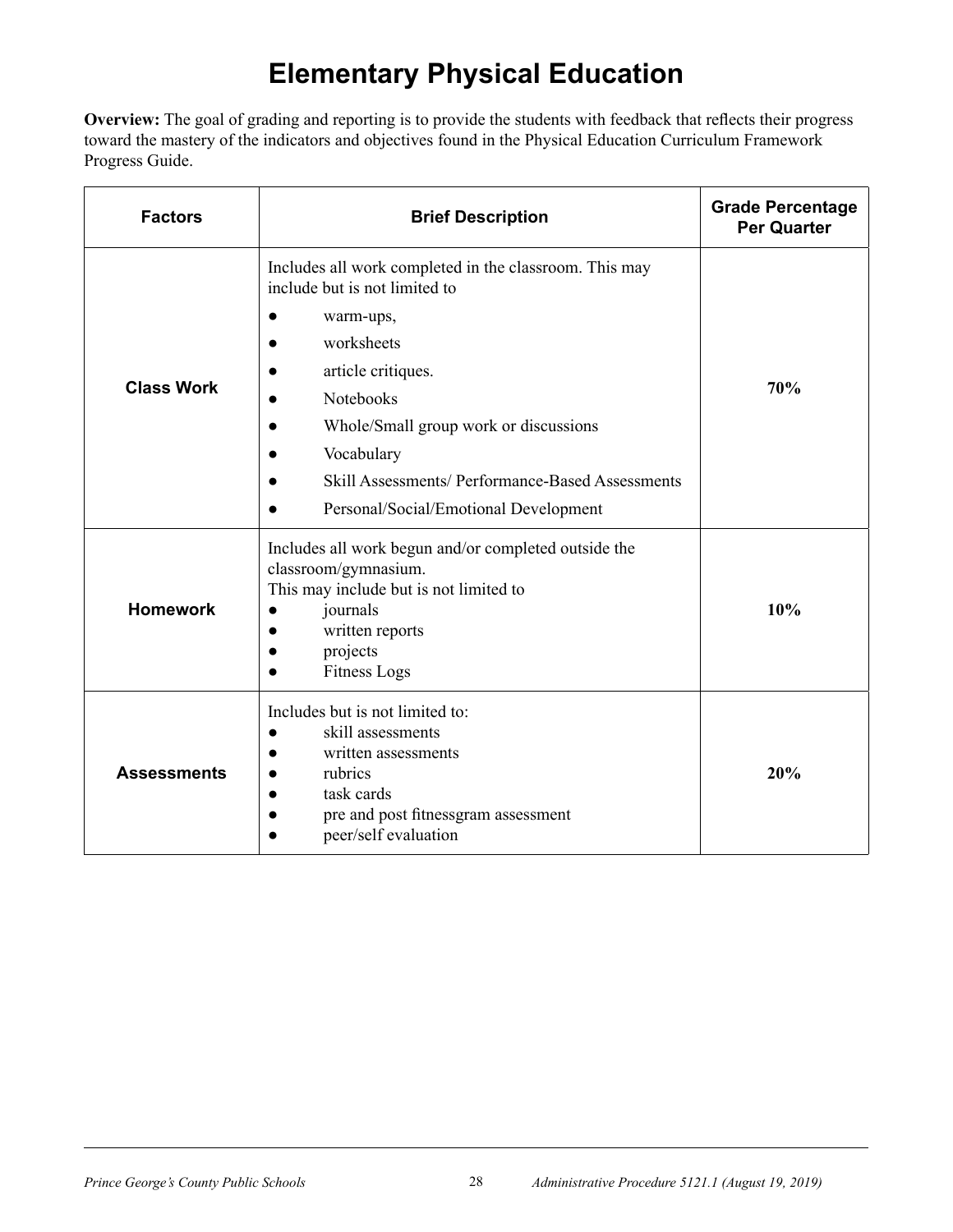### **Elementary Theatre Arts/Drama**

**Overview:** The goal of grading and reporting is to provide the students with feedback that reflects their progress toward the mastery of the indicators and objectives found in the Maryland Fine Arts Standards, National Core Arts Standards and Theatre Arts Curriculum.

| <b>Factors</b>     | <b>Brief Description</b>                                                                                                                                                                                                                                                                                                       | <b>Grade Percentage</b><br><b>Per Quarter</b> |
|--------------------|--------------------------------------------------------------------------------------------------------------------------------------------------------------------------------------------------------------------------------------------------------------------------------------------------------------------------------|-----------------------------------------------|
| <b>Class Work</b>  | Includes all work completed in the classroom. This includes<br>but is not limited to:<br>• Student attends class regularly and actively participates<br>$\bullet$ Warm-ups<br>$\bullet$ Etiquette<br>• Student knowledge of drama and theatre terminology and<br>technique<br>• Progression and proficiency of drama technique | 85%                                           |
| <b>Homework</b>    | Includes but is not limited to:<br>$\bullet$ Journal/Portfolio<br>• Special Projects<br>• Theatre Arts/Performance Etiquette                                                                                                                                                                                                   | 5%                                            |
| <b>Assessments</b> | Includes but is not limited to:<br>• Individual and Group Performance<br>• Peer/Self Evaluations<br>• Ensemble Etiquette<br>• Tests/Quizzes                                                                                                                                                                                    | 10%                                           |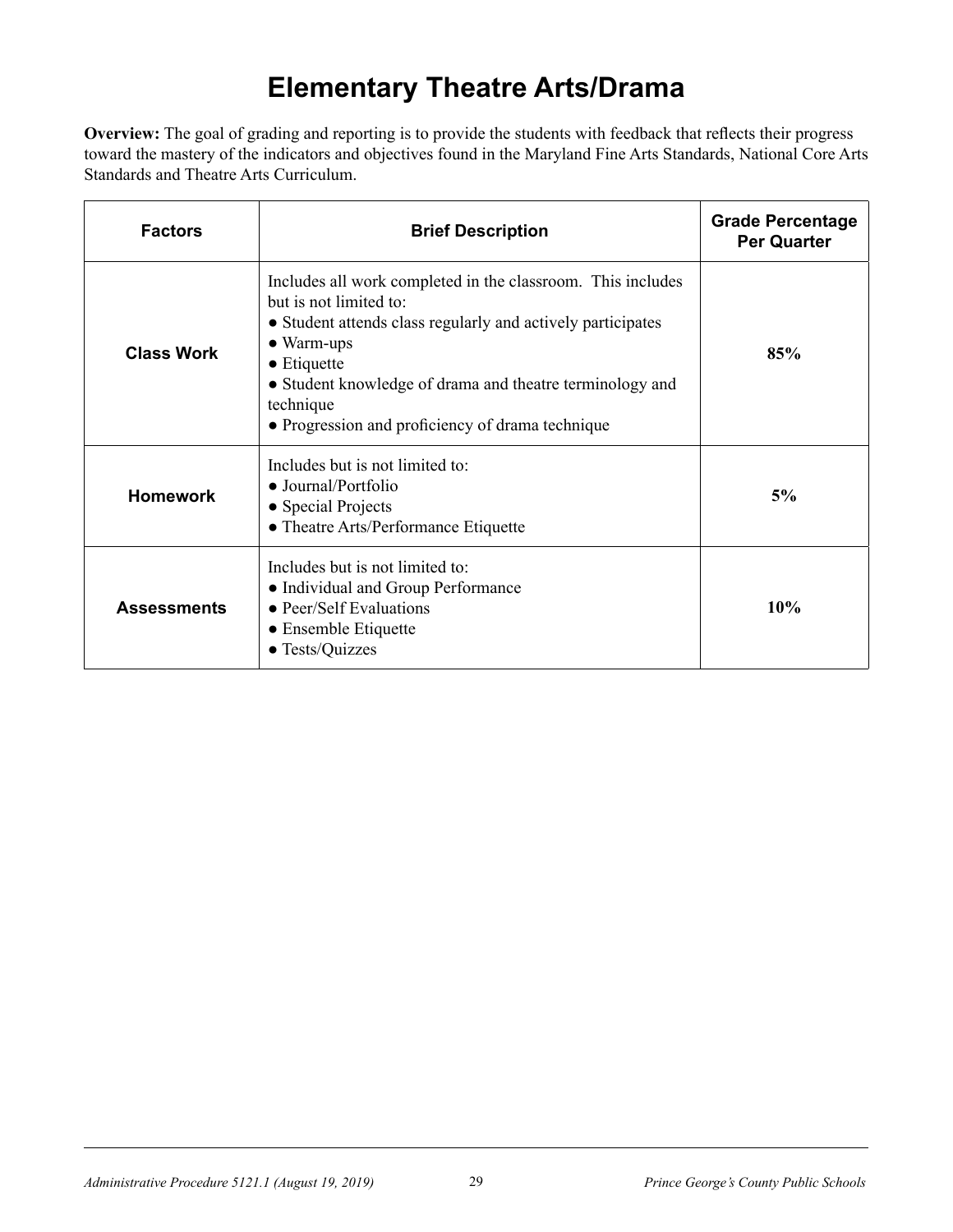### **Elementary Visual Art**

**Overview:** The goal of grading and reporting is to provide students with feedback that reflects their progress toward the mastery of the indicators and objectives found in the Elementary Art Curriculum Guide.

| <b>Factors</b>     | <b>Brief Description</b>                                                                                                                                                                                                                                                                 |       | <b>Grade Percentage Per Quarter</b> |         |
|--------------------|------------------------------------------------------------------------------------------------------------------------------------------------------------------------------------------------------------------------------------------------------------------------------------------|-------|-------------------------------------|---------|
|                    |                                                                                                                                                                                                                                                                                          | Pre-K | K                                   | $1 - 5$ |
| <b>Class Work</b>  | Artwork, notebooks/sketchbooks, warm-<br>ups, worksheets, proper care of art supplies<br>and equipment, time on task, and group<br>work.                                                                                                                                                 | 100%  | 90%                                 | 80%     |
| <b>Homework</b>    | Includes all work begun and/or completed<br>outside the classroom. This may include<br>but is not limited to sketchbook responses,<br>sketches, journaling, written reports/<br>work, other art related projects, at home<br>research, and artful discussions related to<br>assignments. |       |                                     | 5%      |
| <b>Assessments</b> | Includes but is not limited to: written/<br>oral tests, rubrics, pre and post tests, oral/<br>written critiques, oral presentations, peer/<br>self evaluations, vocabulary, quizzes, and<br>portfolios.                                                                                  |       | 10%                                 | 15%     |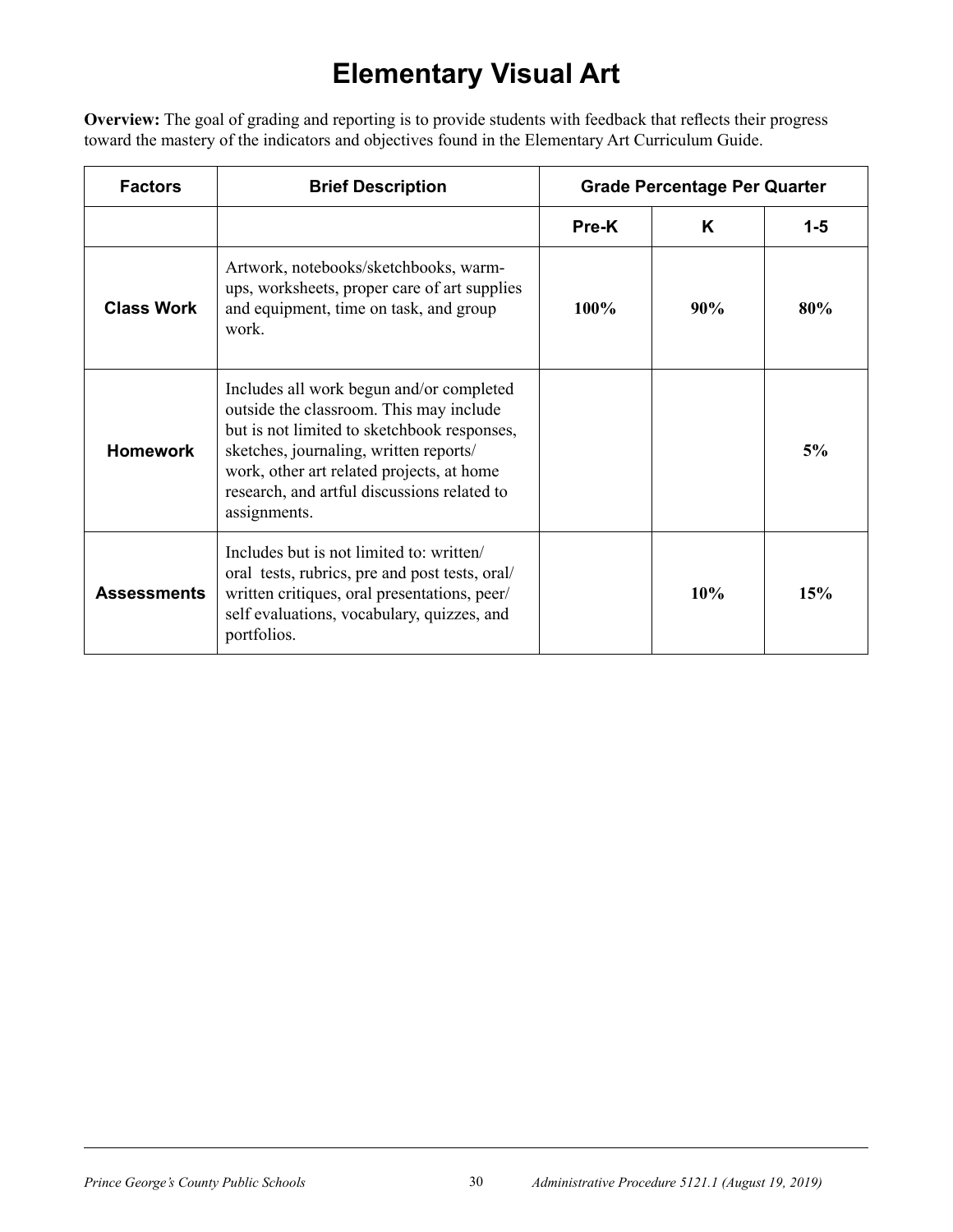### **Elementary Vocal and General Music**

**Overview:** The goal of grading and reporting is to provide the students with feedback that reflects their progress toward the mastery of the indicators and objectives found in your Vocal and General Music Curriculum Framework Progress Guide.

| <b>Factors</b><br>(class work,<br>homework,<br>assessments) | <b>Brief Description</b>                                                                                                                                                                                                                                                                                                              |       |     | <b>Grade Percentage</b><br><b>Per Quarter</b> |                          |
|-------------------------------------------------------------|---------------------------------------------------------------------------------------------------------------------------------------------------------------------------------------------------------------------------------------------------------------------------------------------------------------------------------------|-------|-----|-----------------------------------------------|--------------------------|
|                                                             |                                                                                                                                                                                                                                                                                                                                       | Pre-K | K   | <b>Grades</b><br>$1 - 3$                      | <b>Grades</b><br>$4 - 5$ |
| <b>Class Work</b>                                           | Individual and group activities: In-class solo and<br>ensemble performances, Dictation, Composition,<br>Critique, Creativity and originality, Proper technique<br>and interpretation of style, Daily work habits, Proper<br>care of supplies and equipment, Time on task, Group<br>interaction, and Preparation for class (materials) | 100%  | 90% | 60%                                           | 50%                      |
| <b>Homework</b>                                             | Individual and group assignments: Projects, Warm-ups,<br>Journal entries, listening logs, incomplete class work,<br>Written critiques (self and group), Ensemble Etiquette,<br>and reports                                                                                                                                            |       |     | 10%                                           | 20%                      |
| <b>Assessments</b>                                          | Individual and group: Self-evaluation, Journal entries,<br>Homework, Notebooks, Research projects, Written/<br>Oral critiques, Oral presentations, Vocabulary,<br>Attendance at scheduled performances and programs,<br>Portfolios, Quizzes, elements of discipline literacy,<br>Ensemble Etiquette, and Exams.                       |       | 10% | 30%                                           | 30%                      |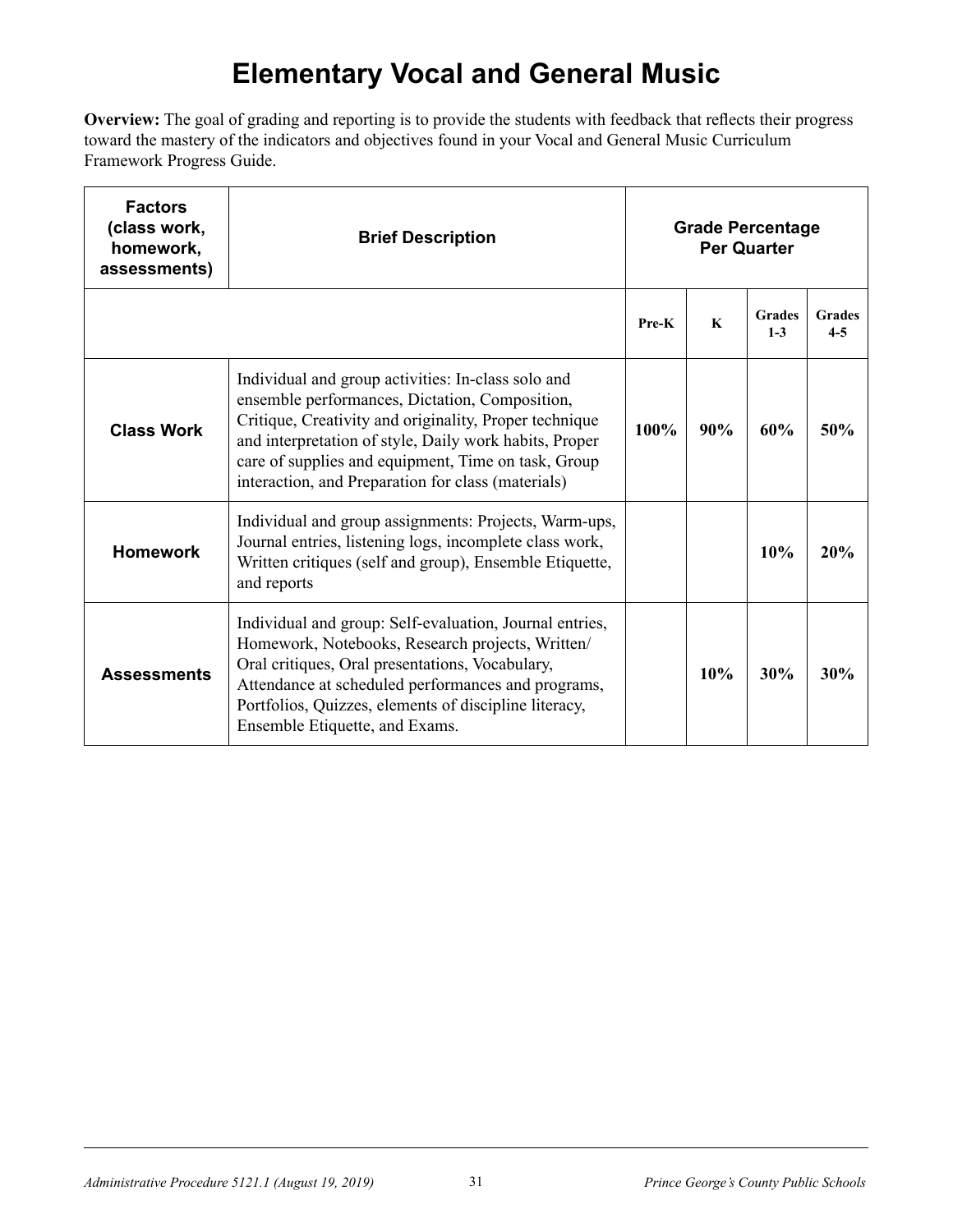### **Elementary World Languages**

**Overview:** The goal of grading and reporting is to provide the students with feedback that reflects their progress toward the mastery of the indicators and objectives found in the World Language Curriculum Framework Progress Guides.

| <b>Factors</b>     | <b>Brief Description</b>                                                                                                                                                                                                                                                                                            | <b>Grade Percentage</b><br><b>Per Quarter</b> |
|--------------------|---------------------------------------------------------------------------------------------------------------------------------------------------------------------------------------------------------------------------------------------------------------------------------------------------------------------|-----------------------------------------------|
| <b>Class Work</b>  | Students will be assessed in each of the five (5) National<br>World Language standards: Communication, Cultures,<br>Connections, Comparisons, and Communities. All grades<br>in this section must be labeled by Standard. Classroom<br>participation will be part of the Communication Standard in<br>this section. | 35%                                           |
| <b>Homework</b>    | Students will be assessed in each of the five (5) National<br>World Language standards: Communication, Cultures,<br>Connections, Comparisons, and Communities. All grades in<br>this section must be labeled by Standard.                                                                                           | 15%                                           |
| <b>Assessments</b> | Students will be assessed in each of the five (5) National<br>World Language standards: Communication, Cultures,<br>Connections, Comparisons, and Communities. All graded<br>assignments in the assessment section must be labeled by<br>Standard.                                                                  | 50%                                           |

#### **National Standards for World Languages Learning:**

Communication: Communicate in Languages Other Than English Cultures: Gain Knowledge and Understanding of Other Cultures Connections: Connect with Other Disciplines and Acquire Information Comparisons: Develop Insight into the Nature of Language and Culture Communities: Participate in Multilingual Communities at Home & Around the World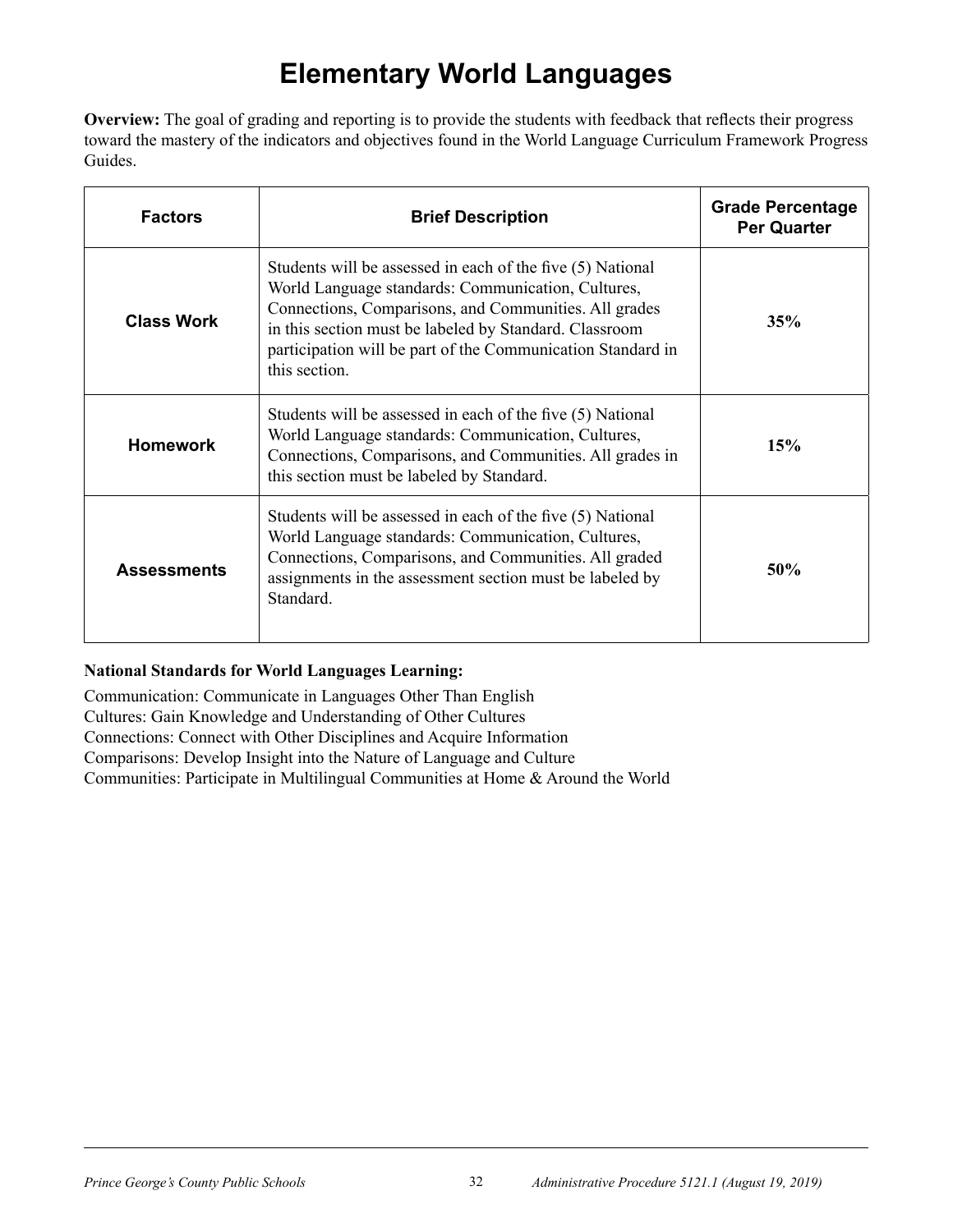#### **Grading Elementary School Students with Significant Cognitive Disabilities in Community Referenced Instruction (CRI), Regional Schools, and Regional Programs within Comprehensive Schools**

Overview: The goal of grading is to provide the students with feedback that reflects their progress toward mastery of the indicators and objectives found in the Maryland College and Career Ready State Standards (MCCRS), National Center and State Collaborative (NCSC) Core Content Connectors (CCCs) and Dynamic Learning Maps (DLM) Essential Elements. This guidance provides teachers of students with significant cognitive disabilities who are scheduled in Alt-courses the grading factors to be used with a brief description and grade percentage per quarter. The brief description provides teachers with the assignments that students can be given to determine grades.

It is very important that the grading system provide valid and meaningful information for the teacher, parent, and student. Grading systems should be accurate, meaningful, consistent, and supportive of learning. Students shall not receive a lower grade on class assignments, projects, tests and quizzes as result of receiving their approved accommodation(s) and modification(s) documented in the student's IEP. Report Card comments should reflect students are learning based on alternate academic outcomes.

Students with Individualized Education Programs will receive report cards same as their non disabled peers; however, it is important to note progress on IEP goals and objectives and report card grades are not synonymous, but may have overlapping areas. While students who receive special education services are required to have annual individualized education program (IEP) goals & objectives, these goals & objectives are not a substitute for the grading assignments linked to the general curriculum. IEP goals identify specific areas of need in which a student will receive specially designed instruction from a special educator in order to access and progress in the general curriculum.

Maryland Online IEP progress reports reflect data collected to address goals and objectives on the IEP. Work samples utilized as a part of addressing IEP goals and objectives that address curriculum based lessons can be used for both reporting IEP progress and report card grades. Report card grades reflect the students' performance on curriculum instruction based on alternate academic standards.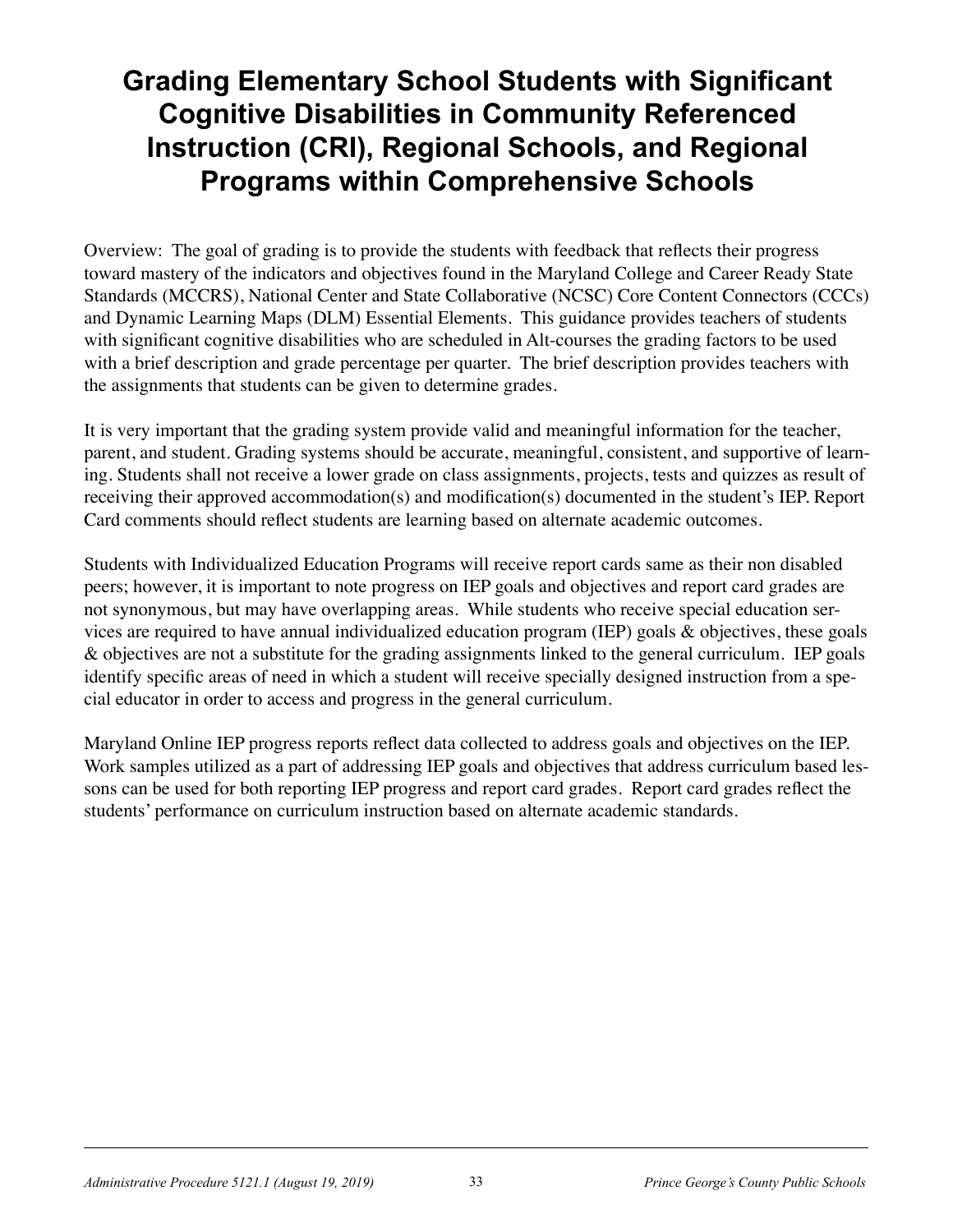#### **Elementary Adapted Physical Education Alt**

| <b>Factors</b>     | <b>Brief Description</b>                                                                                                                                                                                                                                                                                                                                                                  | <b>Grade Percentage</b><br><b>Per Quarter</b> |
|--------------------|-------------------------------------------------------------------------------------------------------------------------------------------------------------------------------------------------------------------------------------------------------------------------------------------------------------------------------------------------------------------------------------------|-----------------------------------------------|
| <b>Class Work</b>  | This includes all work completed in the classroom. This may<br>include but is not limited to:<br>Warm-ups<br>$\bullet$<br>Worksheets<br>$\bullet$<br><b>Notebooks</b><br>$\bullet$<br>Whole/Small Group Work or Discussions<br>$\bullet$<br>Vocabulary<br>$\bullet$<br>Skill Assessments/Performance-Based Assessments<br>$\bullet$<br>Personal/social/emotional development<br>$\bullet$ | 70%                                           |
| <b>Homework</b>    | Includes all work begun and/or completed outside the<br>classroom/gymnasium. This may include but is not limited<br>to:<br>Journals<br>$\bullet$<br><b>Written Reports</b><br>$\bullet$<br>Projects<br>$\bullet$<br><b>Fitness Logs</b>                                                                                                                                                   | 5%                                            |
| <b>Assessments</b> | Includes but is not limited to:<br><b>Skill Assessments</b><br>$\bullet$<br><b>Written Assessments</b><br>$\bullet$<br>Rubrics<br>$\bullet$<br><b>Task Cards</b><br>$\bullet$<br>Pre and post Fitnessgram Assessment<br>$\bullet$<br>Peer/self-evaluations                                                                                                                                | 25%                                           |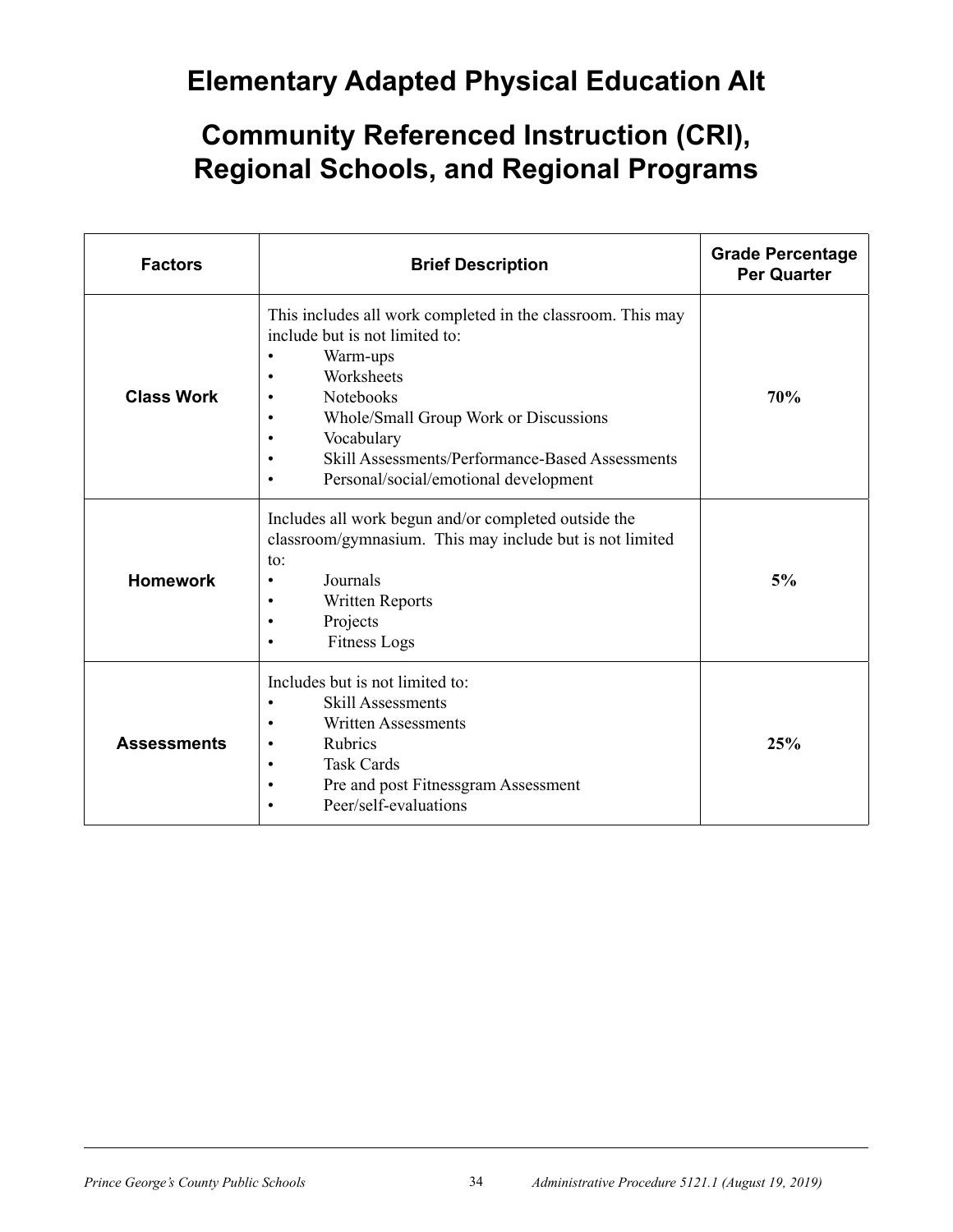### **Elementary Art Alt**

| <b>Factors</b>    | <b>Brief Description</b>                                                                                                                                                    | <b>Grade Percentage</b><br><b>Per Quarter</b> |
|-------------------|-----------------------------------------------------------------------------------------------------------------------------------------------------------------------------|-----------------------------------------------|
| <b>Class Work</b> | Includes but is not limited to:<br><b>Notebooks</b><br>٠<br>Warm-ups<br>٠<br>Worksheets<br>$\bullet$<br>Sketchbooks<br>٠<br><b>Art Activities</b><br>٠<br>Art Projects<br>٠ | 100%                                          |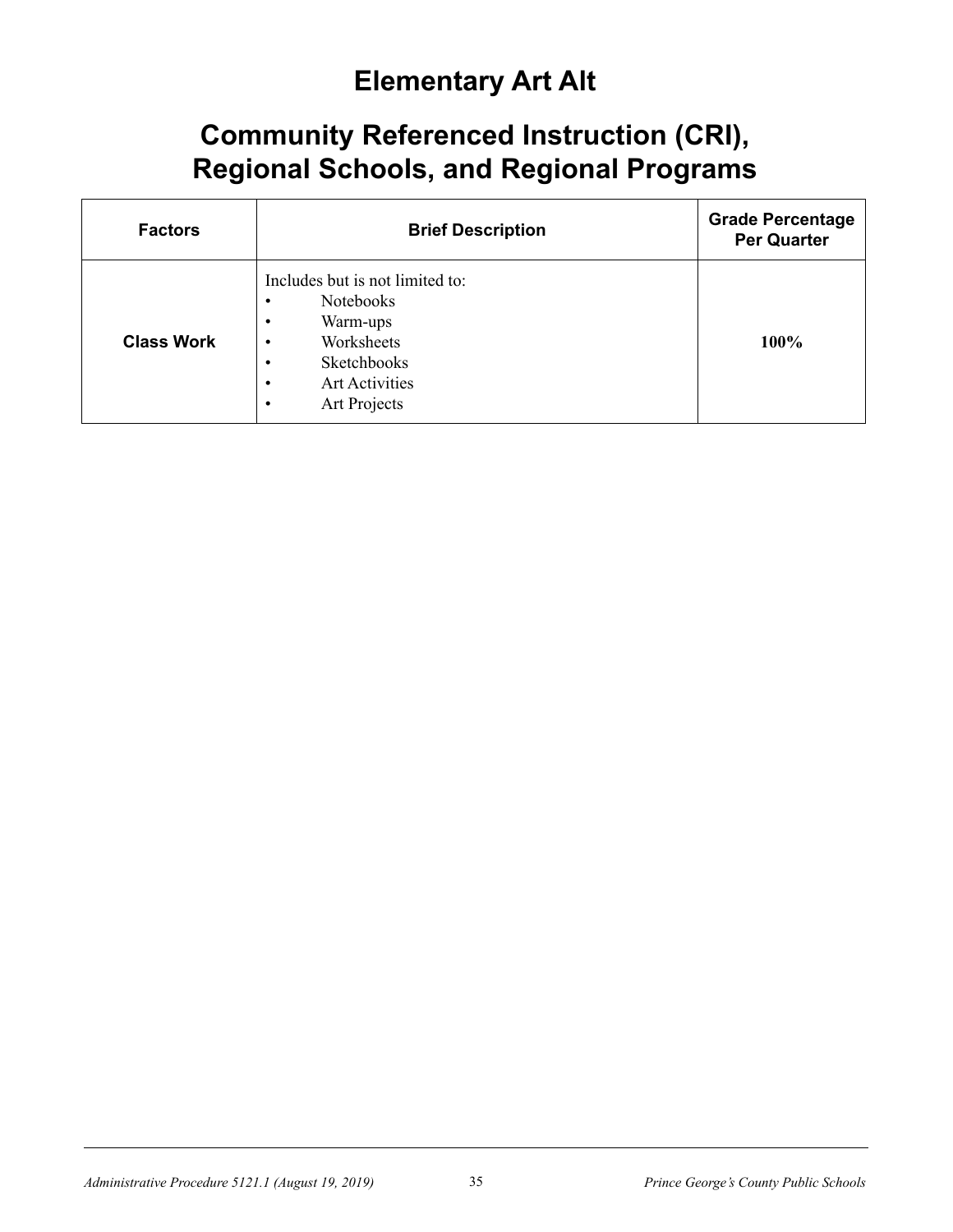### **Elementary Health Alt**

| <b>Factors</b>     | <b>Brief Description</b>                                                                                                                                                                                                                                                                                                                                                       | <b>Grade Percentage</b><br><b>Per Quarter</b> |
|--------------------|--------------------------------------------------------------------------------------------------------------------------------------------------------------------------------------------------------------------------------------------------------------------------------------------------------------------------------------------------------------------------------|-----------------------------------------------|
| <b>Class Work</b>  | This includes all work completed in the classroom setting.<br>Classwork can include but is not limited to:<br>Active participation<br>Notebooks<br>Warm-ups<br>Vocabulary<br>Written responses<br>Hands-on Activity<br>Completion of task activities<br>Whole/Small group discussions<br>$\bullet$<br>Life skills (Adaptive Daily Living) activity/tasks<br>$\bullet$          | 70%                                           |
| <b>Homework</b>    | This includes all work completed outside the classroom to be<br>graded on its completion and student's preparation for class<br>(materials, supplies, etc.) Assignments can include, but are<br>not limited to:<br><b>Content Vocabulary</b><br>$\bullet$<br>Journal Entry<br><b>Writing Prompt</b><br>Teacher created worksheet<br>$\bullet$<br><b>Health Related Project</b> | 5%                                            |
| <b>Assessments</b> | This category encompasses both the traditional (exams)<br>and quizzes) and alternative methods of assessing student<br>learning with the goal of mastery (presentations, projects,<br>portfolios). Assessments can include, but are not limited to:<br>Teacher created assessments<br>$\bullet$<br>Theme and Unit Tests and Quizzes                                            | 25%                                           |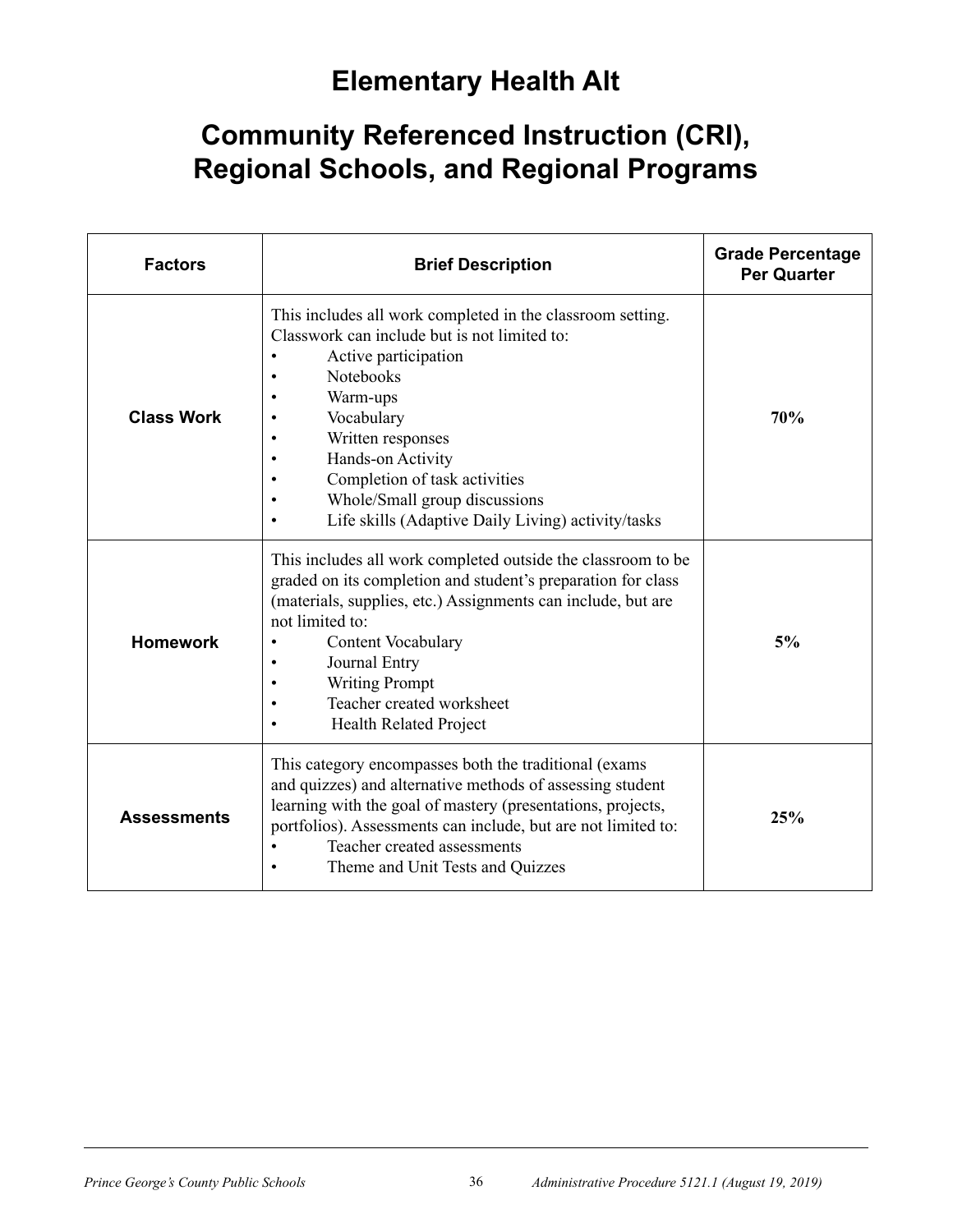### **Elementary Literacy/Reading-Alt**

| <b>Factors</b>     | <b>Brief Description</b>                                                                                                                                                                                                                                                                                                                                                                                                                                                                                                                            | <b>Grade Percentage</b><br><b>Per Quarter</b> |
|--------------------|-----------------------------------------------------------------------------------------------------------------------------------------------------------------------------------------------------------------------------------------------------------------------------------------------------------------------------------------------------------------------------------------------------------------------------------------------------------------------------------------------------------------------------------------------------|-----------------------------------------------|
| <b>Class Work</b>  | This includes all work completed in the classroom setting.<br>Classwork can include but is not limited to:<br>Group activity<br>$\bullet$<br>Teacher made worksheets<br>$\bullet$<br><b>Edmark</b> activities<br>Literacy Skill Builder<br>$\bullet$<br>Unique Learning Systems (ULS) worksheets<br>$\bullet$<br>Writing Prompt activity                                                                                                                                                                                                            | 70%                                           |
| <b>Homework</b>    | This includes all work completed outside the classroom to be<br>graded on its completion and student's preparation for class<br>(materials, supplies, etc.) Assignments can include, but are<br>not limited to:<br>Spelling activity<br>Vocabulary activity<br>$\bullet$<br>Reading logs<br>$\bullet$<br>Writing assignments<br>$\bullet$<br>Teacher created worksheets<br>$\bullet$<br><b>ULS Activity worksheets</b>                                                                                                                              | 5%                                            |
| <b>Assessments</b> | This category encompasses both the traditional (exams)<br>and quizzes) and alternative methods of assessing student<br>learning with the goal of mastery (presentations, projects,<br>portfolios). Assessments can include, but are not limited to:<br>Teacher created assessments<br>$\bullet$<br>Theme and Unit Test<br>$\bullet$<br>Vocabulary assessments<br>$\bullet$<br>Literacy assessments<br>$\bullet$<br>Unique Learning Benchmarks<br>$\bullet$<br>Edmark<br><b>ULS</b> Checkpoints<br>$\bullet$<br><b>Brigance Criterion Assessment</b> | 25%                                           |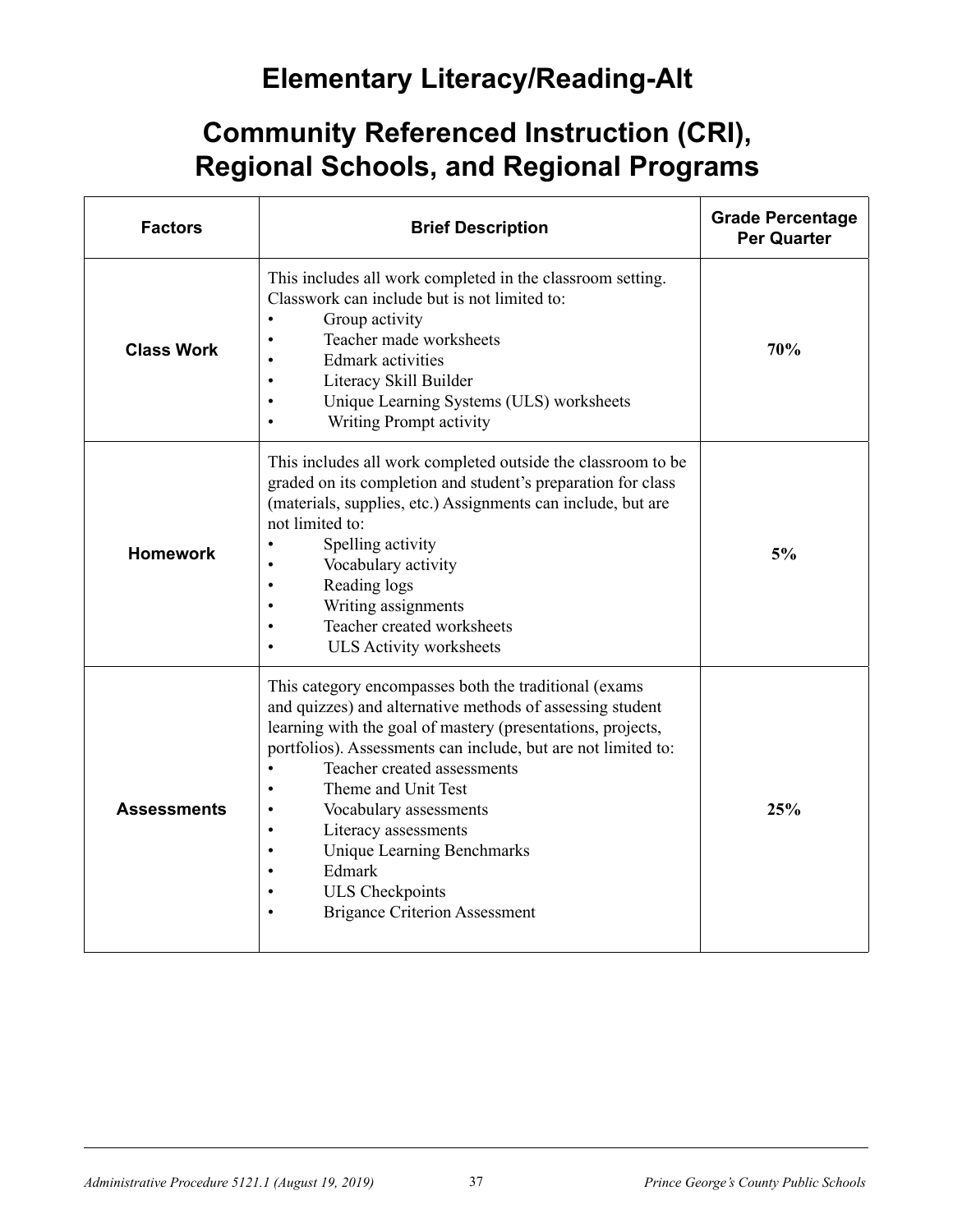### **Elementary Mathematics Alt**

| <b>Factors</b>     | <b>Brief Description</b>                                                                                                                                                                                                                                                                                                                                                                                                                                                      | <b>Grade Percentage</b><br><b>Per Quarter</b> |
|--------------------|-------------------------------------------------------------------------------------------------------------------------------------------------------------------------------------------------------------------------------------------------------------------------------------------------------------------------------------------------------------------------------------------------------------------------------------------------------------------------------|-----------------------------------------------|
| <b>Class Work</b>  | This includes all work completed in the classroom setting.<br>Classwork can include but is not limited to:<br>Use of Manipulatives<br>$\bullet$<br>Problem of the Week<br>Group activity<br>Class assignments<br>Teacher made worksheets<br>Equals Math worksheets/tasks<br>Unique Learning Systems (ULS) worksheets/tasks                                                                                                                                                    | 70%                                           |
| <b>Homework</b>    | This includes all work completed outside the classroom to be<br>graded on its completion and student's preparation for class<br>(materials, supplies, etc.) Assignments can include, but are<br>not limited to:<br>Problem of Week<br>Friday Night Homework<br>Teacher created Winter and Springbreak Packets<br>Teacher created worksheets<br>$\bullet$<br>ULS activity worksheets                                                                                           | 5%                                            |
| <b>Assessments</b> | This category encompasses both the traditional (exams<br>and quizzes) and alternative methods of assessing student<br>learning with the goal of mastery (presentations, projects,<br>portfolios). Assessments can include, but are not limited to:<br>Teacher created assessments<br>Theme and Unit Tests<br>Equals assessments<br>$\bullet$<br><b>Unique Learning Benchmarks</b><br>$\bullet$<br><b>ULS</b> Checkpoints<br>$\bullet$<br><b>Brigance Criterion Assessment</b> | 25%                                           |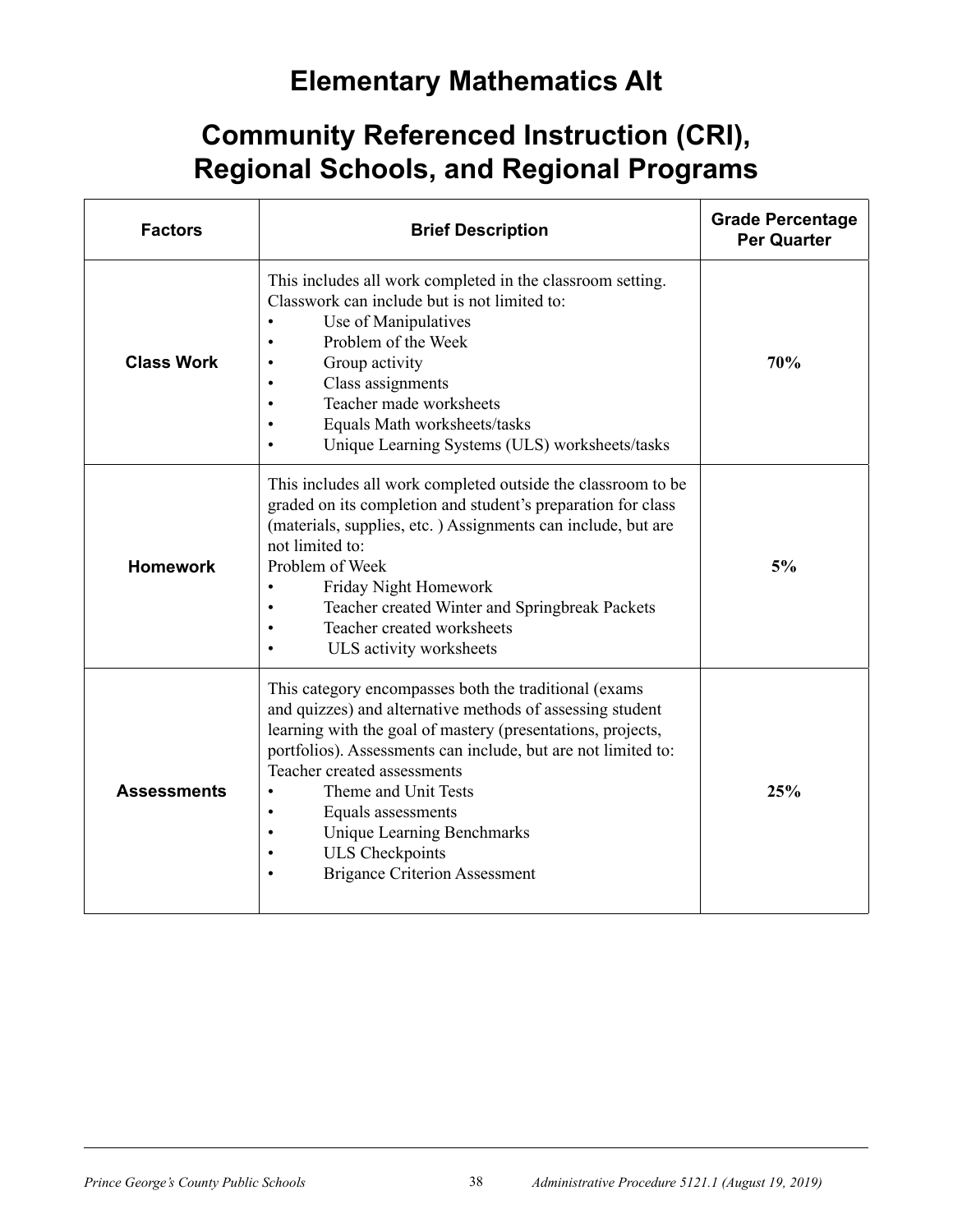#### **Elementary Music Alt**

| <b>Factors</b>    | <b>Brief Description</b>                                                                                                                                                                                                       | <b>Grade Percentage</b><br><b>Per Quarter</b> |
|-------------------|--------------------------------------------------------------------------------------------------------------------------------------------------------------------------------------------------------------------------------|-----------------------------------------------|
| <b>Class Work</b> | Includes but is not limited to:<br>Individual and group participation<br>$\bullet$<br>In-class solo and ensemble performances<br>Proper care of supplies and equipment<br>$\bullet$<br>Time and attention to task<br>$\bullet$ | $100\%$                                       |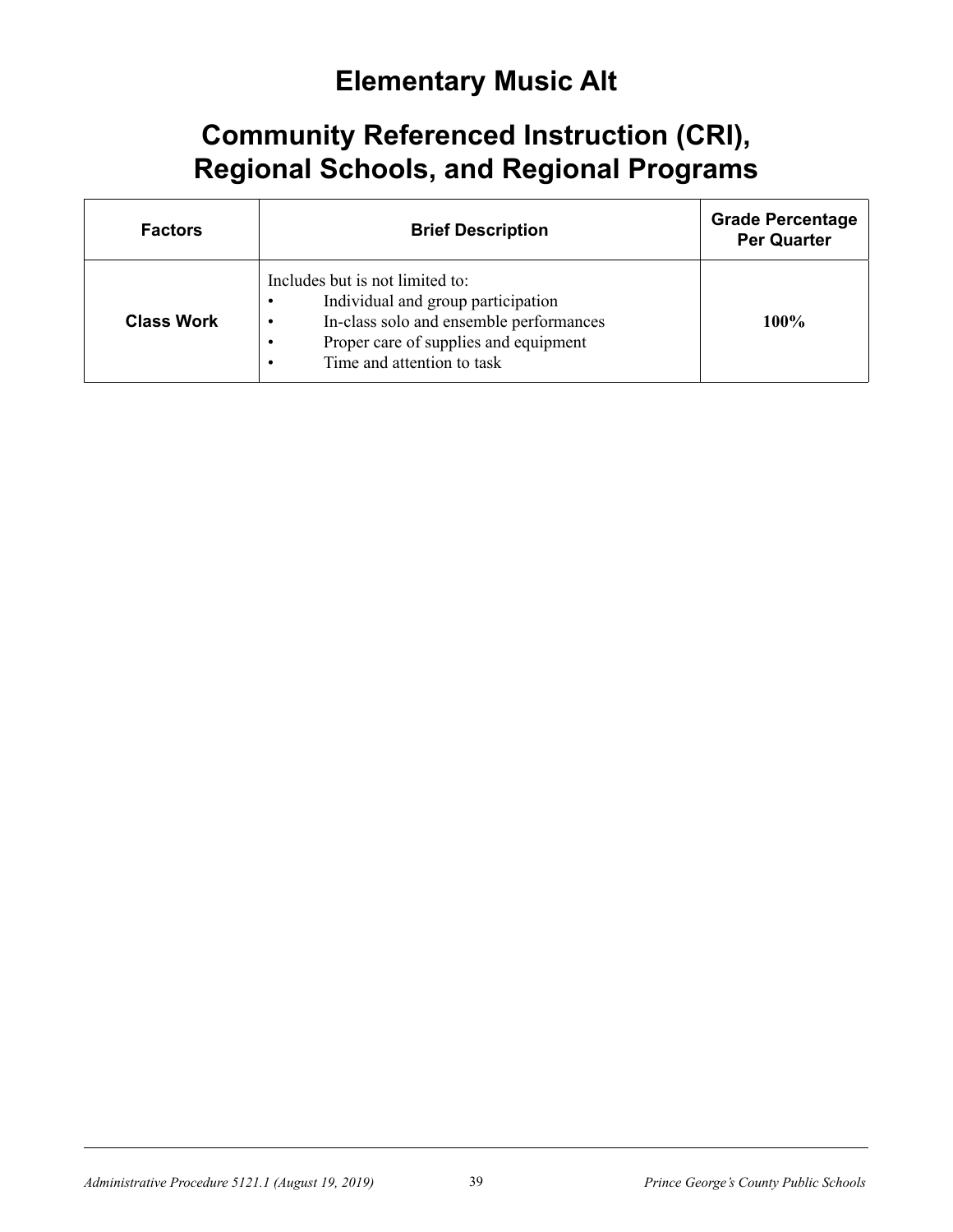### **Elementary Science Alt**

| <b>Factors</b>     | <b>Brief Description</b>                                                                                                                                                                                                                                                                                                                                                                                                                                                                              | <b>Grade Percentage</b><br><b>Per Quarter</b> |
|--------------------|-------------------------------------------------------------------------------------------------------------------------------------------------------------------------------------------------------------------------------------------------------------------------------------------------------------------------------------------------------------------------------------------------------------------------------------------------------------------------------------------------------|-----------------------------------------------|
| <b>Class Work</b>  | This includes all work completed in the classroom setting.<br>Classwork can include but is not limited to:<br>Class participation<br>$\bullet$<br>Classroom lab and projects<br>$\bullet$<br>Unique Learning Systems (ULS) worksheets<br>$\bullet$<br><b>Writing Prompt</b><br>$\bullet$                                                                                                                                                                                                              | 70%                                           |
| <b>Homework</b>    | This includes all work completed outside the classroom to be<br>graded on its completion and student's preparation for class<br>(materials, supplies, etc.) Assignments can include, but are<br>not limited to:<br>Vocabulary<br>$\bullet$<br>Writing<br>$\bullet$<br>Teacher created worksheets<br>$\bullet$<br>ULS activity worksheets                                                                                                                                                              | 5%                                            |
| <b>Assessments</b> | This category encompasses both the traditional (exams<br>and quizzes) and alternative methods of assessing student<br>learning with the goal of mastery (presentations, projects,<br>portfolios). Assessments can include, but are not limited to:<br>Science problem of the Week<br>$\bullet$<br>Teacher created assessments<br>$\bullet$<br>Theme and Unit Tests and Quizzes<br>$\bullet$<br>Unique Learning Benchmarks<br>$\bullet$<br><b>ULS</b> Checkpoints<br>$\bullet$<br>Science Fair Project | 25%                                           |